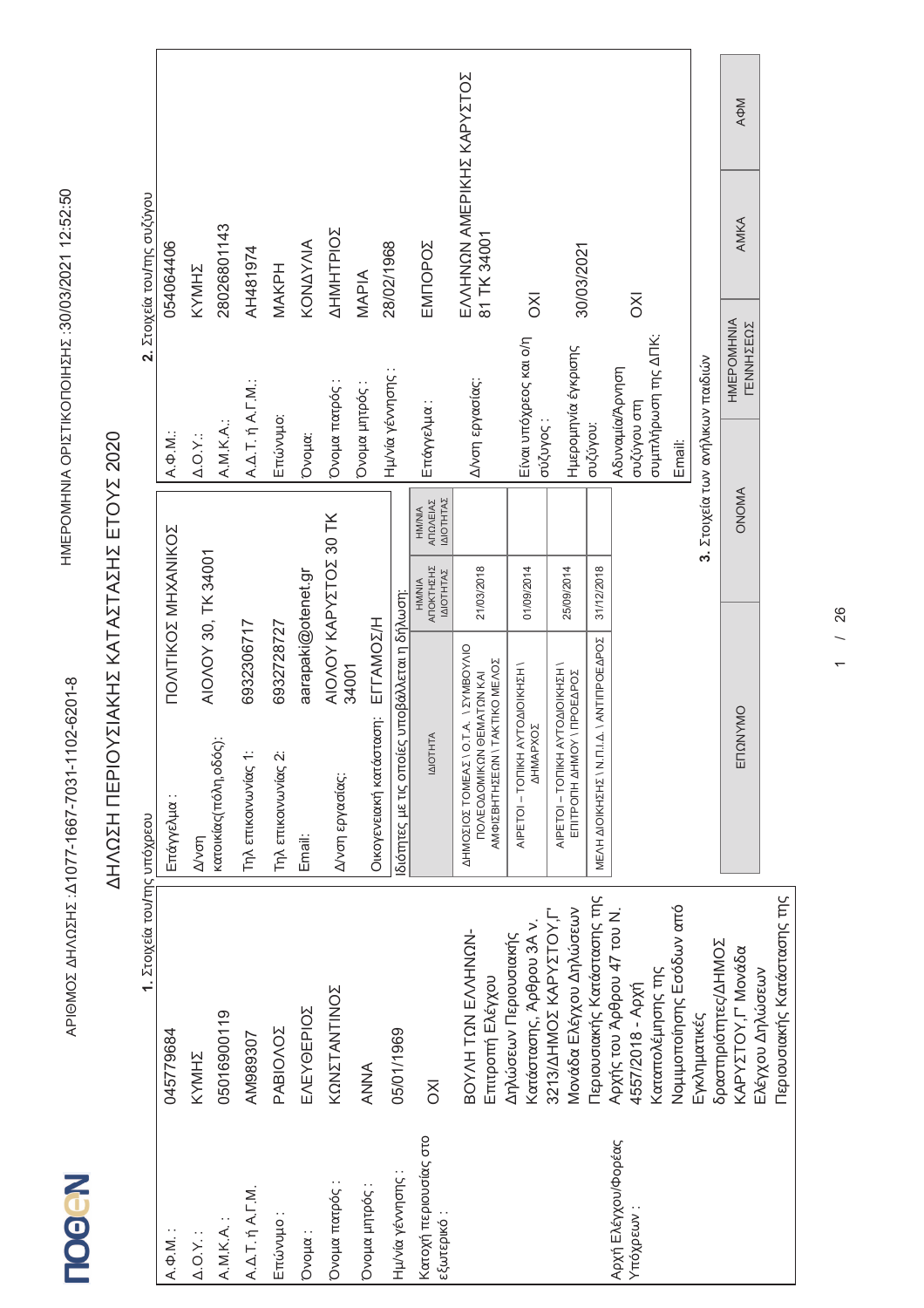|                       | Αρχής του Άρθρου 47 του Ν. |
|-----------------------|----------------------------|
|                       | 4557/2018 - Apxň           |
|                       | Καταπολέμησης της          |
|                       | Νομιμοποίησης Εσόδων από   |
|                       | Εγκληματικές               |
|                       | δραστηριότητες/ΦΟΡΕΑΣ      |
|                       | ΔΙΑΧΕΙΡΙΣΗΣ                |
|                       | <b>TPOZTATEYOMENCN</b>     |
|                       | NOXOIAE                    |
|                       | EYBOIAZ, EONIKH APXH       |
|                       | ΔΙΑΦΑΝΕΙΑΣ/ΑΠΟΚΕΝΤΡΩΜ      |
|                       | ΕΝΗ ΔΙΟΙΚΗΣΗ ΘΕΣΣΑΛΙΑΣ     |
|                       | ΣΤΕΡΕΑΣ ΕΛΛΑΔΑΣ            |
| Οργανική μονάδα:      | AHMOZ KAPYZTOY             |
| Κλάδος / Ειδικότητα:  |                            |
| Καθήκοντα:            |                            |
| Βαθμός:               |                            |
| Ημερομηνία Διορισμού: | 01/09/2014                 |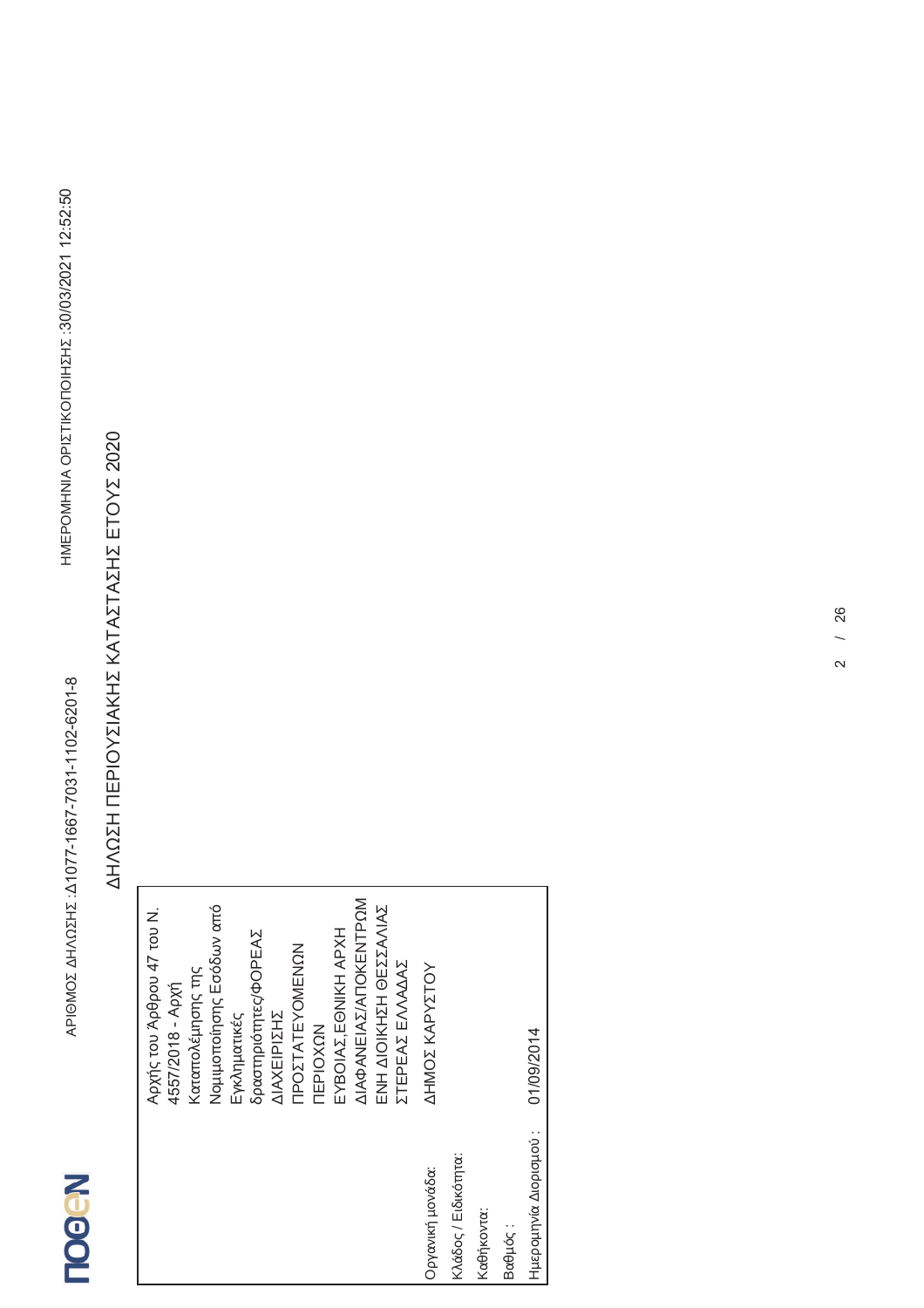## Έσοδα από κάθε πηγή που αποκτήθηκαν κατά το προηγούμενο φορολογικό έτος

| <b>ΠΑΡΑΤΗΡΗΣΕΙΣ</b>   |                                                                                                                                                                               |             |                              |                              |                |  |
|-----------------------|-------------------------------------------------------------------------------------------------------------------------------------------------------------------------------|-------------|------------------------------|------------------------------|----------------|--|
| NOMIZMA               | EYPQ                                                                                                                                                                          | EYPQ        | EYPQ                         | EYPQ                         | EYPQ           |  |
| <b>NOZO</b>           | 29.368,81                                                                                                                                                                     | 600,00      | 28,22                        | 0,31                         | 4.200,00       |  |
| ΕΙΔΟΣ ΕΣΟΔΟΥ          | ΕΠΙΔΟΜΑΤΑ, ΠΡΟΣΘΕΤΕΣ ΑΜΟΙΒΕΣ Κ.Λ.Π. (ΦΟΡΟΛΟΓΟΥΜΕΝΑ,<br>ΦΟΡΟΛΟΓΟΥΜΕΝΑ ΜΕ ΕΙΔΙΚΟ ΤΡΟΠΟ, ΦΟΡΟΛΟΓ. ΑΥΤΟΤΕΛΩΣ,<br>ΣΥΝΟΛΙΚΟ ΚΑΘΑΡΟ ΕΙΣΟΔΗΜΑ ΑΠΟ ΜΙΣΘΩΤΕΣ ΥΠΗΡΕΣΙΕΣ,<br>A4OPOAOTHTA) | ANO AKINHTA | ΜΕΡΙΣΜΑΤΑ, ΤΟΚΟΙ, ΔΙΚΑΙΩΜΑΤΑ | ΜΕΡΙΣΜΑΤΑ, ΤΟΚΟΙ, ΔΙΚΑΙΩΜΑΤΑ | ANO AKINHTA    |  |
| Ο ΑΠΟΚΤΩΝ ΤΟ ΕΙΣΟΔΗΜΑ | YNOXPEOZ                                                                                                                                                                      | YNOXPEOZ    | YNOXPEOZ                     | <b>ZASALOZ</b>               | <b>ZASALOZ</b> |  |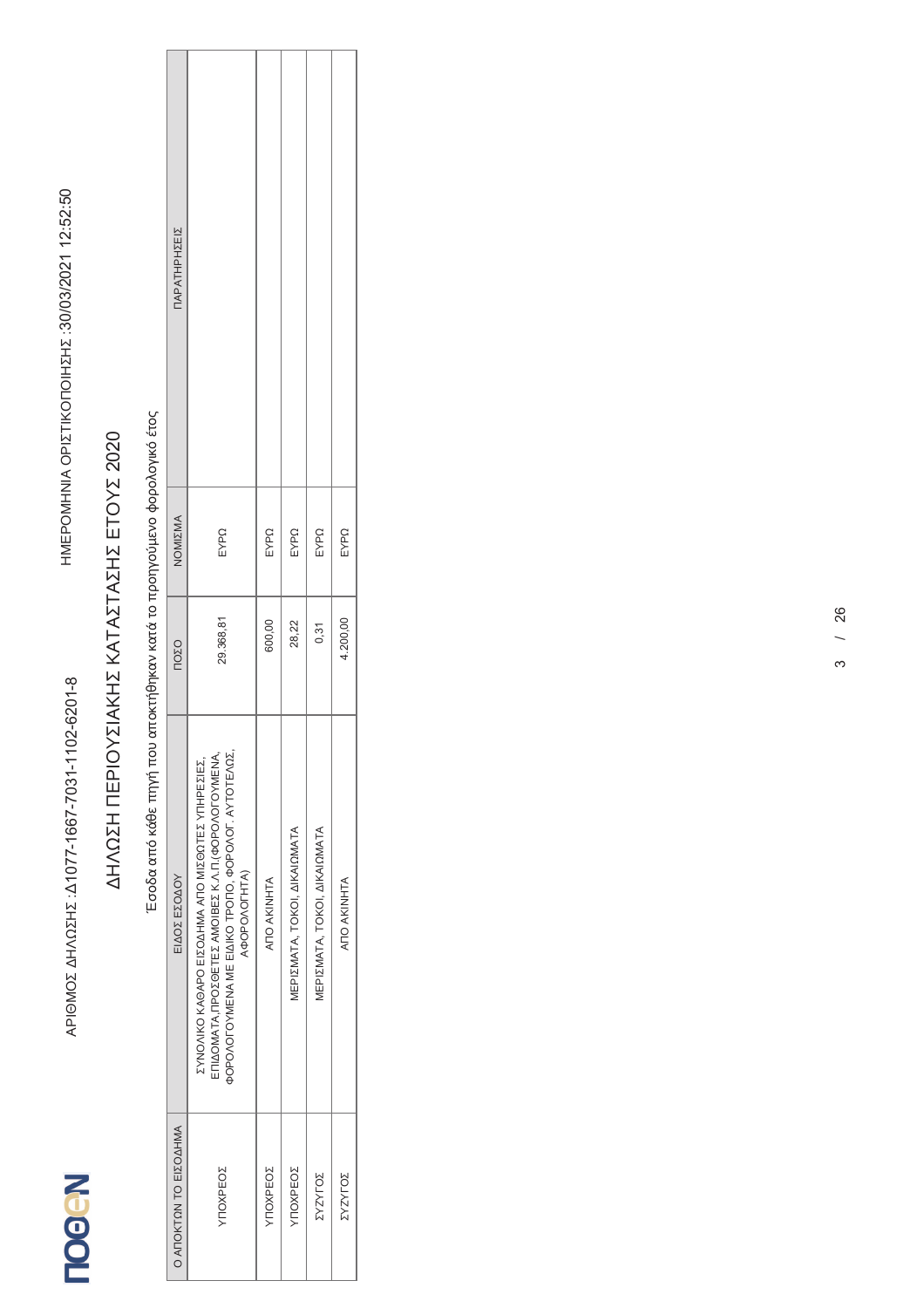Μετοχές ημεδαπών και αλλοδαπών εταιρειών, ομόλογα και κάθε είδους ομολογίες, αμοιβαία κεφάλαια, παράγωγα χρηματομένα που καθώς και οποιοδήποτε χρηματοοικονομικό προϊόν<br>Τράπεζας, ασφαλιστικής ή στουδήπος προσταθματικής πολ

| ΕΣ ΠΡΟΕΛΕΥΣΙ<br>PHMATQN                 |  |
|-----------------------------------------|--|
| <b>ΧΕΙΡΙΣΤΗΣ ΜΕΡΙΔΑ.</b><br><b>NNVF</b> |  |
| <b>ΟΠΟΣ ΚΤΗΣΗΣ</b><br>.<br>C            |  |
| NOMIZMA                                 |  |
| A = IA NONHEN<br><b>ABIBAZHZ</b>        |  |
| <b>HZHMILOLI</b>                        |  |
| IA KTHZHZ<br>ī,                         |  |
| ETPHINI<br><b>MONAAA</b>                |  |
| <b>ALHID 30</b>                         |  |
| <b>DAQ</b><br>U<br>X                    |  |
| PEOFPAOOY<br>ZOQI                       |  |
| ATAZTAZH'<br><b>ETABOAH</b>             |  |
| Î<br>4<br>N                             |  |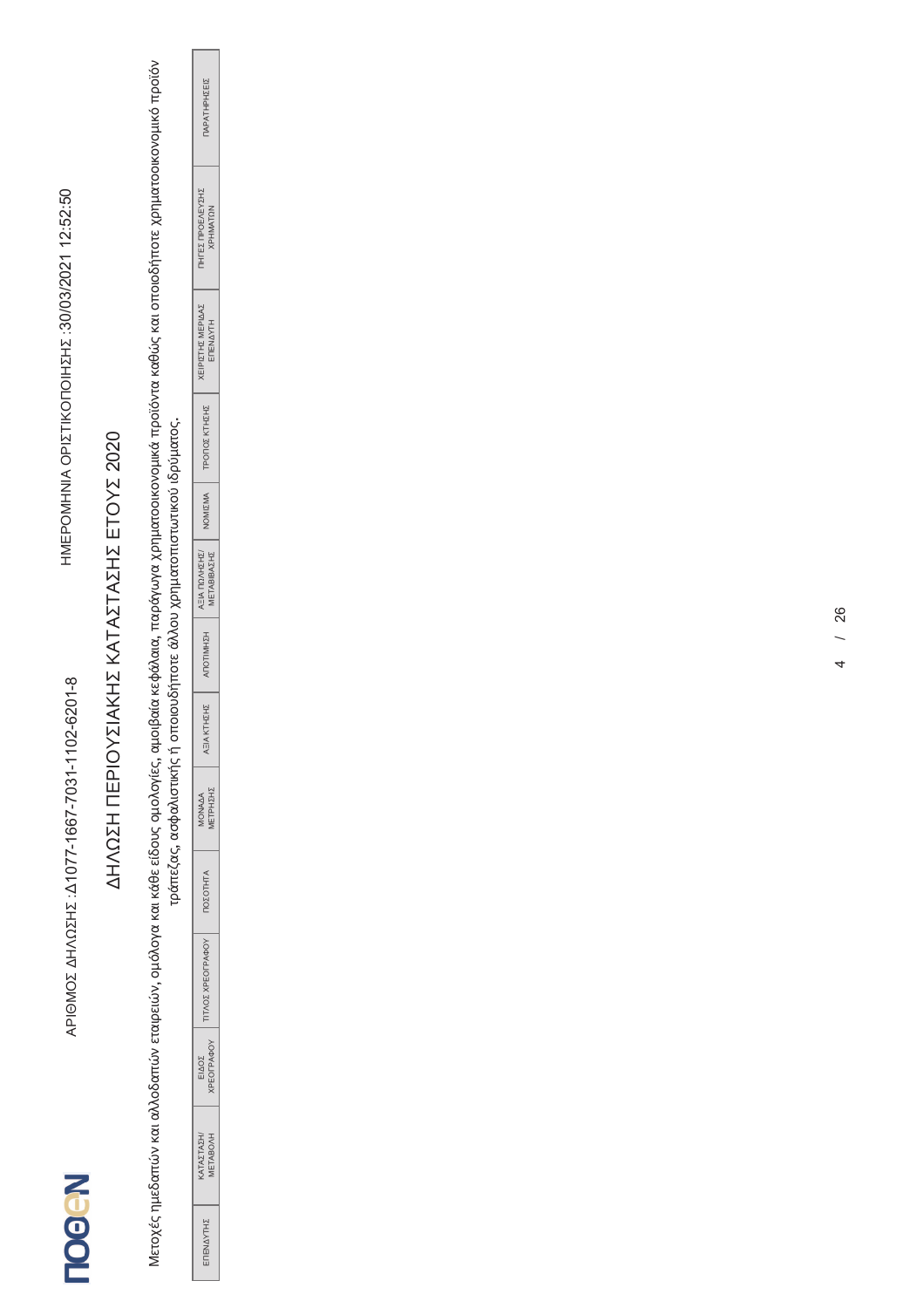|                                                |                                           |                                                                                        | ΠΑΡΑΤΗΡΗΣΕΙΣ                   |  |
|------------------------------------------------|-------------------------------------------|----------------------------------------------------------------------------------------|--------------------------------|--|
| HMEPOMHNIA OPIZTIKONOHIZHZ:30/03/2021 12:52:50 |                                           |                                                                                        | ΕΤΟΣ ΜΙΣΘΩΣΗΣ ΤΗΣ ΘΥΡΙΔΑΣ      |  |
|                                                |                                           |                                                                                        | <b>XQPA</b>                    |  |
|                                                | ΔΗΛΩΣΗ ΠΕΡΙΟΥΣΙΑΚΗΣ ΚΑΤΑΣΤΑΣΗΣ ΕΤΟΥΣ 2020 | Μίσθωση θυρίδων σε τράπεζες,ταμιευτήρια και άλλα ημεδαπά ή αλλοδαπά πιστωτικά ιδρύματα | ΙΔΡΥΜΑ ΠΟΥ ΦΙΛΟΞΕΝΕΙ ΤΗ ΘΥΡΙΔΑ |  |
| APIOMOZ AHAQZHZ : A1077-1667-7031-1102-6201-8  |                                           |                                                                                        | ΣΥΝΔΙΚΑΙΟΥΧΟΙ ΘΥΡΙΔΑΣ          |  |
|                                                |                                           |                                                                                        | KATAZTAZH/ METABONH            |  |
| <b>Neoou</b>                                   |                                           |                                                                                        | ΔΙΚΑΙΟΥΧΟΣ                     |  |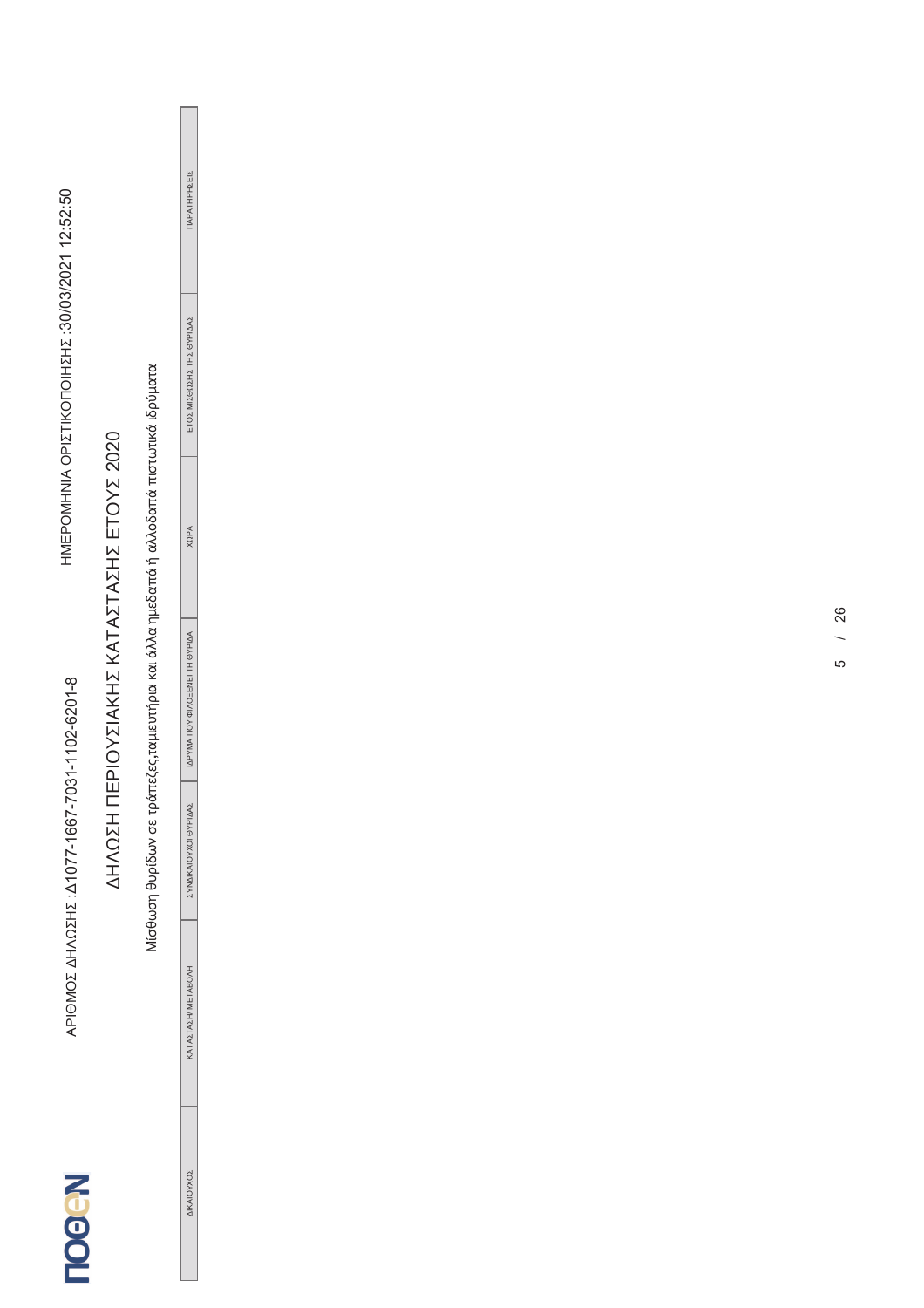# Φυλασσόμενα εκτός πιστωτικών ιδρυμάτων ή εντός θυρίδων μετρητά, τιμαλφή, πολύτιμα είδη, πολύτιμα μέταλλα, πολύτιμοι λίθοι.

| HZEIZ<br>Ï<br>í<br>HIAPATH                      |  |
|-------------------------------------------------|--|
| <b>ATON</b><br>١<br>ı<br>ì<br><b>THLES LIFY</b> |  |
| HZHZ<br>$\frac{1}{2}$<br>Ē                      |  |
| NOMIZMA                                         |  |
| <b>AEIA ΠΩΛΗΣΗΣ</b>                             |  |
| AEIA KTHIHE                                     |  |
| MONAAA                                          |  |
| 200 <sup>2</sup>                                |  |
| <b>JEOTHT</b>                                   |  |
| ETABO.                                          |  |
|                                                 |  |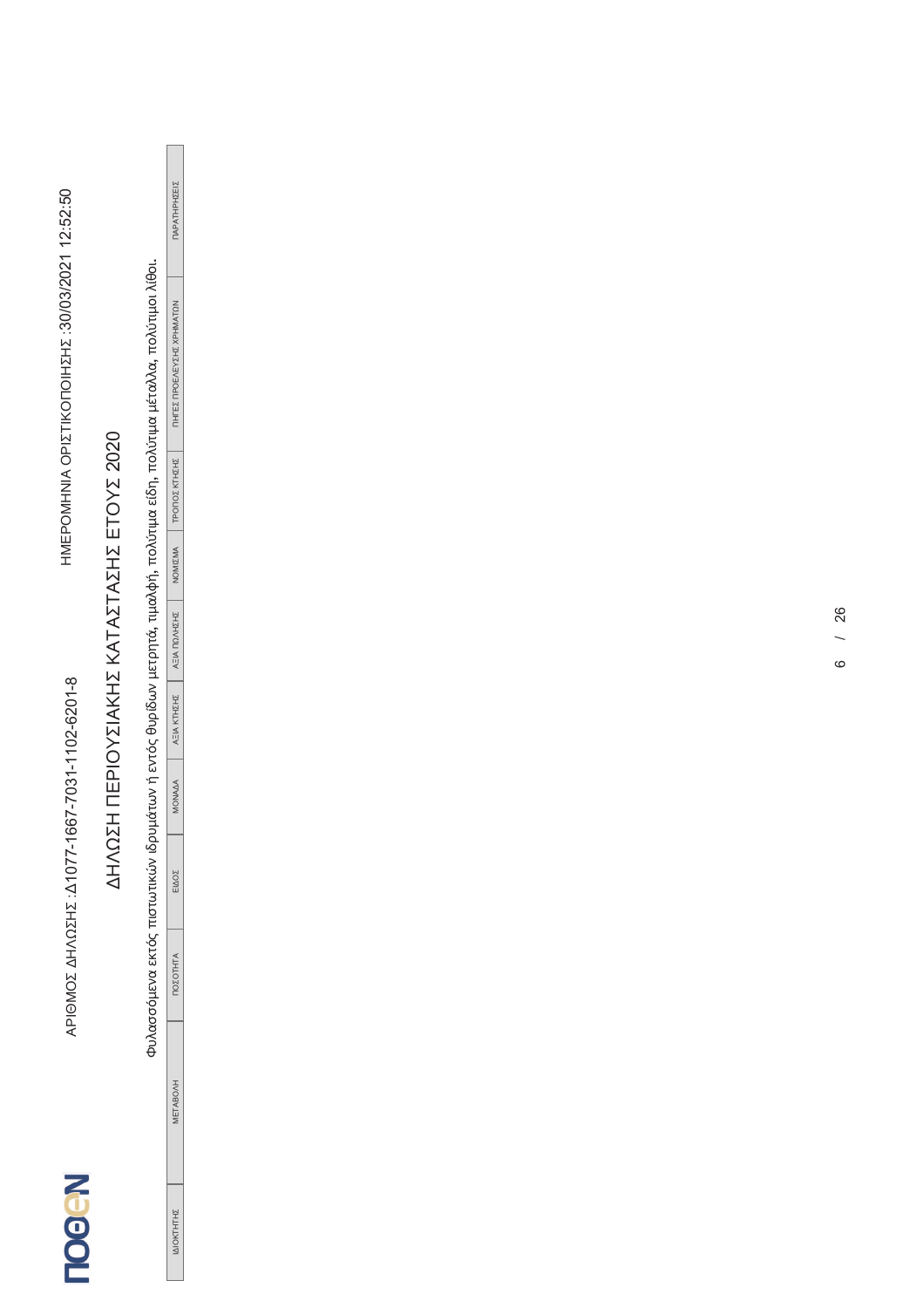# Καταθέσεις σε τράπεζες, ταμιευτήρια και άλλα ημεδαπά ή αλλοδαπά πιστωτικά ιδρύματα

| ΠΑΡΑΤΗΡΗΣΕΙΣ                                             | λογ/σμός όψεως ατομικής επιχ/σης      |                                       |                                       |                                            |                                           |                                        |                                       |                                                       |                                       |                                        |                                              |                                        | λογ/σμός όψεως επιχείρησης            |                                          | λογίσμος όψεως ατομικής επιχίσης      |                                        |                                            |                                          |
|----------------------------------------------------------|---------------------------------------|---------------------------------------|---------------------------------------|--------------------------------------------|-------------------------------------------|----------------------------------------|---------------------------------------|-------------------------------------------------------|---------------------------------------|----------------------------------------|----------------------------------------------|----------------------------------------|---------------------------------------|------------------------------------------|---------------------------------------|----------------------------------------|--------------------------------------------|------------------------------------------|
| <b>TIPOEAEYZH</b>                                        | 501,21<br>ΑΛΛΗ ΠΕΡΙΠΤΩΣΗ=             | 45,40<br>ΑΛΛΗ ΠΕΡΙΠΤΩΣΗ=              | 32,04<br>ΑΛΛΗ ΠΕΡΙΠΤΩΣΗ=              | ΕΙΣΟΔΗΜΑΤΑ ΠΡΟΗΓΟΥΜΕΝΩΝ<br>15,40<br>ET QN= | ΕΙΣΟΔΗΜΑΤΑ ΠΡΟΗΓΟΥΜΕΝΩΝ<br>ΕΤΩΝ=<br>ΕΤΩΝ= | ΕΙΣΟΔΗΜΑΤΑ ΕΤΟΥΣ=<br>107,71            | 50,71<br>ΑΛΛΗ ΠΕΡΙΠΤΩΣΗ=              | ΕΙΣΟΔΗΜΑΤΑ ΠΡΟΗΓΟΥΜΕΝΩΝ<br>6.918,32<br>$ET\Omega N$ = | ΧΩΡΙΣ ΧΡΗΜΑΤΙΚΗ ΣΥΝΑΛΛΑΓΗ=<br>0,00    | ΧΩΡΙΣ ΧΡΗΜΑΤΙΚΗ ΣΥΝΑΛΛΑΓΗ=<br>0,00     | ΕΙΣΟΔΗΜΑΤΑ ΠΡΟΗΓΟΥΜΕΝΩΝ<br>8.691,17<br>ETON= | 269,21<br>ΑΛΛΗ ΠΕΡΙΠΤΩΣΗ=              | 203,47<br>ΑΛΛΗ ΠΕΡΙΠΤΩΣΗ=             | ΕΙΣΟΔΗΜΑΤΑ ΠΡΟΗΓΟΥΜΕΝΩΝ<br>ΕΤΩΝ=<br>1,56 | 2.340,69<br>ΑΛΛΗ ΠΕΡΙΠΤΩΣΗ=           | ΕΙΣΟΔΗΜΑΤΑ ΕΤΟΥΣ=<br>32,37             | ΕΙΣΟΔΗΜΑΤΑ ΠΡΟΗΓΟΥΜΕΝΩΝ<br>64,42<br>ET QN= | ΕΙΣΟΔΗΜΑΤΑ ΠΡΟΗΓΟΥΜΕΝΩΝ<br>ΕΤΩΝ=<br>1,36 |
| NOMIZMA                                                  | EYPQ                                  | EYPQ                                  | EYPQ                                  | EYPQ                                       | EYPQ                                      | EYPQ                                   | EYPQ                                  | EYPQ                                                  | <b>AO/APIO HTA</b>                    | EYPQ                                   | <b>AOVAPIO HTA</b>                           | EYPQ                                   | EYPQ                                  | EYPQ                                     | EYPQ                                  | EYPQ                                   | EYPQ                                       | EYPQ                                     |
| ΠΟΣΟ                                                     | 501,21                                | 45,40                                 | 32,04                                 | 15,40                                      | 64,23                                     | 107,71                                 | 50,71                                 | 6.918,32                                              | 0,00                                  | 0,00                                   | 8.691,17                                     | 269,21                                 | 203,47                                | 1,56                                     | 2.340,69                              | 32,37                                  | 64,42                                      | 1,36                                     |
| <b>NOTAPIAZMOY</b><br><b>AIKAIOYXON</b><br><b>TAHOOZ</b> | $\overline{\phantom{0}}$              | $\sim$                                | $\sim$                                | $\sim$                                     | $\overline{ }$                            | ٣                                      | $\sim$                                | ٣                                                     | ٣                                     |                                        | $\overline{ }$                               | $\sim$                                 | $\overline{\phantom{0}}$              | $\overline{\phantom{0}}$                 | $\overline{ }$                        | $\overline{ }$                         | $\overline{\phantom{0}}$                   |                                          |
| ΔΙΚΑΙΟΥΧΟΙ ΚΑΤΑΘΕΣΗΣ                                     |                                       | TPITOI                                | TPITOI                                | ΣΥΖΥΓΟΣ                                    |                                           |                                        | ΥΠΟΧΡΕΟΣ, ΤΡΙΤΟΙ                      |                                                       |                                       |                                        |                                              | TPITOI                                 |                                       |                                          |                                       |                                        |                                            |                                          |
| ΕΙΔΟΣ ΛΟΓΑΡΙΑΣΜΟΥ /<br>KATAGEZHZ                         | TPEXOYMENOZ / OYEQZ<br>/ TAMIEYTHPIOY | TPEXOYMENOZ / OYEQZ<br>/ TAMIEYTHPIOY | TPEXOYMENOZ / OYEQZ<br>/ TAMIEYTHPIOY | ΤΡΕΧΟΥΜΕΝΟΣ / ΟΨΕΩΣ<br>/ TAMIEYTHPIOY      | TPEXOYMENO Z / OYEQZ<br>/ TAMIEYTHPIOY    | TPEXOYMENO Z / OYEQZ<br>/ TAMIEYTHPIOY | ΤΡΕΧΟΥΜΕΝΟΣ / ΟΨΕΩΣ<br>/ TAMIEYTHPIOY | TPEXOYMENOZ / OVEΩΣ<br>/ TAMIEYTHPIOY                 | ΤΡΕΧΟΥΜΕΝΟΣ / ΟΨΕΩΣ<br>/ TAMIEYTHPIOY | TPEXOYMENO Z / OYEQZ<br>/ TAMIEYTHPIOY | ΠΡΟΘΕΣΜΙΑΚΟΣ                                 | TPEXOYMENO Z / OYEQZ<br>/ TAMIEYTHPIOY | TPEXOYMENOZ / OYEQZ<br>/ TAMIEYTHPIOY | TPEXOYMENO Z / OYEQZ<br>/ TAMIEYTHPIOY   | TPEXOYMENOZ / OYEQZ<br>/ TAMIEYTHPIOY | TPEXOYMENO E / OYEQE<br>/ TAMIEYTHPIOY | TPEXOYMENOZ / OYEQZ<br>/ TAMIEYTHPIOY      | ΤΡΕΧΟΥΜΕΝΟΣ / ΟΨΕΩΣ<br>/ ΤΑΜΙΕΥΤΗΡΙΟΥ    |
| <b>XQPA</b>                                              | EMAMA                                 | EMAAA                                 | ENAAA                                 | EMAMA                                      | EMAAA                                     | EMAAA                                  | EMAAA                                 | EMAAA                                                 | ENNAM                                 | EMAAA                                  | EMAAA                                        | EMAMA                                  | EMAAA                                 | EMAAA                                    | EMAAA                                 | EMAAA                                  | EMAAA                                      | EMAAA                                    |
| Αρ.Προθ.Κατα<br>θ<br><b>IBAN/</b>                        | 1636                                  | 2485                                  | 2493                                  | 5282                                       | 7114                                      | 7660                                   | 3055                                  | 7594                                                  | 1012                                  | 2328                                   | 2404                                         | 4639                                   | 5313                                  | 5570                                     | 5700                                  | 5826                                   | 6050                                       | 9479                                     |
| ΠΙΣΤΩΤΙΚΟ ΙΔΡΥΜΑ                                         | ALPHA BANK                            | ALPHA BANK                            | ALPHA BANK                            | ALPHA BANK                                 | ALPHA BANK                                | ALPHA BANK                             | Ë                                     | ENTA                                                  | Ë                                     | Ë                                      | Ë                                            | Ë                                      | Ë                                     | Ë                                        | Ë                                     | Ë                                      | Ë                                          | Ë                                        |
| ΔΙΚΑΙΟΥΧΟΣ                                               | ΣΥΖΥΓΟΣ                               | YTIOXPEOZ                             | YTIOXPEOZ                             | YTIOXPEOZ                                  | <b>ZASALOZ</b>                            | YTIOXPEOZ                              | YTIOXPEO <sub>Σ</sub>                 | YTIOXPEOZ                                             | YTIOXPEOZ                             | ΣΥΖΥΓΟΣ                                | YTOXPEOZ                                     | YTOXPEO <sub>Σ</sub>                   | YTOXPEOZ                              | YTIOXPEOZ                                | ΣΥΖΥΓΟΣ                               | YTIOXPEOZ                              | YTIOXPEO <sub>Σ</sub>                      | YTIOXPEO <sub>Σ</sub>                    |
|                                                          |                                       |                                       |                                       |                                            |                                           |                                        |                                       |                                                       |                                       |                                        |                                              |                                        |                                       |                                          |                                       |                                        |                                            |                                          |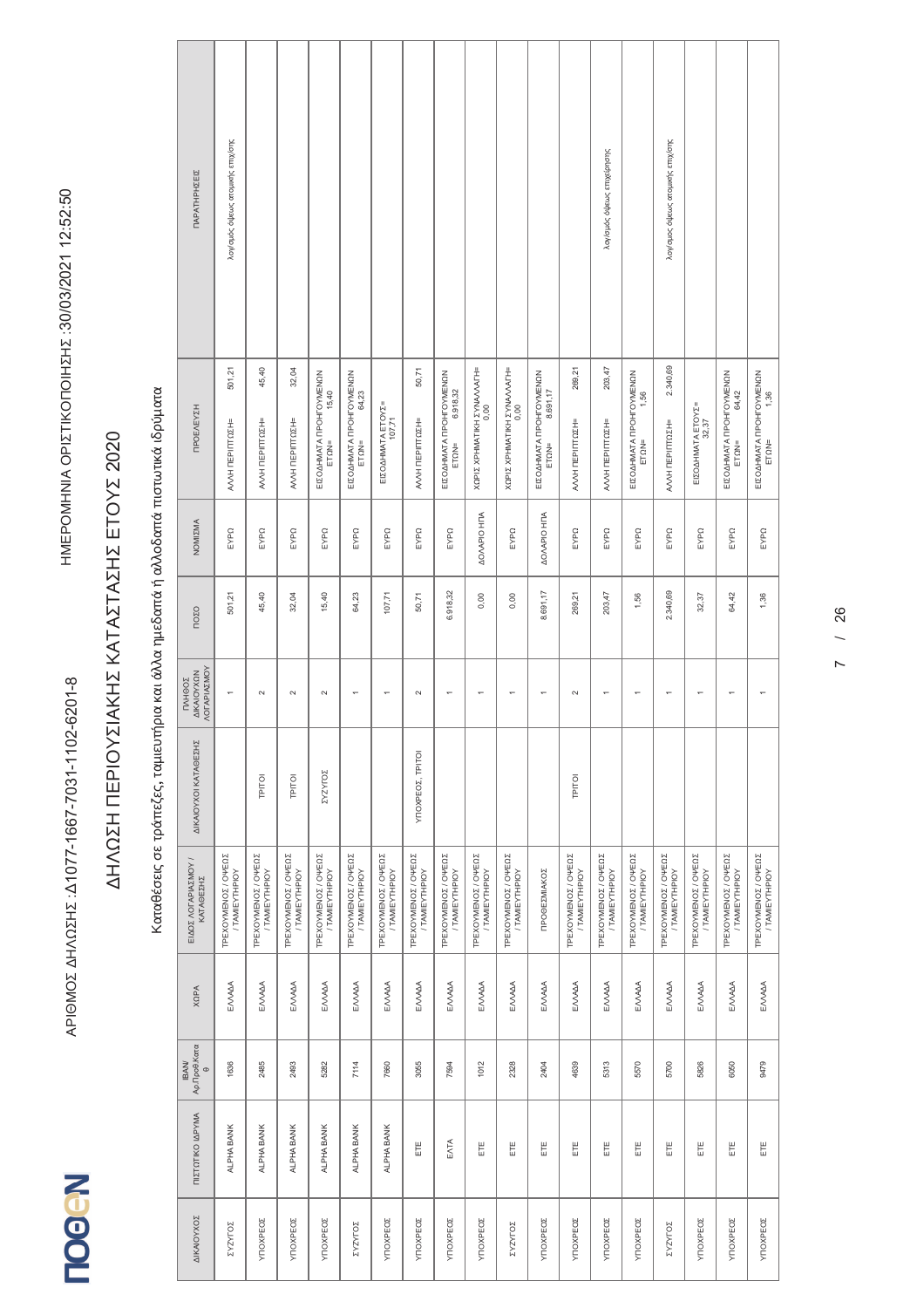

| ΠΑΡΑΤΗΡΗΣΕΙΣ                                             | Λογ/σμός όψεως επιχ/σης                    | Ο λογαριαμός ανήκει στη μητέρα της συζύγου |                                                 |                                                 |
|----------------------------------------------------------|--------------------------------------------|--------------------------------------------|-------------------------------------------------|-------------------------------------------------|
|                                                          | 523,96                                     |                                            |                                                 |                                                 |
| <b>TIPOEAEYZH</b>                                        | ΑΛΛΗ ΠΕΡΙΠΤΩΣΗ=                            | AVVH TEPITITOZH= 3.497,45                  | EIZOAHMATA ITPOHIOYMENON<br>$ET\Omega N = 0,98$ | ΕΙΣΟΔΗΜΑΤΑ ΠΡΟΗΓΟΥΜΕΝΩΝ<br>$ET\Omega N = 11,04$ |
| NOMIZMA                                                  | EYPQ                                       | EYPQ                                       | EYPQ                                            | EYPQ                                            |
| <b>NOZO</b>                                              | 523,96                                     | 3.497,45                                   | 0,98                                            | 11,04                                           |
| <b>NOTAPIAZMOY</b><br><b>AIKAIOYXON</b><br><b>TAHOOZ</b> |                                            |                                            |                                                 |                                                 |
| ΔΙΚΑΙΟΥΧΟΙ ΚΑΤΑΘΕΣΗΣ                                     |                                            | TPITOI                                     | YTIOXPEOZ                                       |                                                 |
| ΕΙΔΟΣ ΛΟΓΑΡΙΑΣΜΟΥ /<br>ΚΑΤΑΘΕΣΗΣ                         | <b>TPEXOYMENOZ/OYEQS</b><br>/ TAMIEYTHPIOY | TPEXOYMENOZ / OYEQZ<br>/ TAMIEYTHPIOY      | TPEXOYMENOZ / OYEQZ<br>/ TAMIEYTHPIOY           | TPEXOYMENOZ / OYEQZ<br>/ TAMIEYTHPIOY           |
| <b>AdDX</b>                                              | ENAMA                                      | ENNAM                                      | ENAAA                                           | ENNAM                                           |
| Αρ.Προθ.Κατα<br><b>IBAN/</b>                             | 6975                                       | 9527                                       | 0581                                            | 6688                                            |
| ΠΙΣΤΩΤΙΚΟ ΙΔΡΥΜΑ                                         | <b><i>ΠΕΙΡΑΙΩΣ</i></b>                     | <b>ΠΕΙΡΑΙΩΣ</b>                            | <b>TPANEZA NEIPAIQS</b>                         | <b>TPANEZA NEIPAIQS</b>                         |
| ΔΙΚΑΙΟΥΧΟΣ                                               | YNOXPEOZ                                   | ΣΥΖΥΓΟΣ                                    | <b>ZASALOZ</b>                                  | <b>YITO XPEOZ</b>                               |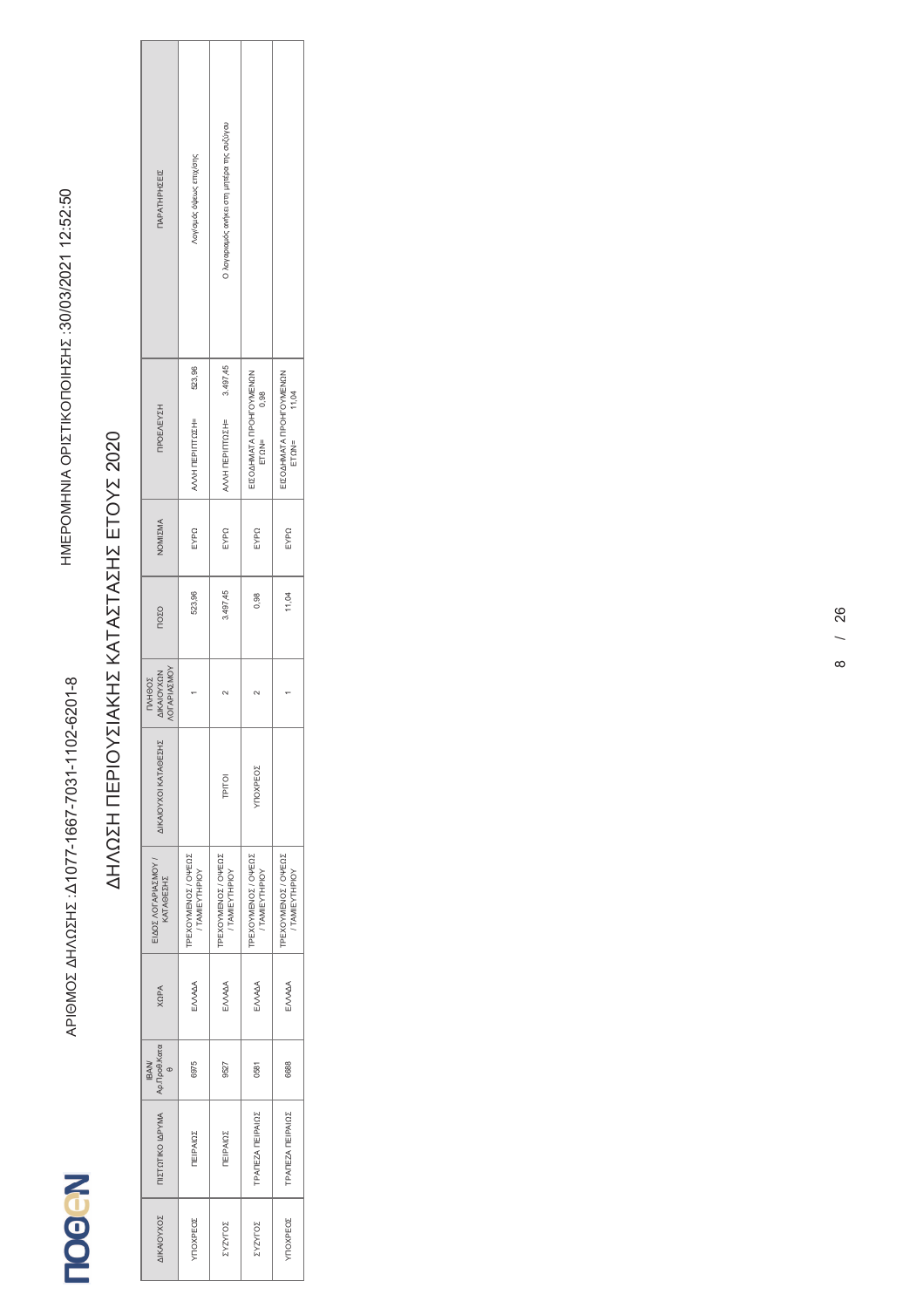दे IGMOZ AHA 02Hz : 41077-1667-7031-1102-6201-8

**N-GOOL** 

#### $\leq$ ΩΣΗ ΠΕΡ<br>-ΙΟΥΣΙΑΚΗΣ ΚΑΤΑΣΤΑΣΗΣ ΕΤΟΥΣ 2020

### Ακίνητα και εμπράγματα δικαιώματα επί αυτών, στην Ελλάδα ή στο εξωτερικό Ακίνητα και εμπράγματα δικαιώματα επί αυτών, στην Ελλάδα ή στο εξωτερικό

| ΠΑΡΑΓΩΓΗΣ<br>ΕΝΕΡΓΕΙΑΣ<br>MONAAAZ<br><b>IZXYZ</b>      | 0,00                                       | 0,00                                | 0,00                                               | 0,00                                | 0,00                               | 0,00                                              | 0,00                                       | 0,00                                      | 0,00                                              | 0,00                                | 0,00                                       | 0,00                                | 0,00                               | 0,00                |
|--------------------------------------------------------|--------------------------------------------|-------------------------------------|----------------------------------------------------|-------------------------------------|------------------------------------|---------------------------------------------------|--------------------------------------------|-------------------------------------------|---------------------------------------------------|-------------------------------------|--------------------------------------------|-------------------------------------|------------------------------------|---------------------|
| <b><i>TETPAFONIK</i></b><br>A METPA<br><b>ΠΙΣΙΝΑΣ</b>  | 0,00                                       | 0,00                                | 0,00                                               | 0,00                                | 0,00                               | 0,00                                              | 0,00                                       | 0,00                                      | 0,00                                              | 0,00                                | 0,00                                       | 0,00                                | 0,00                               | 0,00                |
| METABIBAZ<br>ETOZ<br>E                                 |                                            |                                     |                                                    |                                     |                                    |                                                   |                                            |                                           |                                                   |                                     |                                            |                                     |                                    |                     |
| ETOZ<br>KTHZH<br>$\overline{M}$                        | 1992                                       | 1992                                | 2001                                               | 2001                                | 2003                               | 2003                                              | 2003                                       | 2003                                      | 2003                                              | 2003                                | 2004                                       | 2004                                | 2007                               | 2007                |
| ΚΑΤΑΣΚΕΥΗ<br>ETOZ<br>$\overline{\mathsf{N}}$           | 1981                                       | 1981                                |                                                    |                                     | 1920                               | 1920                                              |                                            |                                           |                                                   |                                     |                                            |                                     | 1920                               | 1920                |
| Ν ΧΩΡΩΝ ΣΕ<br>ВОНОНТІКО<br>ΕΠΙΦΑΝΕΙΑ<br>m <sup>2</sup> | 0,00                                       | 0,00                                |                                                    |                                     | 0,00                               | 0,00                                              |                                            |                                           |                                                   |                                     |                                            |                                     | 0,00                               | 0,00                |
| ΕΠΙΦΑΝΕΙΑ<br>XQPQN ZE<br>KYPIQN<br>m2                  | 97,92                                      | 61,86                               |                                                    |                                     | 94,00                              | 94,00                                             |                                            |                                           |                                                   |                                     |                                            |                                     | 66,50                              |                     |
| KTIZMATOZ<br>OPOФOZ                                    | 1ος                                        | 10                                  |                                                    |                                     | <b>IZOFEIO</b>                     | <b>IZOTEIO</b>                                    |                                            |                                           |                                                   |                                     |                                            |                                     | <b>IZOLEIO</b>                     | <b>IZOFEIO</b>      |
| ΕΠΙΦΑΝΕΙΑ<br>ΕΔΑΦΟΥΣ ΣΕ<br>m <sup>2</sup>              | 513,66                                     | 513,66                              | 5.397,70                                           | 5.397,70                            | 432,80                             | 432,80                                            | 4.217,22                                   | 4.217,22                                  | 4.304,04                                          | 4.304,04                            | 4.000,00                                   | 4.000,00                            | 199,37                             | 199,37              |
| KATAZTAZH<br>AKINHTOY                                  |                                            |                                     |                                                    |                                     |                                    |                                                   |                                            |                                           |                                                   |                                     |                                            |                                     |                                    |                     |
| AKINHTOY<br>EIAOZ                                      | ΔΙΑΜΕΡΙΣΜΑ                                 | ΔΙΑΜΕΡΙΣΜΑ                          | KA/VIEPΓEIA                                        | KAVVIEPIEIA                         | ΔΙΑΜΕΡΙΣΜΑ                         | ΔΙΑΜΕΡΙΣΜΑ                                        | KA/VIEPΓEIA                                | KA/VIEPΓEIA                               | KA/VIEPΓEIA                                       | KA/VIEPΓEIA                         | KA/VIEPΓEIA                                | KA/VIEPΓEIA                         | ANOOHKH                            | <b>ANOOHKH</b>      |
| ΟΔΟΣ-ΑΡΙΘΜΟΣΗ<br><b>TONOGEZIA</b>                      | AIO/OY 30                                  | AIO/OY 30                           | ΑΓΙΟΣ ΑΘΑΝΑΣΙΟΣ                                    | <b>SOI</b><br>AF AOANAZI            | AIO/OY 28                          | AIO/OY 28                                         | EPO<br><b>GEZH MOYPT</b>                   | EPO<br><b>GEZH MOYPT</b>                  | EPO<br><b>GEZH MOYPT</b>                          | EPO<br><b>GEZH MOYPT</b>            | ΘΕΣΗ ΚΟΥΗ Η<br>ΑΣΠΡΗ ΜΟΥΡΓΙΑ               | ΘΕΣΗ ΚΟΥΗ Η<br>ΑΣΠΡΗ ΜΟΥΡΓΙΑ        | ΘΕΣΗ ΜΑΖΕΣ                         | ΘΕΣΗ ΜΑΖΕΣ          |
| <b>AHMOZ</b>                                           | KAPYZTOY                                   | ΚΑΡΥΣΤΟΥ                            | ΚΑΡΥΣΤΟΥ                                           | KAPYZTOY                            | KAPYZTOY                           | KAPYZTOY                                          | KAPYZTOY                                   | KAPYZTOY                                  | KAPYZTOY                                          | KAPYZTOY                            | KAPYZTOY                                   | ΚΑΡΥΣΤΟΥ                            | ΚΑΡΥΣΤΟΥ                           | KAPYZTOY            |
| NOMOZ                                                  | EYBOIAZ                                    | EYBOIAZ                             | EYBOIAZ                                            | EYBOIAZ                             | EYBOIAZ                            | EYBOIAZ                                           | EYBOIAZ                                    | EYBOIAZ                                   | EYBOIAZ                                           | EYBOIAZ                             | EYBOIAZ                                    | EYBOIAZ                             | EYBOIAZ                            | EYBOIAZ             |
| <b>TEPIOEPEIA</b>                                      | ΣΤΈΡΕΑΣ ΕΛΛΑΔΑΣ                            | ΣΤΈΡΕΑΣ ΕΛΛΑΔΑΣ                     | ΣΤΈΡΕΑΣ ΕΛΛΑΔΑΣ                                    | ΣΤΈΡΕΑΣ ΕΛΛΑΔΑΣ                     | ΣΤΈΡΕΑΣ ΕΛΛΑΔΑΣ                    | ΣΤΈΡΕΑΣ ΕΛΛΑΔΑΣ                                   | ΣΤΈΡΕΑΣ ΕΛΛΑΔΑΣ                            | ΣΤΈΡΕΑΣ ΕΛΛΑΔΑΣ                           | ΣΤΈΡΕΑΣ ΕΛΛΑΔΑΣ                                   | ΣΤΈΡΕΑΣ ΕΛΛΑΔΑΣ                     | ΣΤΈΡΕΑΣ ΕΛΛΑΔΑΣ                            | ΣΤΈΡΕΑΣ ΕΛΛΑΔΑΣ                     | ΣΤΈΡΕΑΣ ΕΛΛΑΔΑΣ                    | ΣΤΈΡΕΑΣ ΕΛΛΑΔΑΣ     |
| <b>XQPA</b>                                            | EMAAA                                      | ENNADA                              | EMAAA                                              | ENNAA                               | EMAAA                              | EMAAA                                             | EMAAA                                      | EMAAA                                     | EMAAA                                             | EMAAA                               | EMAAA                                      | ENNAA                               | ENNAA                              | EMAAA               |
| ΚΑΤΑΣΤΑΣΗ Ή<br>METABOAH                                | ANOKTHEH EE<br>NPOHTOYMENH<br><b>KPHZH</b> | ANOKTHEH EE<br>NPOHTOYMENH<br>KPHZH | <b>TPOHFOYMENH</b><br><b>ATIOKTHEH ΣΕ</b><br>КРН2Н | ANOKTHEH EE<br>NPOHTOYMENH<br>HZHZH | ΑΠΟΚΤΗΣΗ ΣΕ<br>ΠΡΟΗΓΟΥΜΕΝΗ<br>HZHZ | <b>TPOHFOYMENH</b><br><b>ANOKTHEH ΣΕ</b><br>KPHIH | ANOKTHEH EE<br>NPOHTOYMENH<br><b>KPHZH</b> | <b>TPOHFOYMENH</b><br>ΑΠΟΚΤΗΣΗ ΣΕ<br>HZHZ | <b>TPOHFOYMENH</b><br><b>ANOKTHEH ΣΕ</b><br>ХРНΣН | ΑΠΟΚΤΗΣΗ ΣΕ<br>ΠΡΟΗΓΟΥΜΕΝΗ<br>KPHZH | <b>TPOHFOYMENH</b><br>ΑΠΟΚΤΗΣΗ ΣΕ<br>KPHZH | ΑΠΟΚΤΗΣΗ ΣΕ<br>ΠΡΟΗΓΟΥΜΕΝΗ<br>KPHZH | ΑΠΟΚΤΗΣΗ ΣΕ<br>ΠΡΟΗΓΟΥΜΕΝΗ<br>HZHZ | <b>ATIOKTHEH ΣΕ</b> |
| KATOXOZ                                                | ΣΥΖΥΓΟΣ                                    | ΣΥΖΥΓΟΣ                             | ΣΥΖΥΓΟΣ                                            | YTIOXPEOZ                           | YTIOXPEO <sub>Σ</sub>              | ΣΥΖΥΓΟΣ                                           | <b>ZASALOZ</b>                             | YTIOXPEO <sub>Σ</sub>                     | YTIOXPEO <sub>Σ</sub>                             | ΣΥΖΥΓΟΣ                             | <b>ZASALOZ</b>                             | YTOXPEO <sub>Σ</sub>                | YTIOXPEOZ                          | <b>ZASALOZ</b>      |
|                                                        |                                            |                                     |                                                    |                                     |                                    |                                                   |                                            |                                           |                                                   |                                     |                                            |                                     |                                    |                     |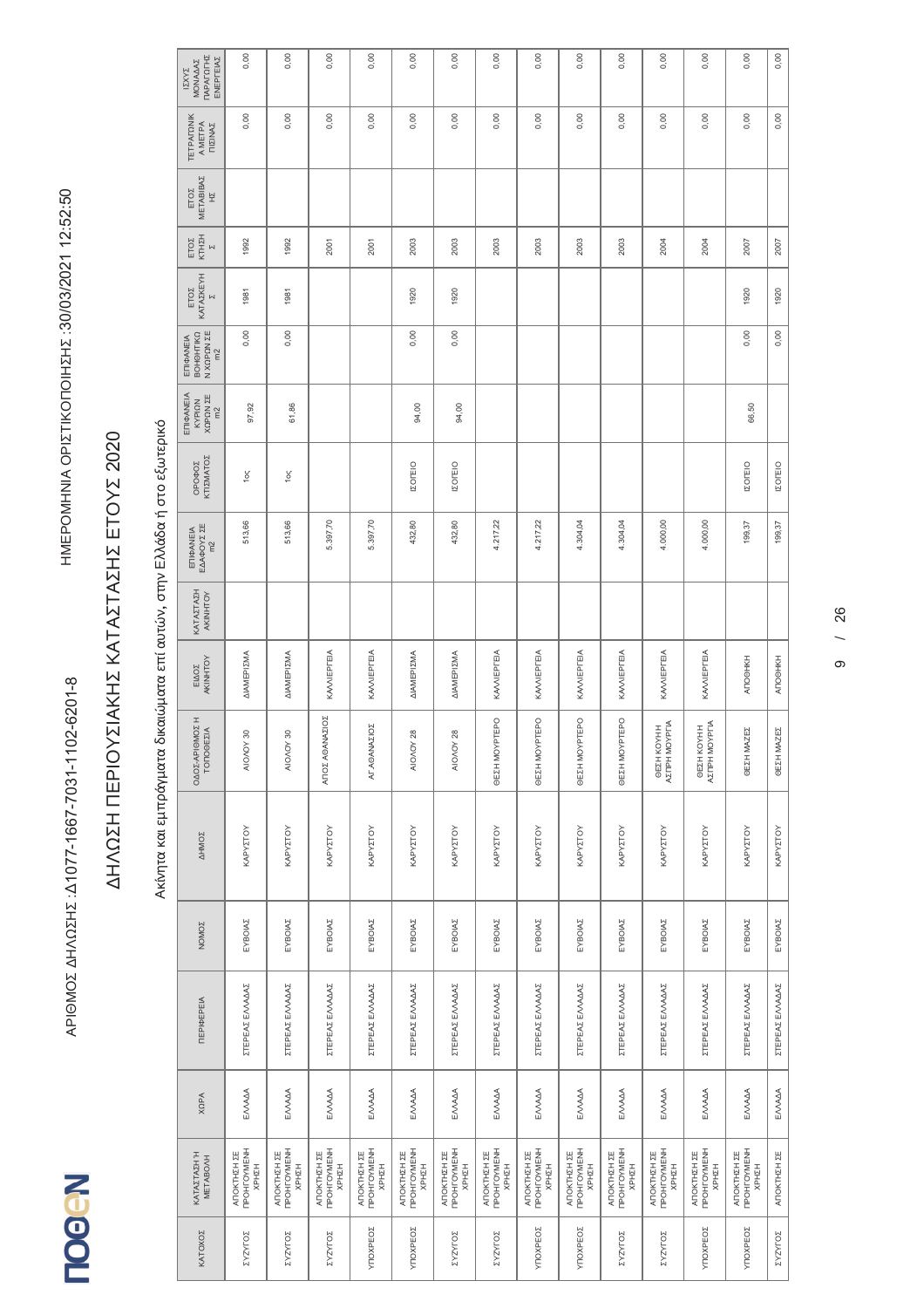**NegoLI** 

#### $\leq$ ΩΣΗ ΠΕΡ<br>-ΙΟΥΣΙΑΚΗΣ ΚΑΤΑΣΤΑΣΗΣ ΕΤΟΥΣ 2020

| <b><i>ΠΑΡΑΓΩΓΗΣ</i></b><br>ENEPTEIAZ<br>MONAAAZ<br><b>IZXYZ</b> |                            | 0,00                                   | 0,00                                       | 0,00                                              | 0,00                                | 0,00                                       | 0,00                               | 0,00                                              | 0,00                                       | 0,00                                   | 0,00                                       | 0,00                                                     | 0,00                                   | 0,00                                   | 0,00                       |
|-----------------------------------------------------------------|----------------------------|----------------------------------------|--------------------------------------------|---------------------------------------------------|-------------------------------------|--------------------------------------------|------------------------------------|---------------------------------------------------|--------------------------------------------|----------------------------------------|--------------------------------------------|----------------------------------------------------------|----------------------------------------|----------------------------------------|----------------------------|
| <b><i>TETPAFONIK</i></b><br>A METPA<br><b>NIZINAZ</b>           |                            | 0,00                                   | 0,00                                       | 0,00                                              | 0,00                                | 0,00                                       | 0,00                               | 0,00                                              | 0,00                                       | 0,00                                   | 0,00                                       | 0,00                                                     | 0,00                                   | 0,00                                   | 0,00                       |
| METABIBAZ<br>ETOZ<br>H                                          |                            |                                        |                                            |                                                   |                                     |                                            |                                    |                                                   |                                            |                                        |                                            |                                                          |                                        |                                        |                            |
| КТНІН<br>ETOZ<br>$\overline{\mathsf{N}}$                        |                            | 2007                                   | 2007                                       | 2007                                              | 2007                                | 2007                                       | 2007                               | 2007                                              | 2007                                       | 2007                                   | 2007                                       | 2007                                                     | 2008                                   | 2008                                   | 2008                       |
| <b>KATAZKEYH</b><br>ETOZ<br>$\overline{\mathsf{N}}$             |                            | 1980                                   | 1980                                       |                                                   |                                     |                                            |                                    |                                                   |                                            |                                        |                                            |                                                          | 2005                                   | 2005                                   | 1910                       |
| Ν ΧΩΡΩΝ ΣΕ<br>ВОНОНТІКО<br>ΕΠΙΦΑΝΕΙΑ<br>$m2$                    |                            | 108,76                                 | 108,76                                     |                                                   |                                     |                                            |                                    |                                                   |                                            |                                        |                                            |                                                          | 30,00                                  | 12,61                                  | 0,00                       |
| ΕΠΙΦΑΝΕΙΑ<br>XQPQN ZE<br>m2<br>KYPIQN                           | 66,50                      | 133,83                                 | 133,83                                     |                                                   |                                     |                                            |                                    |                                                   |                                            |                                        |                                            |                                                          | 34,00                                  | 43,30                                  | 84,08                      |
| ΚΤΙΣΜΑΤΟΣ<br><b>OPO¢OZ</b>                                      |                            | <b>IZOFEIO</b>                         | <b>IZOFEIO</b>                             |                                                   |                                     |                                            |                                    |                                                   |                                            |                                        |                                            |                                                          | <b>IZOFEIO</b>                         | <b>IZOFEIO</b>                         | <b>IZOFEIO</b>             |
| ΕΠΙΦΑΝΕΙΑ<br>ΕΔΑΦΟΥΣ ΣΕ<br>m <sup>2</sup>                       |                            | 1.315,43                               | 1.315,43                                   | 1.000,00                                          | 1.000,00                            | 242,40                                     | 2.526,67                           | 2.526,67                                          | 2.547,45                                   | 390,24                                 | 390,24                                     | 2.547,45                                                 | 1.125,83                               | 1.125,83                               | 283,70                     |
| KATAZTAZH<br>AKINHTOY                                           |                            |                                        |                                            |                                                   |                                     |                                            |                                    |                                                   |                                            |                                        |                                            |                                                          |                                        |                                        |                            |
| ELADE<br>AKINHTOY                                               |                            | ENAITEAMATIK<br>KATAZTHMA<br>Н 2ТЕГН / | ENALTEAMATIK<br>KATAZTHMA<br>Н ΣТЕГН /     | OIKONEAO                                          | OIKONEAO                            | OIKOTEAO                                   | KAVVIEPTEIA                        | KA/VIEPΓEIA                                       | KA/VIEPΓEIA                                | OIKOTEAO                               | OIKONEAO                                   | KA/VIEPΓEIA                                              | ENAITEAMATIK<br>KATAZTHMA<br>H ZTETH / | ENAITEAMATIK<br>ΚΑΤΑΣΤΗΜΑ<br>Н 2ТЕГН / | ΔΙΑΜΕΡΙΣΜΑ                 |
| ΟΔΟΣ-ΑΡΙΘΜΟΣΗ<br><b>TONOGEZIA</b>                               |                            | ΘΕΣΗ ΜΑΖΕΣ                             | ΜΑΖΕΣ ΚΑΡΥΣΤΟΥ                             | ΕΝΤΟΣ ΟΙΚΙΣΜΟΥ                                    | AF AOANAZIOZ<br>AETOZ               | ΟΕΣΗ ΑΣΗΜΙΩ<br>AETOZ                       | KOYHH AZTIPH<br>MOYPIA             | KOYHH AZITPH<br>MOYPIA                            | KOYHH AZITPH<br>MOYPIA                     | ΕΝΤΟΣ ΟΙΚΙΣΜΟΥ<br>NTAKAPONIA<br>NIKAZI | ΕΝΤΟΣ ΟΙΚΙΣΜΟΥ<br>NTAKAPONIA<br>NIKAZ      | KOYHH AZITPH<br>MOYPIA                                   | ΑΠΟΛΛΩΝΟΣ<br>ΚΑΡΥΣΤΟΣ                  | <b>ZAXTOYPH77</b>                      | <b>AIONYZIOY 72</b>        |
| <b>AHMOZ</b>                                                    |                            | KAPYZTOY                               | KAPYZTOY                                   | KAPYZTOY                                          | KAPYZTOY                            | ΚΑΡΥΣΤΟΥ                                   | KAPYZTOY                           | KAPYZTOY                                          | KAPYZTOY                                   | KAPYZTOY                               | ΚΑΡΥΣΤΟΥ                                   | KAPYZTOY                                                 | KAPYZTOY                               | KAPYZTOY                               | KAPYZTOY                   |
| NOMOZ                                                           |                            | EYBOIAZ                                | EYBOIAZ                                    | EYBOIAZ                                           | EYBOIAZ                             | EYBOIAZ                                    | EYBOIAZ                            | EYBOIAZ                                           | EYBOIAZ                                    | EYBOIAZ                                | EYBOIAZ                                    | EYBOIAZ                                                  | EYBOIAZ                                | EYBOIAZ                                | EYBOIAZ                    |
| <b>TEPIOEPEIA</b>                                               |                            | ΣΤΈΡΕΑΣ ΕΛΛΑΔΑΣ                        | ΣΤΈΡΕΑΣ ΕΛΛΑΔΑΣ                            | ΣΤΈΡΕΑΣ ΕΛΛΑΔΑΣ                                   | ΣΤΈΡΕΑΣ ΕΛΛΑΔΑΣ                     | ΣΤΈΡΕΑΣ ΕΛΛΑΔΑΣ                            | ΣΤΈΡΕΑΣ ΕΛΛΑΔΑΣ                    | ΣΤΈΡΕΑΣ ΕΛΛΑΔΑΣ                                   | ΣΤΈΡΕΑΣ ΕΛΛΑΔΑΣ                            | ΣΤΈΡΕΑΣ ΕΛΛΑΔΑΣ                        | ΣΤΈΡΕΑΣ ΕΛΛΑΔΑΣ                            | ΣΤΈΡΕΑΣ ΕΛΛΑΔΑΣ                                          | ΣΤΈΡΕΑΣ ΕΛΛΑΔΑΣ                        | ΣΤΈΡΕΑΣ ΕΛΛΑΔΑΣ                        | ΣΤΈΡΕΑΣ ΕΛΛΑΔΑΣ            |
| <b>XQPA</b>                                                     |                            | EMAAA                                  | EMAAA                                      | EMAAA                                             | EMAAA                               | EMAAA                                      | ENNAA                              | EMAAA                                             | EMAAA                                      | EMAAA                                  | EMAAA                                      | EMAAA                                                    | EMAAA                                  | EMAAA                                  | EMAAA                      |
| ΚΑΤΑΣΤΑΣΗ Ή<br>ΜΕΤΑΒΟΛΗ                                         | <b>TPOHFOYMENH</b><br>HZHX | ΑΠΟΚΤΗΣΗ ΣΕ<br>ΠΡΟΗΓΟΥΜΕΝΗ<br>КРН2Н    | <b>TPOHFOYMENH</b><br>ΑΠΟΚΤΗΣΗ ΣΕ<br>HZHZH | <b>TPOHFOYMENH</b><br><b>ATOKTHZH ΣΕ</b><br>KPHZH | ΑΠΟΚΤΗΣΗ ΣΕ<br>ΠΡΟΗΓΟΥΜΕΝΗ<br>KPHZH | <b>TPOHFOYMENH</b><br>ΑΠΟΚΤΗΣΗ ΣΕ<br>KPHZH | ΑΠΟΚΤΗΣΗ ΣΕ<br>ΠΡΟΗΓΟΥΜΕΝΗ<br>HZHZ | <b>TPOHFOYMENH</b><br><b>ATOKTHZH ΣΕ</b><br>KPHZH | ΑΠΟΚΤΗΣΗ ΣΕ<br>ΠΡΟΗΓΟΥΜΕΝΗ<br><b>KPHIH</b> | ΑΠΟΚΤΗΣΗ ΣΕ<br>ΠΡΟΗΓΟΥΜΕΝΗ<br>KPHZH    | <b>TPOHFOYMENH</b><br>ΑΠΟΚΤΗΣΗ ΣΕ<br>КРН2Н | <b><i>ПРОНГОУМЕНН</i></b><br><b>ANOKTHEH ΣΕ</b><br>KPHZH | ΑΠΟΚΤΗΣΗ ΣΕ<br>ΠΡΟΗΓΟΥΜΕΝΗ<br>HZHZ     | ΑΠΟΚΤΗΣΗ ΣΕ<br>ΠΡΟΗΓΟΥΜΕΝΗ<br>KPHZH    | ΑΠΟΚΤΗΣΗ ΣΕ<br>ΠΡΟΗΓΟΥΜΕΝΗ |
| KATOXOZ                                                         |                            | ΣΥΖΥΓΟΣ                                | YTIOXPEOZ                                  | ΣΥΖΥΓΟΣ                                           | YTOXPEOZ                            | YTIOXPEOZ                                  | YTIOXPEOZ                          | ΣΥΖΥΓΟΣ                                           | YTOXPEOZ                                   | YTOXPEOZ                               | ΣΥΖΥΓΟΣ                                    | ΣΥΖΥΓΟΣ                                                  | YTOXPEOZ                               | YTOXPEOZ                               | YTOXPEOZ                   |
|                                                                 |                            |                                        |                                            |                                                   |                                     |                                            |                                    |                                                   |                                            |                                        |                                            |                                                          |                                        |                                        |                            |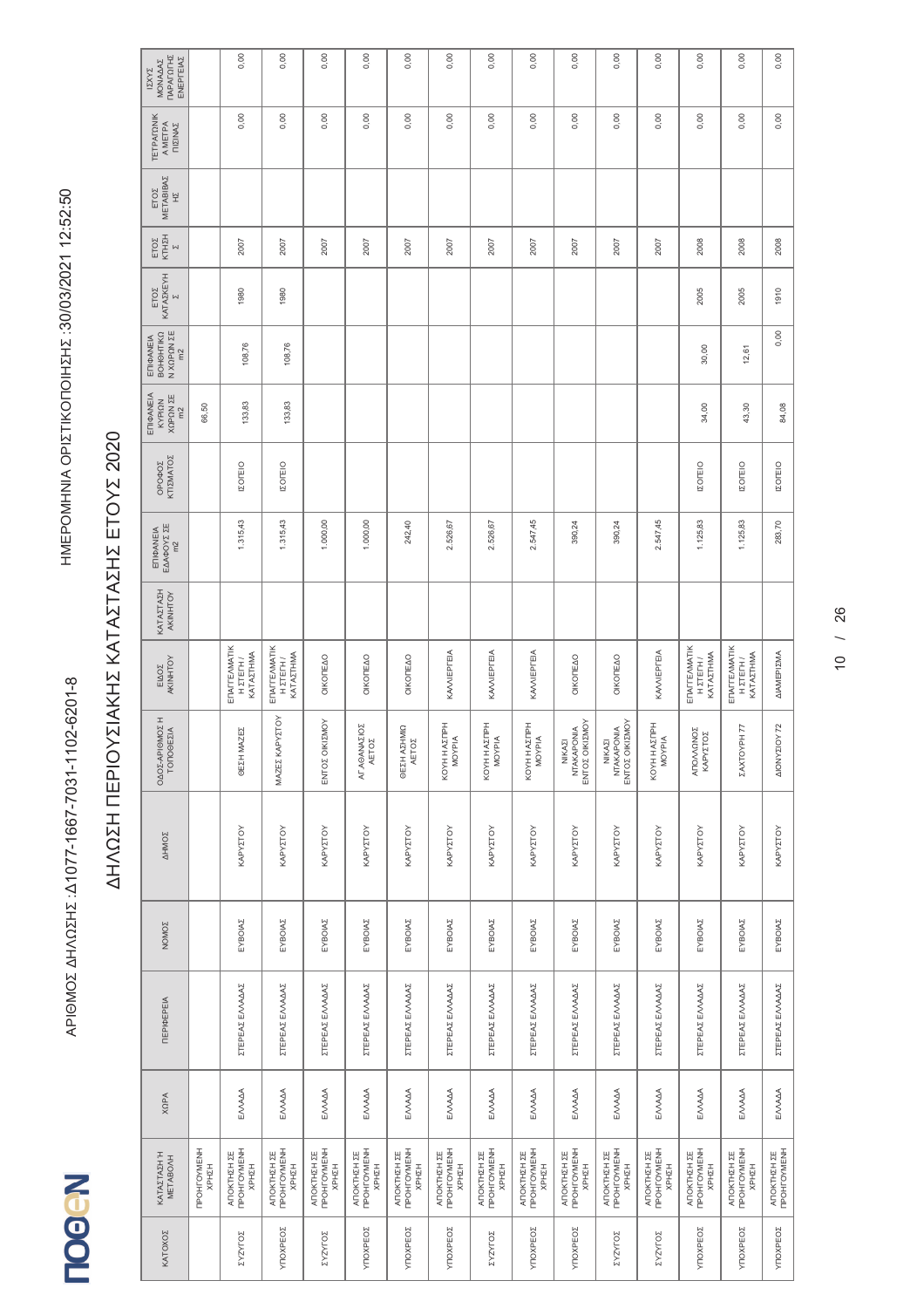| ΠΑΡΑΓΩΓΗΣ<br>ENEPTEIAZ<br>MONAAAZ<br><b>IZXYZ</b> |       | 0,00                                             | 0,00                                | 0,00                                | 0,00                                | 0,00                                | 0,00                                   | 0,00                                       | 0,00                                | 0,00                                        | 0,00                                | 0,00                                | 0,00                                | 0,00                                | 0,00                                |
|---------------------------------------------------|-------|--------------------------------------------------|-------------------------------------|-------------------------------------|-------------------------------------|-------------------------------------|----------------------------------------|--------------------------------------------|-------------------------------------|---------------------------------------------|-------------------------------------|-------------------------------------|-------------------------------------|-------------------------------------|-------------------------------------|
| <b>TETPAFONIK</b><br>A METPA<br>ΠΙΣΙΝΑΣ           |       | 0,00                                             | 0,00                                | 0,00                                | 0,00                                | 0,00                                | 0,00                                   | 0,00                                       | 0,00                                | 0,00                                        | 0,00                                | 0,00                                | 0,00                                | 0,00                                | 0,00                                |
| METABIBAZ<br>ETOZ<br>HZ                           |       |                                                  |                                     |                                     |                                     |                                     |                                        |                                            |                                     |                                             |                                     |                                     |                                     |                                     |                                     |
| КТНІН<br>ETOZ<br>$\overline{\mathsf{N}}$          |       | 2008                                             | 2008                                | 2008                                | 2008                                | 2010                                | 2010                                   | 2010                                       | 2011                                | 2011                                        | 2011                                | 2011                                | 2011                                | 2011                                | 2011                                |
| ΚΑΤΑΣΚΕΥΗ<br>ETOZ<br>$\overline{\mathsf{N}}$      |       | 1910                                             | 1910                                | 1910                                | 1910                                | 1965                                | 1965                                   |                                            |                                     |                                             | 2011                                | 2011                                |                                     |                                     |                                     |
| ΕΠΙΦΑΝΕΙΑ<br>ΒΟΗΘΗΤΙΚΩ<br>N XQPQN ZE              |       | 0,00                                             | 0,00                                | 0,00                                | 59,97                               | 0,00                                | 0,00                                   |                                            |                                     |                                             | 0,00                                | 0,00                                |                                     |                                     |                                     |
| ΕΠΙΦΑΝΕΙΑ<br>XOPON ZE<br>KYPIQN                   |       | 84,08                                            | 41,01                               | 60,91                               | 85,36                               | 86,05                               | 63,72                                  |                                            |                                     |                                             | 101,42                              | 101,42                              |                                     |                                     |                                     |
| OPOODZ<br>KTIZMATOZ                               |       | <b>IZOTEIO</b>                                   | <b>IZOFEIO</b>                      | <b>IZOFEIO</b>                      | <b>IZOFEIO</b>                      | <b>IZOFEIO</b>                      | <b>IZOTEIO</b>                         |                                            |                                     |                                             | 40<                                 | 4ος                                 |                                     |                                     |                                     |
| ΕΠΙΦΑΝΕΙΑ<br>ΕΔΑΦΟΥΣ ΣΕ<br>m2                     |       | 283,70                                           | 0,00                                | 0,00                                | 757,76                              | 513,66                              | 513,66                                 | 513,66                                     | 467,80                              | 4.030,00                                    | 283,70                              | 283,70                              | 449,83                              | 500,00                              | 483,23                              |
| KATAZTAZH<br>AKINHTOY                             |       |                                                  |                                     |                                     |                                     |                                     |                                        |                                            |                                     |                                             | HMITEAEZ                            | HMITEAEZ                            |                                     |                                     |                                     |
| AKINHTOY<br>EIAOZ                                 |       | ΔΙΑΜΕΡΙΣΜΑ                                       | ANOOHKH                             | <b>ΔΙΑΜΕΡΙΣΜΑ</b>                   | ΔΙΑΜΕΡΙΣΜΑ                          | ΔΙΑΜΕΡΙΣΜΑ                          | ENALLEVWYLIK<br>KATAZTHMA<br>H ZTETH / | OIKOTEAO                                   | OIKONEAO                            | KA/VIEPΓEIA                                 | ΔΙΑΜΕΡΙΣΜΑ                          | <b>ΔΙΑΜΕΡΙΣΜΑ</b>                   | OIKONEAO                            | OIKOTEAO                            | OIKONEAO                            |
| ΟΔΟΣ-ΑΡΙΘΜΟΣΗ<br><b>TONOGEZIA</b>                 |       | AIONYZIOY 72                                     | ΕΝΤΟΣ ΟΙΚΙΣΜΟΥ<br>ΚΑΛΥΒΙΩΝ          | ΕΝΤΟΣ ΟΙΚΙΣΜΟΥ<br>ΚΑΛΥΒΙΩΝ          | ΕΝΤΟΣ ΟΙΚΙΣΜΟΥ<br>ΚΑΛΥΒΙΩΝ          | $\rm{S}$<br>NOVOIA                  | 8<br><b>AIOVON</b>                     | 8<br><b>AIOVON</b>                         | ΕΝΤΟΣ ΟΙΚΙΣΜΟΥ                      | ETOY<br>AKPOTHPI AI                         | 72<br>VOIZANOIV                     | 72<br>VOIZ/NOIA                     | ΟΕΣΗ ΑΣΗΜΙΩ<br>AETOZ                | ΕΝΤΟΣ ΟΙΚΙΣΜΟΥ                      | ΕΝΤΟΣ ΟΙΚΙΣΜΟΥ<br>AETOY             |
| <b>AHMOZ</b>                                      |       | KAPYZTOY                                         | KAPYZTOY                            | KAPYZTOY                            | ΚΑΡΥΣΤΟΥ                            | KAPYZTOY                            | KAPYZTOY                               | KAPYZTOY                                   | KAPYZTOY                            | KAPYZTOY                                    | KAPYZTOY                            | KAPYZTOY                            | ΚΑΡΥΣΤΟΥ                            | ΚΑΡΥΣΤΟΥ                            | ΚΑΡΥΣΤΟΥ                            |
| NOMOZ                                             |       | EYBOIAZ                                          | EYBOIAZ                             | EYBOIAZ                             | EYBOIAZ                             | EYBOIAZ                             | EYBOIAZ                                | EYBOIAZ                                    | EYBOIAZ                             | EYBOIAZ                                     | EYBOIAZ                             | EYBOIAZ                             | EYBOIAZ                             | EYBOIAZ                             | EYBOIAZ                             |
| ΠΕΡΙΦΕΡΕΙΑ                                        |       | ΣΤΈΡΕΑΣ ΕΛΛΑΔΑΣ                                  | ΣΤΈΡΕΑΣ ΕΛΛΑΔΑΣ                     | ΣΤΈΡΕΑΣ ΕΛΛΑΔΑΣ                     | ΣΤΈΡΕΑΣ ΕΛΛΑΔΑΣ                     | ΣΤΈΡΕΑΣ ΕΛΛΑΔΑΣ                     | ΣΤΈΡΕΑΣ ΕΛΛΑΔΑΣ                        | ΣΤΈΡΕΑΣ ΕΛΛΑΔΑΣ                            | ΣΤΈΡΕΑΣ ΕΛΛΑΔΑΣ                     | ΣΤΈΡΕΑΣ ΕΛΛΑΔΑΣ                             | ΣΤΈΡΕΑΣ ΕΛΛΑΔΑΣ                     | ΣΤΈΡΕΑΣ ΕΛΛΑΔΑΣ                     | ΣΤΈΡΕΑΣ ΕΛΛΑΔΑΣ                     | ΣΤΈΡΕΑΣ ΕΛΛΑΔΑΣ                     | ΣΤΕΡΕΑΣ ΕΛΛΑΔΑΣ                     |
| <b>XQPA</b>                                       |       | ENNAAA                                           | EMAAA                               | EMAAA                               | ENNAAA                              | EMAAA                               | EMAAA                                  | ENNADA                                     | EMAAA                               | EMAAA                                       | EMAAA                               | ENNAA                               | EMAAA                               | EMAAA                               | EMAAA                               |
| ΚΑΤΑΣΤΑΣΗ Ή<br>ΜΕΤΑΒΟΛΗ                           | HZHZH | <b>TPOHFOYMENH</b><br><b>ATOKTHZH ΣΕ</b><br>HZHX | ΑΠΟΚΤΗΣΗ ΣΕ<br>ΠΡΟΗΓΟΥΜΕΝΗ<br>КРН2Н | ΑΠΟΚΤΗΣΗ ΣΕ<br>ΠΡΟΗΓΟΥΜΕΝΗ<br>HZHZH | ΑΠΟΚΤΗΣΗ ΣΕ<br>ΠΡΟΗΓΟΥΜΕΝΗ<br>ХРНΣН | ΑΠΟΚΤΗΣΗ ΣΕ<br>ΠΡΟΗΓΟΥΜΕΝΗ<br>KPHZH | ΑΠΟΚΤΗΣΗ ΣΕ<br>ΠΡΟΗΓΟΥΜΕΝΗ<br>HZHZH    | ΑΠΟΚΤΗΣΗ ΣΕ<br>ΠΡΟΗΓΟΥΜΕΝΗ<br><b>KPHZH</b> | ΑΠΟΚΤΗΣΗ ΣΕ<br>ΠΡΟΗΓΟΥΜΕΝΗ<br>KPHZH | <b>TIPOHFOYMENH</b><br>ΑΠΟΚΤΗΣΗ ΣΕ<br>КРН2Н | ΑΠΟΚΤΗΣΗ ΣΕ<br>ΠΡΟΗΓΟΥΜΕΝΗ<br>KPHZH | ΑΠΟΚΤΗΣΗ ΣΕ<br>ΠΡΟΗΓΟΥΜΕΝΗ<br>ХРНΣН | ΑΠΟΚΤΗΣΗ ΣΕ<br>ΠΡΟΗΓΟΥΜΕΝΗ<br>КРНІН | ΑΠΟΚΤΗΣΗ ΣΕ<br>ΠΡΟΗΓΟΥΜΕΝΗ<br>KPHZH | ΑΠΟΚΤΗΣΗ ΣΕ<br>ΠΡΟΗΓΟΥΜΕΝΗ<br>ΧΡΗΣΗ |
| KATOXOZ                                           |       | ΣΥΖΥΓΟΣ                                          | YTIOXPEOZ                           | YTOXPEOZ                            | YTOXPEOZ                            | ΣΥΖΥΓΟΣ                             | ΣΥΖΥΓΟΣ                                | ΣΥΖΥΓΟΣ                                    | YTIOXPEOZ                           | YTIOXPEOZ                                   | YTOXPEOZ                            | <b>ZASALOZ</b>                      | YTOXPEOZ                            | YTIOXPEOZ                           | YTOXPEOZ                            |
|                                                   |       |                                                  |                                     |                                     |                                     |                                     |                                        |                                            |                                     |                                             |                                     |                                     |                                     |                                     |                                     |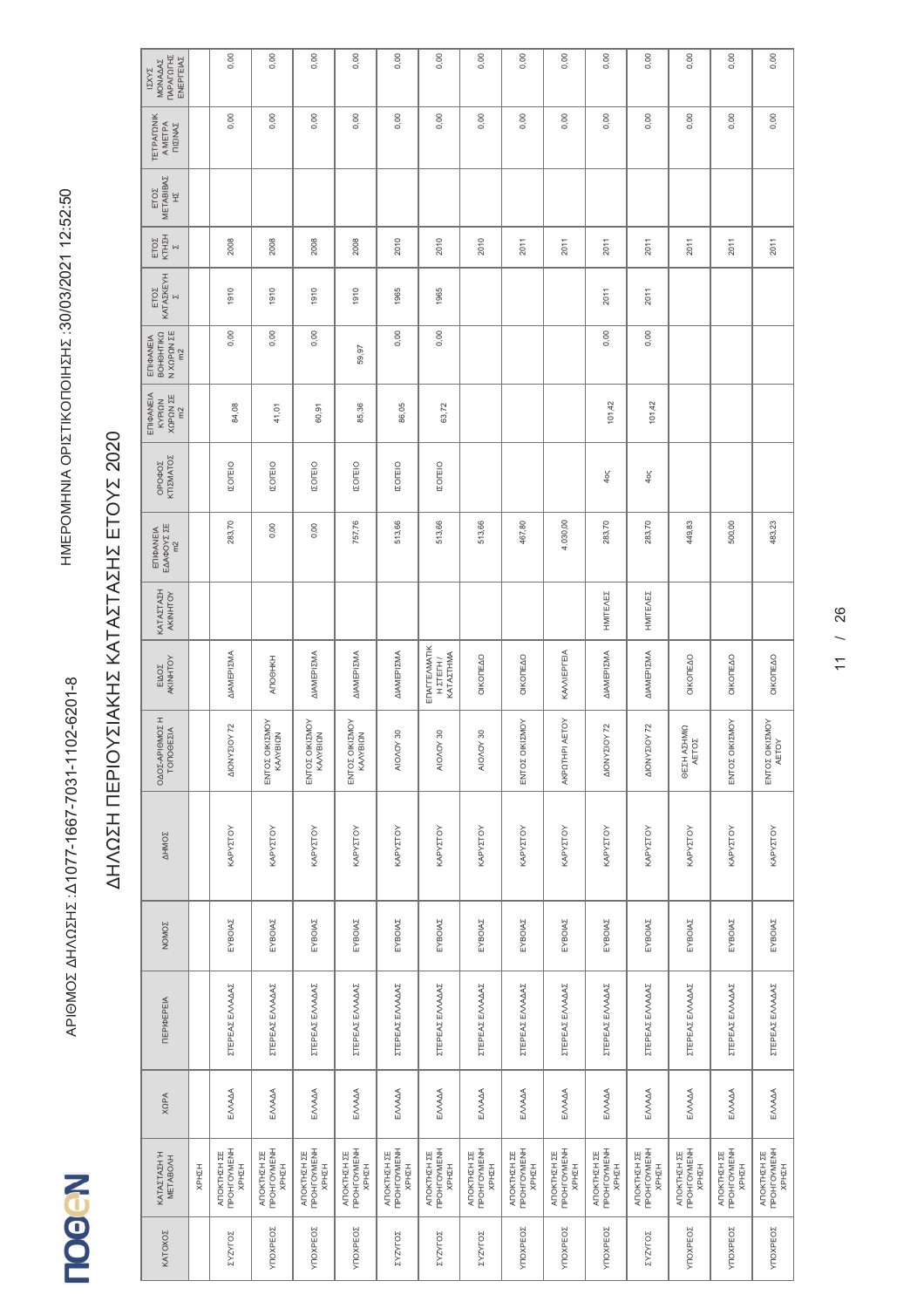| <b><i>ΠΑΡΑΓΩΓΗΣ</i></b><br>ΕΝΕΡΓΕΙΑΣ<br>MONAAAZ<br><b>IZXYZ</b> | 0,00                                | 0,00                                | 0,00                                | 0,00                                | 0,00                                              | 0,00                                | 0,00                                       | 0,00                                              | 0,00                                       | 0,00                                       | 0,00                                               | 0,00                                              | 0,00                                                  | 0,00                                               | 0,00             |
|-----------------------------------------------------------------|-------------------------------------|-------------------------------------|-------------------------------------|-------------------------------------|---------------------------------------------------|-------------------------------------|--------------------------------------------|---------------------------------------------------|--------------------------------------------|--------------------------------------------|----------------------------------------------------|---------------------------------------------------|-------------------------------------------------------|----------------------------------------------------|------------------|
| <b><i>TETPAFONIK</i></b><br>A METPA<br><b>NIZINAZ</b>           | 0,00                                | 0,00                                | 0,00                                | 0,00                                | 0,00                                              | 0,00                                | 0,00                                       | 0,00                                              | 0,00                                       | 0,00                                       | 0,00                                               | 0,00                                              | 0,00                                                  | 0,00                                               | 0,00             |
| METABIBAZ<br>ETOZ<br>H                                          |                                     |                                     |                                     |                                     |                                                   |                                     |                                            |                                                   |                                            |                                            |                                                    |                                                   |                                                       |                                                    |                  |
| ETOZ<br>KTHZH<br>$\overline{\mathsf{N}}$                        | 2011                                | 2011                                | 2011                                | 2011                                | 2011                                              | 2012                                | 2012                                       | 2012                                              | 2012                                       | 2012                                       | 2012                                               | 2013                                              | 2013                                                  | 2013                                               | 2013             |
| KATAZKEYH<br>ETOZ<br>$\overline{a}$                             |                                     | 1965                                | 1956                                |                                     |                                                   |                                     |                                            |                                                   |                                            | 1969                                       | 2006                                               | 1990                                              |                                                       |                                                    |                  |
| N XQPQN ZE<br>ВОНОНТІКО<br>ΕΠΙΦΑΝΕΙΑ                            |                                     | 0,00                                | 0,00                                |                                     |                                                   |                                     |                                            |                                                   |                                            | 0,00                                       | 0,00                                               | 0,00                                              |                                                       |                                                    |                  |
| ΕΠΙΦΑΝΕΙΑ<br>XQPQN ZE<br>KYPIQN                                 |                                     | 50,10                               | 98,00                               |                                     |                                                   |                                     |                                            |                                                   |                                            | 55,20                                      | 91,93                                              | 125,63                                            |                                                       |                                                    |                  |
| ΟΡΟΦΟΣ<br>ΚΤΙΣΜΑΤΟΣ                                             |                                     | <b>IZOFEIO</b>                      | 5ος                                 |                                     |                                                   |                                     |                                            |                                                   |                                            | 1ος                                        | 1oς                                                | <b>IZOTEIO</b>                                    |                                                       |                                                    |                  |
| ΕΠΙΦΑΝΕΙΑ<br>ΕΔΑΦΟΥΣ ΣΕ<br>m <sup>2</sup>                       | 500,00                              | 251,80                              | 292,50                              | 221,20                              | 504,03                                            | 309,24                              | 309,24                                     | 312,78                                            | 312,78                                     | 1.080,55                                   | 0,00                                               | 790,89                                            | 14.000,00                                             | 222,07                                             | 222,07           |
| KATAZTAZH<br>AKINHTOY                                           |                                     |                                     |                                     |                                     |                                                   |                                     |                                            |                                                   |                                            |                                            |                                                    |                                                   |                                                       |                                                    |                  |
| AKINHTOY<br>EIAOZ                                               | OIKONEAO                            | ΔΙΑΜΕΡΙΣΜΑ                          | ΔΙΑΜΕΡΙΣΜΑ                          | OIKONEAO                            | ΟΙΚΟΠΕΔΟ                                          | OIKONEAO                            | OIKONEAO                                   | ΟΙΚΟΠΕΔΟ                                          | ΟΙΚΟΠΕΔΟ                                   | ΔΙΑΜΕΡΙΣΜΑ                                 | <b>ΔΙΑΜΕΡΙΣΜΑ</b>                                  | АПОӨНКН                                           | <b>AENAPOKAVNI</b><br>EPTEIA                          | OIKONEAO                                           | OIKOTEAO         |
| I<br><b>SO</b><br>$\leq$<br>OAOZ-APIOM<br>TONOGEZ               | <b>NON</b><br>ΕΝΤΟΣ ΟΙΚΙΣ           | S<br><b>I</b><br>POYMIEZ            | 28HZ OKTOBPIOY<br>(TATHZIQN) 131    | HPA <sub>Σ</sub> 0                  | NOV<br>ΕΝΤΟΣ ΟΙΚΙΣ                                | ΟΙΚΙΣΜΟΣ<br>ΘΕΑΤΟΥΠΟΛΙΣ<br>ΣΥΝ.ΠΕ   | ΟΙΚΙΣΜΟΣ<br>ΘΕΑΤΟΥΠΟΛΙΣ<br><b>ZYN.TE</b>   | ΟΙΚΙΣΜΟΣ<br>ΘΕΑΤΟΥΠΟΛΙΣ<br>ΣΥΝ.ΠΕ                 | ΘΕΑΤΟΥΠΟΛΙΣ<br>ΟΙΚΙΣΜΟΣ<br><b>ZYN.ITE</b>  | <b>NINAZ</b><br>MTOYMTOYA<br>34            | AKPOTHPI AETOY                                     | AETOZ                                             | ΘΕΣΗ ΜΑΞΟΥΤΙ<br>$\delta$<br><b>XANIA</b><br>ΠΑΡΑΔΕΙΣΙ | OAOZ 52H                                           | EZH<br>OAOZ 53HO |
| <b>AHMOZ</b>                                                    | KAPYZTOY                            | <b>AOHNAION</b>                     | AOHNAION                            | KAPYZTOY                            | ΚΑΡΥΣΤΟΥ                                          | KAPYZTOY                            | KAPYZTOY                                   | KAPYZTOY                                          | KAPYZTOY                                   | HVIOALIOVHE                                | KAPYZTOY                                           | ΚΑΡΥΣΤΟΥ                                          | MAPMAPIOY                                             | ΑΡΤΕΜΙΔΟΣ                                          | ΑΡΤΕΜΙΔΟΣ        |
| <b>NOMOZ</b>                                                    | EYBOIAZ                             | AOHNON<br>(NOMAPXIA)                | AOHNON<br>(NOMAPXIA)                | EYBOIAZ                             | EYBOIAZ                                           | EYBOIAZ                             | EYBOIAZ                                    | EYBOIAZ                                           | EYBOIAZ                                    | AOHNON<br>(NOMAPXIA)                       | EYBOIAZ                                            | EYBOIAZ                                           | EYBOIAZ                                               | ANAT. ATTIKHZ<br>(NOMAPXIA)                        | ANAT. ATTIKHZ    |
| <b>TEPIOEPEIA</b>                                               | ΣΤΈΡΕΑΣ ΕΛΛΑΔΑΣ                     | ATTIKHZ                             | ATTIKHZ                             | ΣΤΈΡΕΑΣ ΕΛΛΑΔΑΣ                     | ΣΤΈΡΕΑΣ ΕΛΛΑΔΑΣ                                   | ΣΤΈΡΕΑΣ ΕΛΛΑΔΑΣ                     | ΣΤΈΡΕΑΣ ΕΛΛΑΔΑΣ                            | ΣΤΈΡΕΑΣ ΕΛΛΑΔΑΣ                                   | ΣΤΈΡΕΑΣ ΕΛΛΑΔΑΣ                            | ATTIKHZ                                    | ΣΤΈΡΕΑΣ ΕΛΛΑΔΑΣ                                    | ΣΤΈΡΕΑΣ ΕΛΛΑΔΑΣ                                   | ΣΤΈΡΕΑΣ ΕΛΛΑΔΑΣ                                       | ATTIKHZ                                            | ATTIKHZ          |
| <b>XQPA</b>                                                     | EMAAA                               | ENNADA                              | EMAAA                               | ENNAAA                              | EMAAA                                             | EMAAA                               | ENNADA                                     | EMAAA                                             | EMAAA                                      | EMAAA                                      | EMAAA                                              | EMAAA                                             | EMAAA                                                 | EMAAA                                              | ENNAMA           |
| ΚΑΤΑΣΤΑΣΗ Ή<br>ΜΕΤΑΒΟΛΗ                                         | ΑΠΟΚΤΗΣΗ ΣΕ<br>ΠΡΟΗΓΟΥΜΕΝΗ<br>КРН2Н | ΑΠΟΚΤΗΣΗ ΣΕ<br>ΠΡΟΗΓΟΥΜΕΝΗ<br>ХРНΣН | ΑΠΟΚΤΗΣΗ ΣΕ<br>ΠΡΟΗΓΟΥΜΕΝΗ<br>КРНЕН | ΑΠΟΚΤΗΣΗ ΣΕ<br>ΠΡΟΗΓΟΥΜΕΝΗ<br>ХРНΣН | <b>TPOHFOYMENH</b><br>ΑΠΟΚΤΗΣΗ ΣΕ<br><b>KPHZH</b> | ΑΠΟΚΤΗΣΗ ΣΕ<br>ΠΡΟΗΓΟΥΜΕΝΗ<br>KPHZH | <b>TPOHFOYMENH</b><br>ΑΠΟΚΤΗΣΗ ΣΕ<br>HZHZH | <b>TPOHFOYMENH</b><br><b>ATOKTHZH ΣΕ</b><br>ХРНΣН | <b>TPOHFOYMENH</b><br>ΑΠΟΚΤΗΣΗ ΣΕ<br>HZHZH | <b>TPOHFOYMENH</b><br>ΑΠΟΚΤΗΣΗ ΣΕ<br>HZHZH | <b>TPOHFOYMENH</b><br><b>ATIOKTHZH ZE</b><br>КРНЕН | <b>TPOHFOYMENH</b><br>ΑΠΟΚΤΗΣΗ ΣΕ<br><b>KPHZH</b> | <b>TPOHFOYMENH</b><br><b>ATOKTHZH ΣΕ</b><br>HZHZH     | <b>TPOHFOYMENH</b><br><b>ATIOKTHZH ZE</b><br>KPHZH | ANOKTHEH ZE      |
| KATOXOZ                                                         | YTOXPEOZ                            | YTIOXPEOZ                           | <b>YTIOXPEO2</b>                    | YTOXPEOZ                            | YTIOXPEOZ                                         | YTIOXPEO <sub>Σ</sub>               | ΣΥΖΥΓΟΣ                                    | YTIOXPEOZ                                         | <b>ZASKLOZ</b>                             | YTIOXPEOZ                                  | YTOXPEOZ                                           | ΣΥΖΥΓΟΣ                                           | <b>ZANALOZ</b>                                        | ΣΥΖΥΓΟΣ                                            | YTOXPEOZ         |
|                                                                 |                                     |                                     |                                     |                                     |                                                   |                                     |                                            |                                                   |                                            |                                            |                                                    |                                                   |                                                       |                                                    |                  |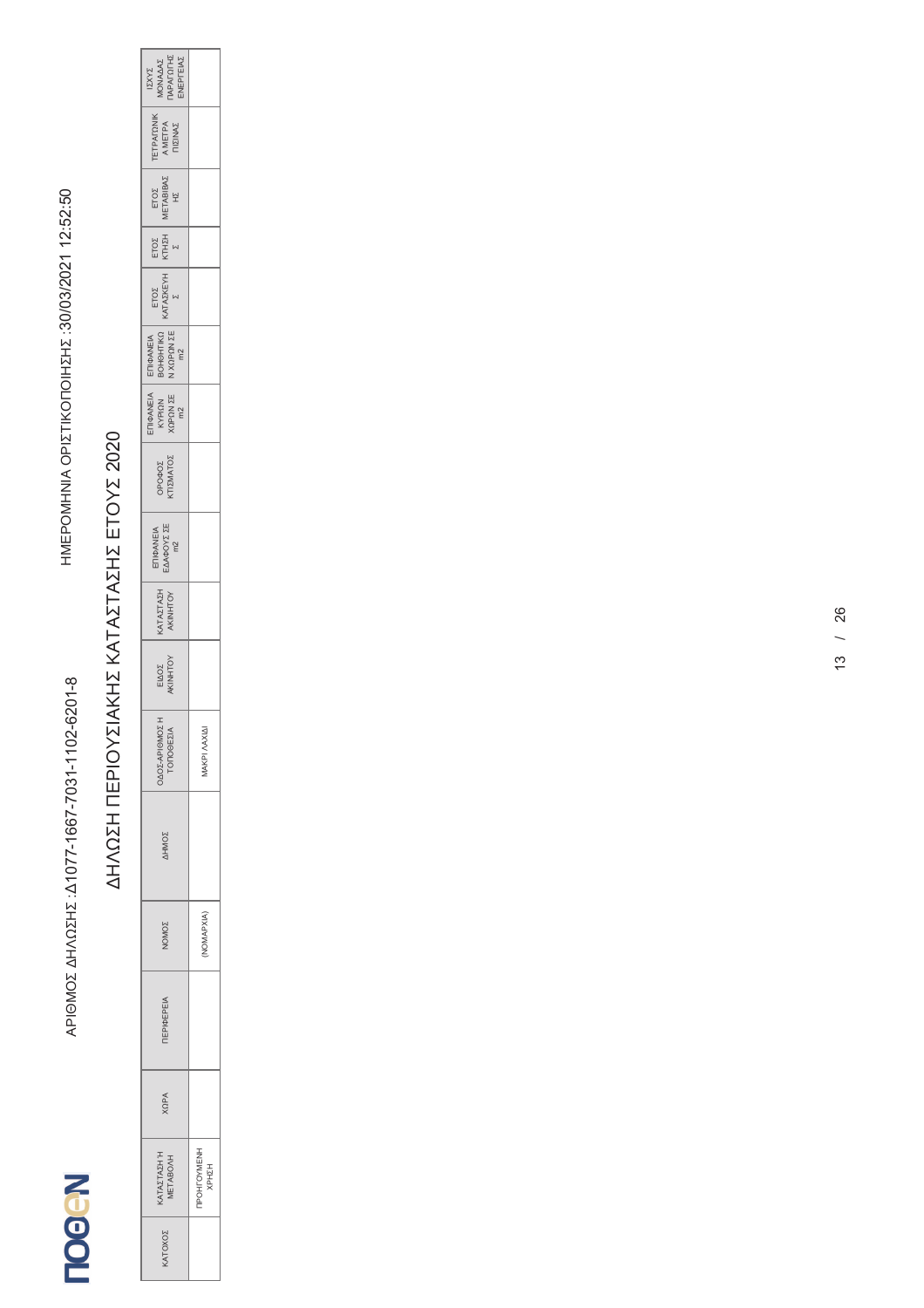### Ακίνητα και εμπράγματα δικαιώματα επί αυτών, στην Ελλάδα ή στο εξωτερικό Ακίνητα και εμπράγματα δικαιώματα επί αυτών, στην Ελλάδα ή στο εξωτερικό

| ΠΑΡΑΤΗΡΗΣΕΙΣ                                                                       | ΠΟΣΟΣΤΟ ΣΥΝ/ΣΙΑΣ ΕΠΙ<br><b>TOY OIKOTEAOY</b><br>22,49% | ΠΟΣΟΣΤΟ ΣΥΝ/ΣΙΑΣ ΕΠΙ<br>TOY OIKOΠΕΔΟΥ<br>14,20%                  | AFP. ENIO 2710 tu 1/2 EE<br>12434/2007 EYMBOAAO<br>AFPOTEMAXION ME TO<br>14250/2011<br>ENOTOIHZH OMOPON<br>8870/2001 EYMBOAAIO<br>ΑΓΡΟΤΕΜΑΧΙΟΥ ΕΠΙΦ.<br>AΔIAIPETOY ME TO<br><b>(3) ГОМКН ПАРОХН</b><br>КАІ У)АГОРА ЕПІФ.<br>A) ATOPA 1/2 EE<br>1369 Tµ ME TO<br>1318,70rµ KAI<br><b>AAIAIPETOY</b> | 12435/2007 EYMBOAAO<br>1369 tµ ME TO8870/2001<br>AFPOTEMAXIΩN ME TO<br>14250/2011<br>ENOTIOIHZH OMOPON<br>ΑΓΡΟΤΕΜΑΧΙΟΥ ΕΠΙΦ.<br><b><i>EYMBO/AIOB)ARPEA</i></b><br>AΔIAIPETOY ME TO<br>ΕΠΙΦ.2710τμ 1/2 ΕΞ<br>ΚΑΙ γ) ΑΓΟΡΑ ΕΠΙΦ.<br>1318,70τμ ΚΑΙ<br>A) AFOPA 1/2 EE<br>EN ZOH AFP.<br><b>AAIAIPETOY</b> | ΠΟΣΟΣΤΟ ΣΥΝ/ΣΙΑΣ ΕΠΙ<br>TOY OIKOΠEΔΟΥ 16,50<br>$\%$       | ΠΟΣΟΣΤΟ ΣΥΝΣΙΑΣ ΕΠΙ<br>TOY OIKOTEAOY<br>16,5%               |                                           |
|------------------------------------------------------------------------------------|--------------------------------------------------------|------------------------------------------------------------------|----------------------------------------------------------------------------------------------------------------------------------------------------------------------------------------------------------------------------------------------------------------------------------------------------|--------------------------------------------------------------------------------------------------------------------------------------------------------------------------------------------------------------------------------------------------------------------------------------------------------|-----------------------------------------------------------|-------------------------------------------------------------|-------------------------------------------|
| KTHMATO/OFI<br>OY (K.A.E.K.)<br>EONIKOY<br>KQA AP.                                 |                                                        |                                                                  |                                                                                                                                                                                                                                                                                                    |                                                                                                                                                                                                                                                                                                        |                                                           |                                                             |                                           |
| ANTIKEIMENIK<br><b>ZYMBO/AIOY</b><br><b>METABOAHZ</b><br>ΕΚΠΟΙΗΣΗΣ /<br>H AEIA     |                                                        |                                                                  |                                                                                                                                                                                                                                                                                                    |                                                                                                                                                                                                                                                                                                        |                                                           |                                                             |                                           |
| ONOMATENON<br><b><i>EYMBOAAOFP</i></b><br>(EKTOIHZH /<br>METABO/H)<br>AOOY<br>VMO  |                                                        |                                                                  |                                                                                                                                                                                                                                                                                                    |                                                                                                                                                                                                                                                                                                        |                                                           |                                                             |                                           |
| <b>METABONHZ</b><br><b>TYMBO/MIOY</b><br>EKTOIHZHZ<br>APIOMOZ                      |                                                        |                                                                  |                                                                                                                                                                                                                                                                                                    |                                                                                                                                                                                                                                                                                                        |                                                           |                                                             |                                           |
| ΕΙΣΠΡΑΧΘΕΝ<br>TIMHMA <b>ZE</b><br>$EYP\Omega(\mathbb{C})$                          |                                                        |                                                                  |                                                                                                                                                                                                                                                                                                    |                                                                                                                                                                                                                                                                                                        |                                                           |                                                             |                                           |
| NOMIZMA                                                                            |                                                        |                                                                  |                                                                                                                                                                                                                                                                                                    |                                                                                                                                                                                                                                                                                                        |                                                           |                                                             |                                           |
| ANTIKEIMENIK<br><b><i>ZYMBO/VOOX</i></b><br>ΑΠΟΚΤΗΣΗΣ<br>HAEIA                     |                                                        |                                                                  |                                                                                                                                                                                                                                                                                                    |                                                                                                                                                                                                                                                                                                        |                                                           |                                                             |                                           |
| ONOMATERON<br><b><i>EYMBOAAIOFP</i></b><br>(ANOKTHEH)<br><b>AOOY</b><br><b>OWA</b> | ΣΟΦΙΑ<br>ΒΕΛΙΣΣΑΡΑΚΟΥ<br>- MITEKA                      | <b>BEAIZZAPAKOY</b><br>- MITEKA<br><b>XPHITOY</b><br><b>ZOOM</b> | N.MAMANH<br><b>XPYZOY/M</b>                                                                                                                                                                                                                                                                        | MAZTPOFIANN<br>ETYAIANH<br><b>IQANNOY</b><br>$\mathbf{r}$                                                                                                                                                                                                                                              | MAZTPOTIANN<br>HNAIN/LZ<br><b>IQANNOY</b><br>$\mathbf{r}$ | <b>MAZTPOFIANN</b><br><b>HNANHZZ</b><br><b>IQANNOY</b><br>I | MAZTPOFIANN<br>ETYAIANH<br><b>IQANNOY</b> |
| <b>ZYMBO/AIOY</b><br>ΑΠΟΚΤΗΣΗΣ<br>APIOMOZ                                          | 1611                                                   | 1611                                                             | 8870, 12434,<br>14250                                                                                                                                                                                                                                                                              | 8870, 14250, 12<br>435                                                                                                                                                                                                                                                                                 | 10715                                                     | 10715                                                       | 10849                                     |
| ΠΡΟΕΛΕΥΣΗΣ<br><b>XPHMATON</b><br><b>THTEZ</b>                                      | II.                                                    | $\mathbf{u}$                                                     | $\mathsf{II}$                                                                                                                                                                                                                                                                                      | II                                                                                                                                                                                                                                                                                                     | Ш                                                         | $\sf II$                                                    | $\mathbf{u}$                              |
| <b>KATABAHOE</b><br>N TIMHMA<br>ΣΕ ΕΥΡΩ (€)<br><b><i>EYNOMKO</i></b>               |                                                        |                                                                  |                                                                                                                                                                                                                                                                                                    |                                                                                                                                                                                                                                                                                                        |                                                           |                                                             |                                           |
| ΚΤΗΣΗΣ<br>TPONOI                                                                   | <b>TAPOXH</b><br><b>TONIKH</b>                         | <b>TAPOXH</b><br><b>TONIKH</b>                                   | ΣΥΝΕΝΩΣΗ<br><b>TAPOXH,</b><br><b>TONIKH</b><br>ATOPA,                                                                                                                                                                                                                                              | <b>AOPEA</b>                                                                                                                                                                                                                                                                                           | <b>AFOPA</b>                                              | <b>AFOPA</b>                                                | <b>AOPEA</b>                              |
| EMIPALMATA<br><b>AIKAIQMATA</b>                                                    | KYPIOTHTA 100 %<br>TMHPHI                              | KYPIOTHTA 100 %<br>ПЛНРНІ                                        | KYPIOTHTA 50 %<br><b>NAHPHS</b>                                                                                                                                                                                                                                                                    | KYPIOTHTA 50 %<br>TMHPHI                                                                                                                                                                                                                                                                               | KYPIOTHTA 50 %<br><b>NAHPHS</b>                           | KYPIOTHTA 50 %<br>TIAHPHE                                   | KYPIOTHTA 50 %<br><b>NAHPHS</b>           |
| KVHPONOMOY<br>ΑΠΟΚΤΗΣΗΣ<br>ΙΔΙΟΤΗΤΑΣ<br>TPONOZ                                     |                                                        |                                                                  |                                                                                                                                                                                                                                                                                                    |                                                                                                                                                                                                                                                                                                        |                                                           |                                                             |                                           |
| KAHPONOMOY<br><b>IAIOTHTA</b>                                                      |                                                        |                                                                  |                                                                                                                                                                                                                                                                                                    |                                                                                                                                                                                                                                                                                                        |                                                           |                                                             |                                           |
| KAHPONOM<br>OYMENOY<br>ENQNYMO<br><b>ONOMA</b>                                     |                                                        |                                                                  |                                                                                                                                                                                                                                                                                                    |                                                                                                                                                                                                                                                                                                        |                                                           |                                                             |                                           |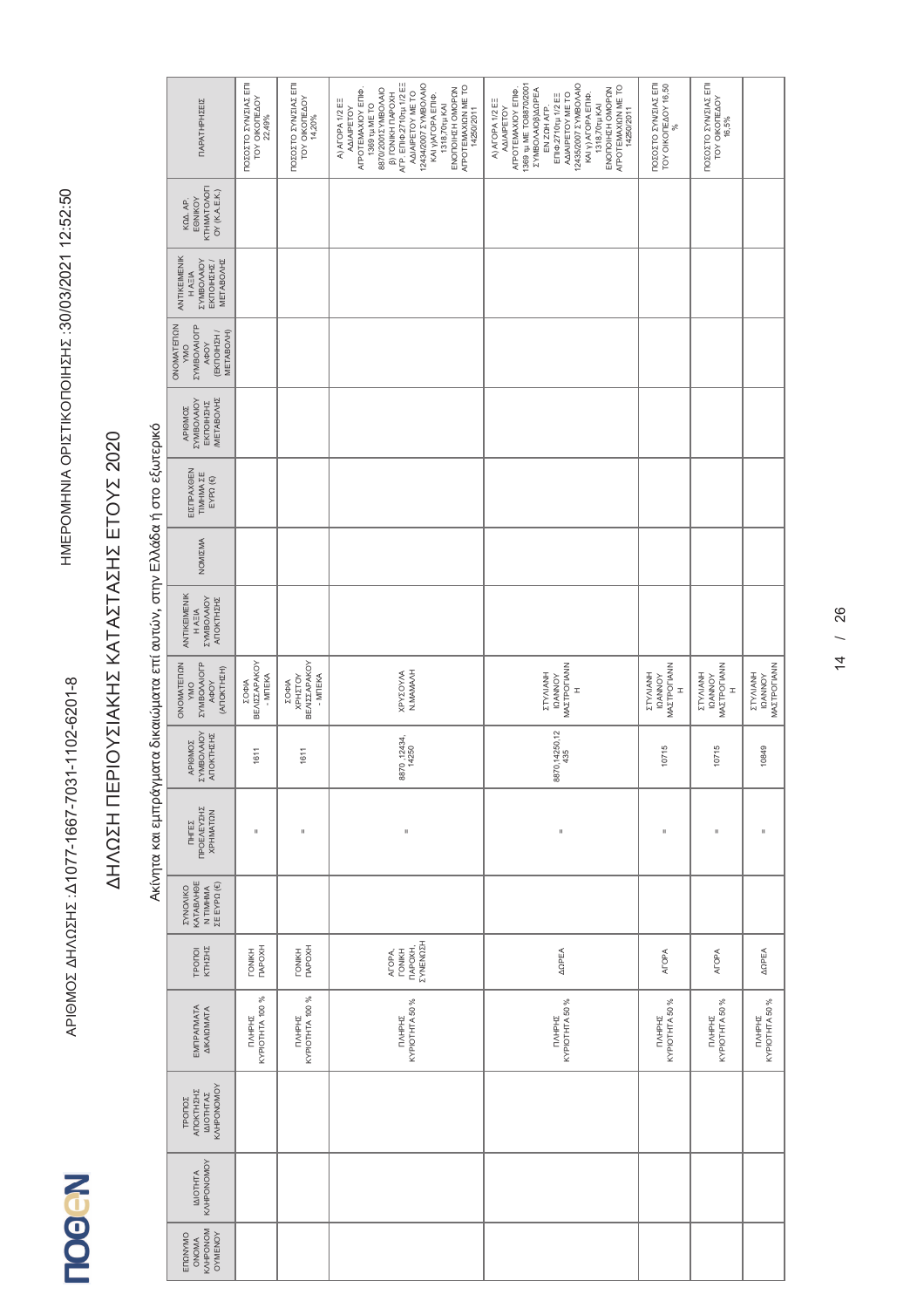|            | ΠΑΡΑΤΗΡΗΣΕΙΣ                                                                   |   |                                                           |                                                       |                                                                  |                                                                  |                                                           |                                                           |                                                |                                                    |                                                    |                                                                  |                                    |
|------------|--------------------------------------------------------------------------------|---|-----------------------------------------------------------|-------------------------------------------------------|------------------------------------------------------------------|------------------------------------------------------------------|-----------------------------------------------------------|-----------------------------------------------------------|------------------------------------------------|----------------------------------------------------|----------------------------------------------------|------------------------------------------------------------------|------------------------------------|
|            | <b>KTHMATOAOFI</b><br>OY (K.A.E.K.)<br>EONIKOY<br>KQA AP.                      |   |                                                           |                                                       |                                                                  |                                                                  |                                                           |                                                           |                                                |                                                    |                                                    |                                                                  |                                    |
|            | ANTIKEIMENIK<br><b>ZYMBO/AIOY</b><br><b>METABONHZ</b><br>ΕΚΠΟΙΗΣΗΣ /<br>H AEIA |   |                                                           |                                                       |                                                                  |                                                                  |                                                           |                                                           |                                                |                                                    |                                                    |                                                                  |                                    |
| ONOMATERON | <b><i>EYMBOAAOFP</i></b><br>(ΕΚΠΟΙΗΣΗ /<br>METABO/H)<br>AOOY<br>VMO            |   |                                                           |                                                       |                                                                  |                                                                  |                                                           |                                                           |                                                |                                                    |                                                    |                                                                  |                                    |
|            | <b>METABONHZ</b><br><b>AOIVVOSINAS</b><br>EKTOIHZHZ<br>APIOMOZ                 |   |                                                           |                                                       |                                                                  |                                                                  |                                                           |                                                           |                                                |                                                    |                                                    |                                                                  |                                    |
|            | ΕΙΣΠΡΑΧΘΕΝ<br>TIMHMA ZE<br>EYPΩ (€)                                            |   |                                                           |                                                       |                                                                  |                                                                  |                                                           |                                                           |                                                |                                                    |                                                    |                                                                  |                                    |
|            | NOMIZMA                                                                        |   |                                                           |                                                       |                                                                  |                                                                  |                                                           |                                                           |                                                |                                                    |                                                    |                                                                  |                                    |
|            | ANTIKEIMENIK<br><b>TYMBO/AIOY</b><br>ANOKTHIHI<br>HAEIA                        |   |                                                           |                                                       |                                                                  |                                                                  |                                                           |                                                           |                                                |                                                    |                                                    |                                                                  |                                    |
|            | ONOMATERON<br><b><i>EYMBOAAIOFP</i></b><br>(ANOKTHIEH)<br>AФOY<br>VMO          | I | MAZTPOFIANN<br>HNAIN/LZ<br><b>IQANNOY</b><br>$\mathbf{r}$ | MAZTPOFIANN<br><b>HNAIN/LZ</b><br><b>IQANNOY</b><br>I | MAZTPOTIANN<br><b>HNAIN/LZ</b><br><b>IQANNOY</b><br>$\mathbf{r}$ | MAZTPOFIANN<br><b>HNAIN/LZ</b><br><b>IQANNOY</b><br>$\mathbf{r}$ | MAZTPOTIANN<br>HNAINAIZ<br><b>IQANNOY</b><br>$\mathbf{r}$ | MAZTPOLIANN<br>HNAIN/LZ<br><b>IQANNOY</b><br>$\mathbb{I}$ | MAZTPOFIANN<br>HNAIN/LZ<br><b>IQANNOY</b><br>I | MAZTPOLIANN<br>ETYAIANH<br><b>IQANNOY</b><br>$\pm$ | MAZTPOLIANN<br>ETYAIANH<br><b>IQANNOY</b><br>$\pm$ | MAZTPOLIANN<br><b>HNAIN/LZ</b><br><b>IQANNOY</b><br>$\mathbb{I}$ | IΩANNOY<br>MAZTPOΓIANN<br>ETYAIANH |
|            | APIOMOZ<br>EYMBO/AIOY<br>ATOKTHZHZ                                             |   | 10849 10850                                               | 10849 10850                                           | 10851                                                            | 11201                                                            | 11201                                                     | 12341                                                     | 12341                                          | 12342                                              | 12342                                              | 12434                                                            | 12435                              |
|            | ΠΗΓΈΣ<br>ΠΡΟΕΛΕΥΣΗΣ<br>ΧΡΗΜΑΤΩΝ                                                |   | $\sf II$                                                  | $\mathsf{II}$                                         | $\sf II$                                                         | $\rm _{II}$                                                      | $\mathbf{u}$                                              | $\rm _{II}$                                               | $\sf II$                                       | Ш                                                  | $\sf II$                                           | $\rm _{II}$                                                      | $\mathsf{II}$                      |
|            | <b><i>EYNONIKO</i></b><br>KATABAHOE<br>N TIMHMA<br>$\Sigma E EYP\Omega(E)$     |   |                                                           |                                                       |                                                                  |                                                                  |                                                           |                                                           |                                                |                                                    |                                                    |                                                                  |                                    |
|            | KTHIHI<br>TPONOI                                                               |   | <b>ARPEA</b>                                              | <b>AQPEA</b>                                          | <b>TONIKH</b><br><b>TIAPOXH</b>                                  | <b>ATOPA</b>                                                     | ATOPA,<br>ARPEA                                           | <b>ATOPA</b>                                              | <b>AFOPA</b>                                   | <b>ATOPA</b>                                       | <b>ATOPA</b>                                       | <b>TONIKH</b><br><b>TIAPOXH</b>                                  | <b>AOPEA</b>                       |
|            | EMITPATMATA<br><b>AIKAIQMATA</b>                                               |   | KYPIOTHTA 50 %<br>TIVHPHZ                                 | KYPIOTHTA 50 %<br>TMHPHI                              | <b>NAHPHE</b><br>KYPIOTHTA 50 %                                  | <b>NAHPHE</b><br>KYPIOTHTA 50 %                                  | <b>NAHPHE</b><br>KYPIOTHTA 50 %                           | <b>NAHPHE</b><br>KYPIOTHTA 50 %                           | TIAHPHE<br>KYPIOTHTA 50 %                      | KYPIOTHTA 50 %<br>TMHPHI                           | KYPIOTHTA 50 %<br>TIVHPHZ                          | <b>NAHPHE</b><br>KYPIOTHTA 50 %                                  | <b>NAHPHE</b><br>KYPIOTHTA 50 %    |
|            | KAHPONOMOY<br>ANOKTHEHE<br>ΙΔΙΟΤΗΤΑΣ<br>ΤΡΟΠΟΣ                                 |   |                                                           |                                                       |                                                                  |                                                                  |                                                           |                                                           |                                                |                                                    |                                                    |                                                                  |                                    |
|            | KVHbONOWOY<br><b>IAIOTHTA</b>                                                  |   |                                                           |                                                       |                                                                  |                                                                  |                                                           |                                                           |                                                |                                                    |                                                    |                                                                  |                                    |
|            | KAHPONOM<br>OYMENOY<br>ENQNYMO<br>ONOMA                                        |   |                                                           |                                                       |                                                                  |                                                                  |                                                           |                                                           |                                                |                                                    |                                                    |                                                                  |                                    |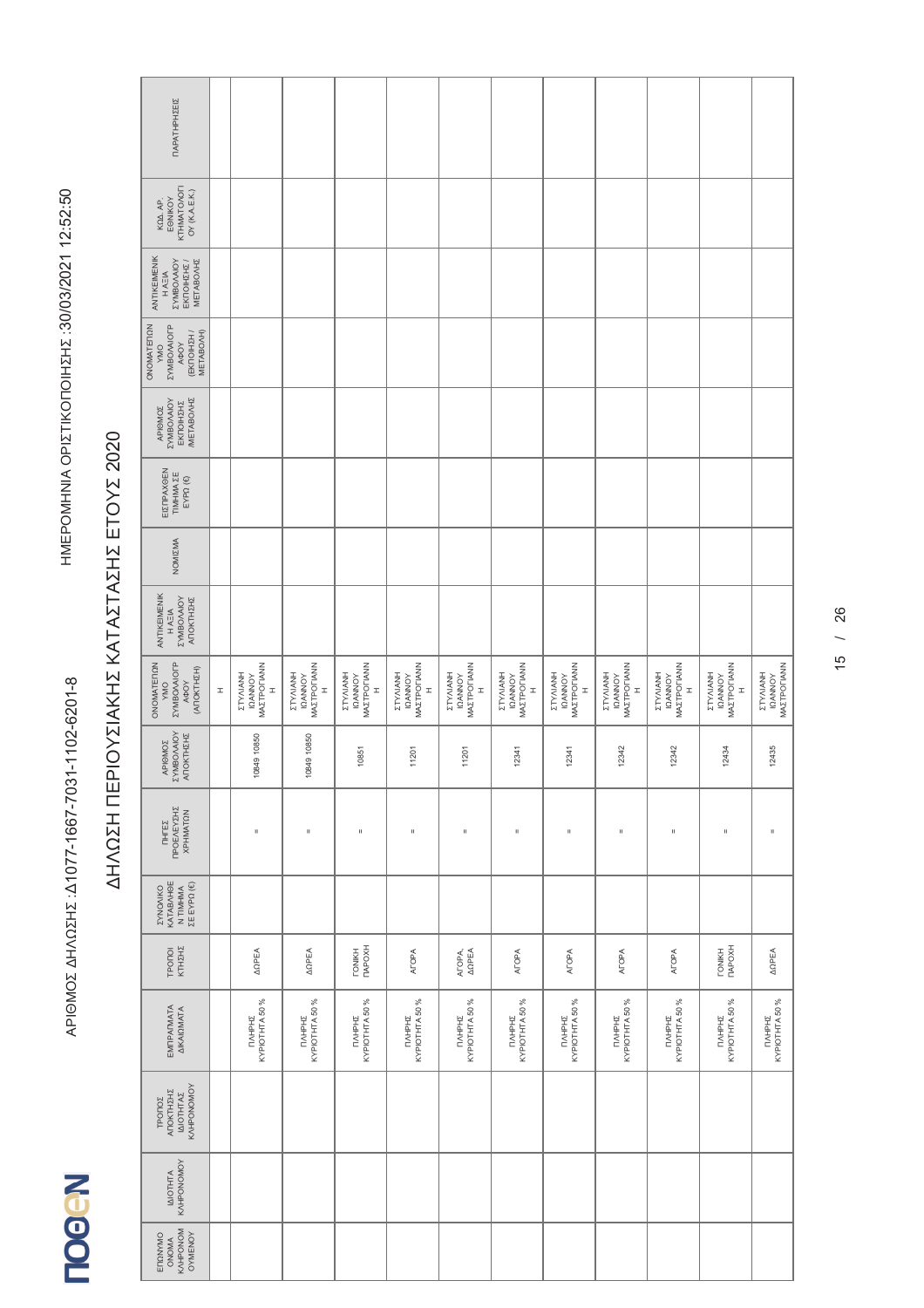| ΠΑΡΑΤΗΡΗΣΕΙΣ                                                                             |              |                                                           |                                                                  |                                                                  |                                                                  |                                                               |                                                          | <b><i>LONIKH LIVBOXH ANNE</i></b><br>KYPIOTHTAX 9889/2001<br>12495/2007 AIOPOQEH<br>TOY YIT. AP.9889/2001<br>KAI 12494/2007<br>12494/2007<br>ΕΠΙΚΑΡΠΙΑΣ,<br><b>ANOKTHEH</b> | ΔΕΝ ΕΜΦΑΝΙΖΕΤΑΙ ΣΤΟ<br>$2,7%$ $\beta$ ) H ENI $\Phi$ . TON BX<br><b>α)ΠΟΣΟΣΤΟ ΣΥΝ/ΣΙΑΣ</b><br>ΕΠΙ ΤΟΥ ΟΙΚΟΠΕΔΟΥ<br><b><i>EYMBO/AIO KAODE</i></b><br>AYO AYNAMEI TOY<br>N.3843/2010 ME A/A<br><b><i>ПРОКУПТЕІ АПО</i></b><br>AH 246/9-2-2011<br>TAKTONOIHZH | ΔΕΝ ΕΜΦΑΝΙΖΕΤΑΙ ΣΤΟ<br>$3,5\%$ $\beta$ ) H EMQ. TON BX<br>α) ΠΟΣΟΣΤΟ ΣΥΝ/ΣΙΑΣ<br>EN TOY OIKONEAOY<br>EYMBO/AIO 12931 |
|------------------------------------------------------------------------------------------|--------------|-----------------------------------------------------------|------------------------------------------------------------------|------------------------------------------------------------------|------------------------------------------------------------------|---------------------------------------------------------------|----------------------------------------------------------|-----------------------------------------------------------------------------------------------------------------------------------------------------------------------------|------------------------------------------------------------------------------------------------------------------------------------------------------------------------------------------------------------------------------------------------------------|----------------------------------------------------------------------------------------------------------------------|
| <b>KTHMATOAOFI</b><br>OY (K.A.E.K.)<br>EONIKOY<br>KQA AP.                                |              |                                                           |                                                                  |                                                                  |                                                                  |                                                               |                                                          |                                                                                                                                                                             |                                                                                                                                                                                                                                                            |                                                                                                                      |
| ANTIKEIMENIK<br><b>ZYMBOVAIOY</b><br>EKTOIHZHZ /<br><b>METABOAHZ</b><br>H AEIA           |              |                                                           |                                                                  |                                                                  |                                                                  |                                                               |                                                          |                                                                                                                                                                             |                                                                                                                                                                                                                                                            |                                                                                                                      |
| ONOMATEMON<br><b><i>EYMBOAAOFP</i></b><br>(EKNOIHZH /<br>METABO/H)<br>AOOY<br><b>OMA</b> |              |                                                           |                                                                  |                                                                  |                                                                  |                                                               |                                                          |                                                                                                                                                                             |                                                                                                                                                                                                                                                            |                                                                                                                      |
| <b>METABONHZ</b><br><b>AOIVVOSINIS</b><br>EKTOIHZHZ<br>APIOMOZ                           |              |                                                           |                                                                  |                                                                  |                                                                  |                                                               |                                                          |                                                                                                                                                                             |                                                                                                                                                                                                                                                            |                                                                                                                      |
| ΕΙΣΠΡΑΧΘΕΝ<br>TIM HMA ZE<br>$EYP\Omega$ (€)                                              |              |                                                           |                                                                  |                                                                  |                                                                  |                                                               |                                                          |                                                                                                                                                                             |                                                                                                                                                                                                                                                            |                                                                                                                      |
| NOMIZMA                                                                                  |              |                                                           |                                                                  |                                                                  |                                                                  |                                                               |                                                          |                                                                                                                                                                             |                                                                                                                                                                                                                                                            |                                                                                                                      |
| ANTIKEIMENIK<br><b>ZYMBO/AIOY</b><br>ΑΠΟΚΤΗΣΗΣ<br><b>HAEIA</b>                           |              |                                                           |                                                                  |                                                                  |                                                                  |                                                               |                                                          |                                                                                                                                                                             |                                                                                                                                                                                                                                                            |                                                                                                                      |
| ONOMATERON<br><b><i>EYMBOAAIOFP</i></b><br>(ANOKTHIEH)<br>A¢OY<br>VMO                    | $\mathbb{I}$ | MAZTPOFIANN<br>HNAINAIZ<br><b>IQANNOY</b><br>$\mathbf{r}$ | MAZTPOFIANN<br><b>HNAIN/LZ</b><br><b>IQANNOY</b><br>$\mathbf{r}$ | <b><i>MAΣTPOΓIANN</i></b><br>ETYAIANH<br><b>IQANNOY</b><br>$\pm$ | MAZTPOFIANN<br><b>HNAIN/LZ</b><br><b>IQANNOY</b><br>$\mathbb{I}$ | <b><i><u>TAIKOTOYAOY</u></i></b><br>MBAAOY-<br><b>POTEINH</b> | <b>AABAAOY -</b><br><b>TAIKOTOYAOY</b><br><b>AQTEINH</b> | MAZTPOLIANN<br>ETYAIANH<br><b>IQANNOY</b><br>$\mathbf{I}$                                                                                                                   | <b>MAZTPOFIANN</b><br>ETYAIANH<br><b>IQANNOY</b><br>$\mathbf{r}$                                                                                                                                                                                           | MAZTPOFIANN<br>HNANHZ<br><b>IQANNOY</b><br>$\mathbf{r}$                                                              |
| APIOMOZ<br>EYMBO/AIOY<br>ATOKTHZHZ                                                       |              | 12451                                                     | 12498                                                            | 12498                                                            | 12499                                                            | 19019                                                         | 19019                                                    | 9889 12494<br>12495                                                                                                                                                         | 12931                                                                                                                                                                                                                                                      | 12931                                                                                                                |
| ΠΡΟΕΛΕΥΣΗΣ<br><b>XPHMATON</b><br><b>THTES</b>                                            |              | $\mathbf{u}$                                              | $\mathsf{II}$                                                    | Ш                                                                | $\mathsf{II}$                                                    | $\sf II$                                                      | $\mathbf{u}$                                             | $\sf II$                                                                                                                                                                    | $\mathbf{I}$                                                                                                                                                                                                                                               | $\blacksquare$                                                                                                       |
| KATABAHOE<br>Ν ΤΙΜΗΜΑ<br>ΣΕ ΕΥΡΩ (€)<br><b><i>EYNONIKO</i></b>                           |              |                                                           |                                                                  |                                                                  |                                                                  |                                                               |                                                          |                                                                                                                                                                             |                                                                                                                                                                                                                                                            |                                                                                                                      |
| KTHIHI<br>TPONOI                                                                         |              | <b>AFOPA</b>                                              | <b>ARPEA</b>                                                     | <b>ARPEA</b>                                                     | <b>AOPEA</b>                                                     | <b>AFOPA</b>                                                  | <b>AFOPA</b>                                             | <b>ARPEA</b>                                                                                                                                                                | <b>AFOPA</b>                                                                                                                                                                                                                                               | <b>ATOPA</b>                                                                                                         |
| ΕΜΠΡΑΓΜΑΤΑ<br>ΔΙΚΑΙΩΜΑΤΑ                                                                 |              | KYPIOTHTA 100 %<br>TIAHPHE                                | KYPIOTHTA 50 %<br>ПЛНРНІ                                         | KYPIOTHTA 50 %<br>TIAHPHE                                        | KYPIOTHTA 50 %<br><b>TAHPHS</b>                                  | KYPIOTHTA 50 %<br>TAHPHE                                      | KYPIOTHTA 50 %<br><b>NAHPHS</b>                          | KYPIOTHTA 50 %<br>TIVHPHE                                                                                                                                                   | KYPIOTHTA 100 %<br><b>TIVHPHS</b>                                                                                                                                                                                                                          | KYPIOTHTA 100 %<br>TIVHPHE                                                                                           |
| KAHPONOMOY<br>ANOKTHEHE<br>ΙΔΙΟΤΗΤΑΣ<br><b>TPONOZ</b>                                    |              |                                                           |                                                                  |                                                                  |                                                                  |                                                               |                                                          |                                                                                                                                                                             |                                                                                                                                                                                                                                                            |                                                                                                                      |
| KVHPONOMOY<br><b>IAIOTHTA</b>                                                            |              |                                                           |                                                                  |                                                                  |                                                                  |                                                               |                                                          |                                                                                                                                                                             |                                                                                                                                                                                                                                                            |                                                                                                                      |
| KAHPONOM<br>OYMENOY<br>ENQNYMO<br>ONOMA                                                  |              |                                                           |                                                                  |                                                                  |                                                                  |                                                               |                                                          |                                                                                                                                                                             |                                                                                                                                                                                                                                                            |                                                                                                                      |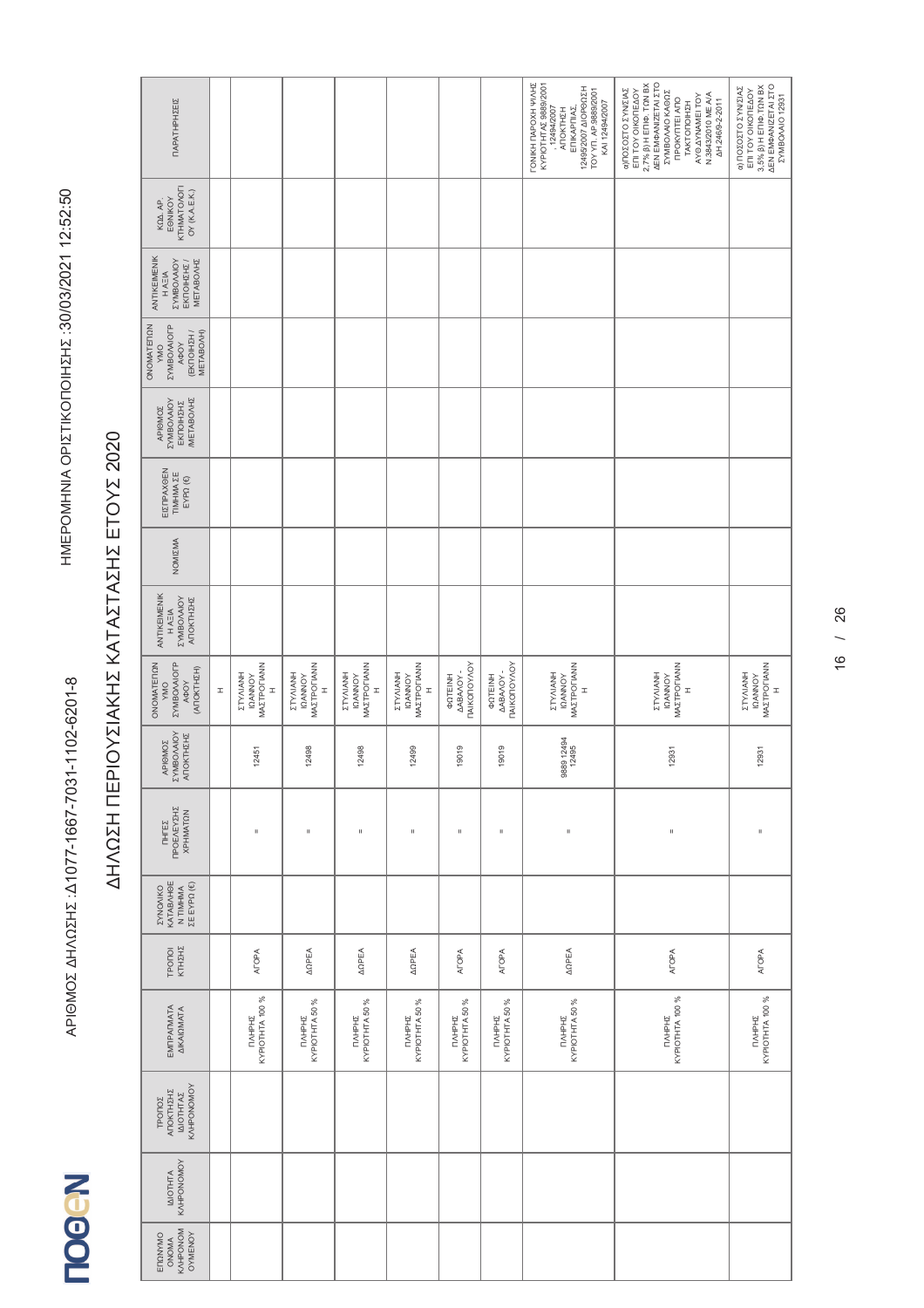| ΠΑΡΑΤΗΡΗΣΕΙΣ                                                                      | 3843/2010 ME AP AHA.<br>ANO TAKTONOIHZH<br><b>ΚΑΘΩΣ ΠΡΟΚΥΠΤΕΙ</b><br>AYO. AYNAMEI TOY<br>246/9-2-2011 | ΒΡΙΣΚΕΤΑΙ ΣΕ ΚΑΘΕΤΗ<br>IAIOKTHEIA H ONOIA<br>ΠΟΣΟΣΤΟ ΣΥΝ/ΣΙΑΣ<br>ΕΠΙ ΤΟΥ ΟΙΚΟΠΕΔΟΥ<br><b><i>EYN/ZIAZ 50/1000 ZE</i></b><br>ΟΛΟ ΤΟ ΟΙΚΟΠΕΔΟ)<br>2,5% ( H KATOIKIA<br>ΕΧΕΙ ΠΟΣΟΣΤΟ | ΒΡΙΣΚΕΤΑΙ ΣΕ ΚΑΘΕΤΗ<br>ΕΠΙ ΤΟΥ ΟΙΚΟΠΕΔΟΥ<br>IAIOKTHEIA H ONOIA<br><b>ΣΥΝ/ΣΙΑΣ 50/1000 ΣΕ</b><br>ΠΟΣΟΣΤΟ ΣΥΝ/ΣΙΑΣ<br>ΟΛΟ ΤΟ ΟΙΚΟΠΕΔΟ)<br>2,5% (H KATOIKIA<br>ΕΧΕΙ ΠΟΣΟΣΤΟ |                                         | TO AKINHTO BPIZKETAI<br>ΕΠΙΦΑΝΕΙΑΣ 757,76 ΤΜ<br>ΣΕ ΟΙΚΟΠΕΔΟ |                                                | <b>GANATO TOY DATEPA</b><br>ΣΥΝΙΔΙΟΚΤΗΣΙΑΣ ΕΠΙ<br><b>AHMHTPIOY MAKPH</b><br><b><i>ΣΥΖ.ΜΑΡΙΑ ΜΑΚΡΗ</i></b><br>19,76%. META TO<br>TOY OIKOITEAOY<br>ANOKTHEE THN<br><b>ETIKAPTIA H</b><br>ΠΟΣΟΣΤΟ | ΣΥΝΙΔΙΟΚΤΗΣΙΑΣ ΕΠΙ<br><b>OIKOTEAOY 14,63%</b><br>ΠΟΣΟΣΤΟ |                                        |               |
|-----------------------------------------------------------------------------------|-------------------------------------------------------------------------------------------------------|----------------------------------------------------------------------------------------------------------------------------------------------------------------------------------|--------------------------------------------------------------------------------------------------------------------------------------------------------------------------|-----------------------------------------|-------------------------------------------------------------|------------------------------------------------|-------------------------------------------------------------------------------------------------------------------------------------------------------------------------------------------------|----------------------------------------------------------|----------------------------------------|---------------|
| KTHMATOAOFI<br>OY (K.A.E.K.)<br>EONIKOY<br>KQA AP.                                |                                                                                                       |                                                                                                                                                                                  |                                                                                                                                                                          |                                         |                                                             |                                                |                                                                                                                                                                                                 |                                                          |                                        |               |
| ANTIKEIMENIK<br><b>ZYMBOVAIOY</b><br>EKTOIHZHZ /<br><b>METABOAHZ</b><br>H AEIA    |                                                                                                       |                                                                                                                                                                                  |                                                                                                                                                                          |                                         |                                                             |                                                |                                                                                                                                                                                                 |                                                          |                                        |               |
| <b><i>EYMBOAAOFP</i></b><br>ONOMATERON<br>(EKNOIHZH /<br>METABO/H)<br>A4OY<br>VMO |                                                                                                       |                                                                                                                                                                                  |                                                                                                                                                                          |                                         |                                                             |                                                |                                                                                                                                                                                                 |                                                          |                                        |               |
| <b>METABONHZ</b><br><b>ZYMBO/AIOY</b><br>EKTIOIHZHZ<br>APIOMOZ                    |                                                                                                       |                                                                                                                                                                                  |                                                                                                                                                                          |                                         |                                                             |                                                |                                                                                                                                                                                                 |                                                          |                                        |               |
| ΕΙΣΠΡΑΧΘΕΝ<br>TIMHMA ZE<br>$EYP\Omega$ (€)                                        |                                                                                                       |                                                                                                                                                                                  |                                                                                                                                                                          |                                         |                                                             |                                                |                                                                                                                                                                                                 |                                                          |                                        |               |
| NOMIZMA                                                                           |                                                                                                       |                                                                                                                                                                                  |                                                                                                                                                                          |                                         |                                                             |                                                |                                                                                                                                                                                                 |                                                          |                                        |               |
| ANTIKEIMENIK<br><b>AOIVVOGINAZ</b><br>ΑΠΟΚΤΗΣΗΣ<br>HAEIA                          |                                                                                                       |                                                                                                                                                                                  |                                                                                                                                                                          |                                         |                                                             |                                                |                                                                                                                                                                                                 |                                                          |                                        |               |
| ONOMATEMON<br><b><i>EYMBOAAIOFP</i></b><br>(ANOKTHIN)<br>A¢OY<br><b>VMO</b>       |                                                                                                       | <b>BEAIZZAPAKOY</b><br>-MTEKA<br>200M                                                                                                                                            | <b>BEAIZZAPAKOY</b><br>- MITEKA<br>ΣΟΦΙΑ                                                                                                                                 | <b>BEAIZZAPAKOY</b><br>-MITEKA<br>ΣΟΦΙΑ | ΒΕΛΙΣΣΑΡΑΚΟΥ<br>-MITEKA<br>ΣΟΦΙΑ                            | <b>BEAIZZAPAKOY</b><br>-MITEKA<br><b>ZOOIA</b> | <b>BEAIZZAPAKOY</b><br>- MITEKA<br>ΣΟΦΙΑ                                                                                                                                                        | BEAIZZAPAKOY<br>- MITEKA<br>ΣΟΦΙΑ                        | ΒΕΛΙΣΣΑΡΑΚΟΥ<br>MITEKA<br><b>ZOOM</b>  | ETAIPIA       |
| APIOMOZ<br>ZYMBO/AIOY<br>ΑΠΟΚΤΗΣΗΣ                                                |                                                                                                       | 1307(ZYZTAZ<br>7194.<br>$\widehat{\mathbf{r}}$                                                                                                                                   | 1307(ZYZTAZ<br>7194,<br>$\widehat{\mathbf{r}}$                                                                                                                           | 39,7341<br>ಌ                            | 7339, 7341                                                  | 7339, 7341                                     | 7946                                                                                                                                                                                            | 7946                                                     | 7946                                   | 1065          |
| ΠΡΟΕΛΕΥΣΗΣ<br>XPHMATON<br><b>THTEZ</b>                                            |                                                                                                       | $\rm _{H}$                                                                                                                                                                       | $\mathbf{I}$                                                                                                                                                             | $\sf II$                                | $\rm _{H}$                                                  | $\sf II$                                       | $\blacksquare$                                                                                                                                                                                  | II.                                                      | Ш                                      | $\mathsf{II}$ |
| KATABAHOE<br>Ν ΤΙΜΗΜΑ<br>ΣΕ ΕΥΡΩ (€)<br><b><i>EYNONIKO</i></b>                    |                                                                                                       |                                                                                                                                                                                  |                                                                                                                                                                          |                                         |                                                             |                                                |                                                                                                                                                                                                 |                                                          |                                        |               |
| KTHZHZ<br>TPONOI                                                                  |                                                                                                       | <b>ATOPA</b>                                                                                                                                                                     | <b>ATOPA</b>                                                                                                                                                             | <b>TAPOXH</b><br>AFOPA,<br>TONIKH       | <b>TAPOXH</b><br><b>TONIKH</b><br>ATOPA,                    | ATOPA,<br>TONIKH<br>TAPOXH                     | TONIKH<br>TIAPOXH                                                                                                                                                                               | <b>TAPOXH</b><br><b>TONIKH</b>                           | <b>TONIKH</b><br><b>TIAPOXH</b>        | <b>AFOPA</b>  |
| EMIPALMATA<br><b>AIKAIQMATA</b>                                                   |                                                                                                       | KYPIOTHTA 50 %<br><b>TIVHPHS</b>                                                                                                                                                 | <b>NAHPHE</b><br>KYPIOTHTA 50 %                                                                                                                                          | KYPIOTHTA 100 %<br>TIVHPHZ              | KYPIOTHTA 100 %<br>ПЛНРНІ                                   | KYPIOTHTA 100 %<br>TIAHPHE                     | ФИНКУРЮТНТА<br>100 %                                                                                                                                                                            | KYPIOTHTA 100 %<br><b>TIMHPHS</b>                        | KYPIOTHTA 28.92<br>%<br><b>TIVHPHS</b> | <b>NAHPHS</b> |
| KAHPONOMOY<br>ANOKTHEHE<br>ΙΔΙΟΤΗΤΑΣ<br>TPONOZ                                    |                                                                                                       |                                                                                                                                                                                  |                                                                                                                                                                          |                                         |                                                             |                                                |                                                                                                                                                                                                 |                                                          |                                        |               |
| KVHPONOMOY<br><b>IAIOTHTA</b>                                                     |                                                                                                       |                                                                                                                                                                                  |                                                                                                                                                                          |                                         |                                                             |                                                |                                                                                                                                                                                                 |                                                          |                                        |               |
| KAHPONOM<br>OYMENOY<br>ENQNYMO<br>ONOMA                                           |                                                                                                       |                                                                                                                                                                                  |                                                                                                                                                                          |                                         |                                                             |                                                |                                                                                                                                                                                                 |                                                          |                                        |               |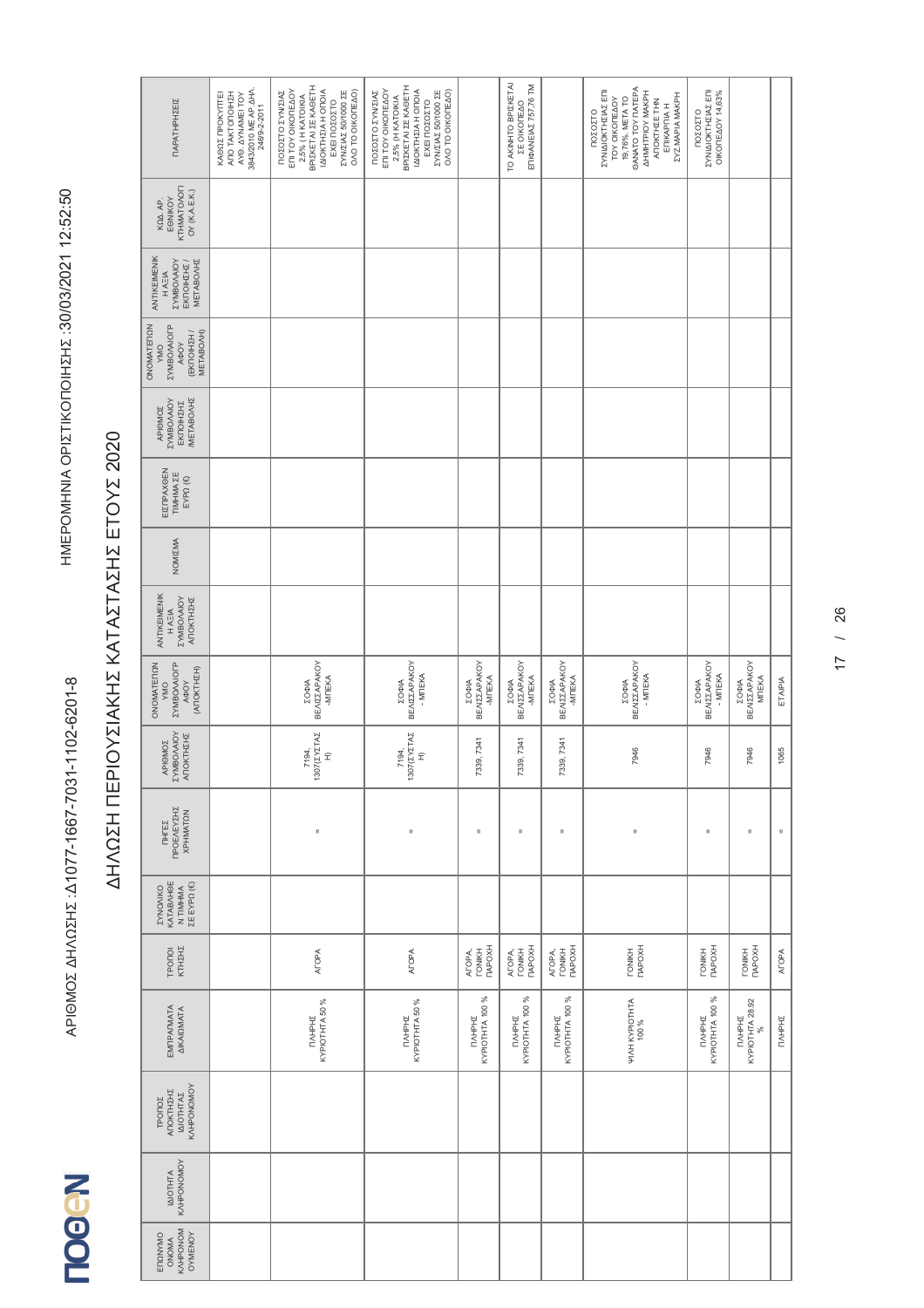| ΠΑΡΑΤΗΡΗΣΕΙΣ                                                                              |                                                                                              |                                                                                  | ΠΟΣΟΣΤΟ ΣΥΝ/ΣΙΑΣ ΕΠΙ<br>ΙΔΙΟΚΤΗΣΙΑΣ 3,5%<br>THE KAGETHE                           | ΠΟΣΟΣΤΟ ΣΥΝ/ΣΙΑΣ ΕΠΙ<br>IAIOKTHEIAE 3,5%<br>ΤΗΣ ΚΑΘΕΤΗΣ               |                                                           |                                                                               |                                                                              |                                                                        | ΠΟΣΟΣΤΟ ΣΥΝΣΙΑΣ ΕΠΙ<br>TOY OIKONEAOY 4,7%                                   | ΠΟΣΟΣΤΟ ΣΥΝ/ΣΙΑΣ ΕΠΙ<br>TOY OIKOITEAOY<br>5,45%          |
|-------------------------------------------------------------------------------------------|----------------------------------------------------------------------------------------------|----------------------------------------------------------------------------------|-----------------------------------------------------------------------------------|-----------------------------------------------------------------------|-----------------------------------------------------------|-------------------------------------------------------------------------------|------------------------------------------------------------------------------|------------------------------------------------------------------------|-----------------------------------------------------------------------------|----------------------------------------------------------|
| KTHMATOAOFI<br>OY (K.A.E.K.)<br>EONIKOY<br>KQA AP                                         |                                                                                              |                                                                                  |                                                                                   |                                                                       |                                                           |                                                                               |                                                                              |                                                                        |                                                                             |                                                          |
| ANTIKEIMENIK<br><b>ZYMBO/AIOY</b><br>ΕΚΠΟΙΗΣΗΣ /<br><b>METABONHZ</b><br>H AEIA            |                                                                                              |                                                                                  |                                                                                   |                                                                       |                                                           |                                                                               |                                                                              |                                                                        |                                                                             |                                                          |
| ONOMATERION<br><b><i>EYMBOAAOFP</i></b><br>(EKNOIHZH /<br>METABO/H)<br><b>AOOY</b><br>VMO |                                                                                              |                                                                                  |                                                                                   |                                                                       |                                                           |                                                                               |                                                                              |                                                                        |                                                                             |                                                          |
| <b>METABONHZ</b><br><b>ZYMBO/AIOY</b><br>EKNOIHZHZ<br><b>APIOMOZ</b>                      |                                                                                              |                                                                                  |                                                                                   |                                                                       |                                                           |                                                                               |                                                                              |                                                                        |                                                                             |                                                          |
| ΕΙΣΠΡΑΧΘΕΝ<br>TIMHMA <b>ZE</b><br>$\mathsf{EXPQ}\left(\mathbb{C}\right)$                  |                                                                                              |                                                                                  |                                                                                   |                                                                       |                                                           |                                                                               |                                                                              |                                                                        |                                                                             |                                                          |
| NOMIZMA                                                                                   |                                                                                              |                                                                                  |                                                                                   |                                                                       |                                                           |                                                                               |                                                                              |                                                                        |                                                                             |                                                          |
| ANTIKEIMENIK<br><b>AOIVVOGINAZ</b><br>ANOKTHIHI<br>H A E IA                               |                                                                                              |                                                                                  |                                                                                   |                                                                       |                                                           |                                                                               |                                                                              |                                                                        |                                                                             |                                                          |
| ONOMATERON<br><b><i>EYMBOAAIOFP</i></b><br>(ANOKTHEH)<br>AФOY<br>VMO                      | <b><i>EYMBOA. TIANA</i></b><br><b>AAAMANTIOZ</b><br>Δ.ΣΙΑΓΚΑΣ-<br>Π.ΣΙΑΓΚΑΣ<br><b>TIQTHE</b> | ETAIPIA<br>ZYMBOA.TIANA<br><b>AAAMANTIOZ</b><br>Δ.ΣΙΑΓΚΑΣ-<br>Π.ΣΙΑΓΚΑΣ<br>ΠΩΤΗΣ | <b>ZYMBOA. ΠΑΝ.Δ</b><br>AAAMANTIOZ<br>ΠΑΝ.ΣΙΑΓΚΑΣ<br>. <b>ΣΙΑΓΚΑΣ-</b><br>ETAIPIA | ΠΑΝ ΔΣΙΑΓΚΑΣ-<br>ETAIPIA<br>ZYMBO/AIOFP<br><b>ΑΔΠ.ΣΙΑΓΚΑΣ</b><br>AФQN | MAZTPOTIANN<br>ETYAIANH<br><b>IQANNOY</b><br>$\mathbf{r}$ | <b><i><u>TANAFIQTOY</u></i></b><br><b>TZO/VAKOY</b><br>ANTONIA<br><b>XAPH</b> | <b><i><u>TANAFIQTOY</u></i></b><br><b>TZO/AKOY</b><br>ANTONIA<br><b>KAPH</b> | <b><i>TANAFIQTOY</i></b><br><b>TZO/VAKOY</b><br>ANTONIA<br><b>KAPH</b> | <b>TZANOTIOYAO</b><br>Y TOY KON.<br>NIKONETA<br>NYMTEPH<br><b>EYZ. HAIA</b> | TZANONOVAO<br>Y TOY KΩN.<br><b>ZYZ. HAIA</b><br>NIKONETA |
| APIOMOZ<br>EYMBO/AIOY<br>ATOKTHEHE                                                        |                                                                                              | 1066                                                                             | (2YZTAZH)<br>1307                                                                 | 1307( <i>ΣΥΣΤΑΣ</i><br>£                                              | 14239                                                     | 16977                                                                         | 16978                                                                        | 16979                                                                  | 5303                                                                        | 5304                                                     |
| <b>TIPOEAEYZHZ</b><br><b>XPHMATON</b><br>THTEZ                                            |                                                                                              | $\sf II$                                                                         | $\rm _{II}$                                                                       | Ш                                                                     | $\mathbf{u}$                                              | $\mathbf{u}$                                                                  | $\mathsf{II}$                                                                | $\sf II$                                                               | $\mathbf H$                                                                 | $\sf II$                                                 |
| <b><i>EYNONIKO</i></b><br>KATABAHOE<br>N TIMHMA<br>ΣΕ ΕΥΡΩ (€)                            |                                                                                              |                                                                                  |                                                                                   |                                                                       |                                                           |                                                                               |                                                                              |                                                                        |                                                                             |                                                          |
| KTHIHI<br>TPONOI                                                                          |                                                                                              | <b>AFOPA</b>                                                                     | ATOPA,<br>ANETEPZH                                                                | ANETEPZH                                                              | <b>AFOPA</b>                                              | <b>AFOPA</b>                                                                  | <b>AFOPA</b>                                                                 | <b>AFOPA</b>                                                           | <b>AFOPA</b>                                                                | <b>ATOPA</b>                                             |
| EMITPATMATA<br><b>AIKAIQMATA</b>                                                          | KYPIOTHTA 100 %                                                                              | <b>ΠΛΗΡΗΣ</b><br>ΚΥΡΙΟΤΗΤΑ 100 %                                                 | KYPIOTHTA 50 %<br>TIVHPHE                                                         | KYPIOTHTA 50 %<br>TIVHPHZ                                             | KYPIOTHTA 100 %<br>TMHPHI                                 | <b>NAHPHX<br/>KYPIOTHTA100%</b>                                               | <b>NAHPHE</b><br>KYPIOTHTA 100 %                                             | <b>NAHPHE</b><br>KYPIOTHTA 100 %                                       | KYPIOTHTA 100 %<br><b>TIVHPHS</b>                                           | KYPIOTHTA 100 %<br>TIVHPHE                               |
| KVHPONOMOY<br>ANOKTHEHE<br>ΙΔΙΟΤΗΤΑΣ<br>TPONOZ                                            |                                                                                              |                                                                                  |                                                                                   |                                                                       |                                                           |                                                                               |                                                                              |                                                                        |                                                                             |                                                          |
| KVHPONOMOV<br><b>IAIOTHTA</b>                                                             |                                                                                              |                                                                                  |                                                                                   |                                                                       |                                                           |                                                                               |                                                                              |                                                                        |                                                                             |                                                          |
| <b>KVHPONOM</b><br>ENQNYMO<br>OYMENOY<br>ONOMA                                            |                                                                                              |                                                                                  |                                                                                   |                                                                       |                                                           |                                                                               |                                                                              |                                                                        |                                                                             |                                                          |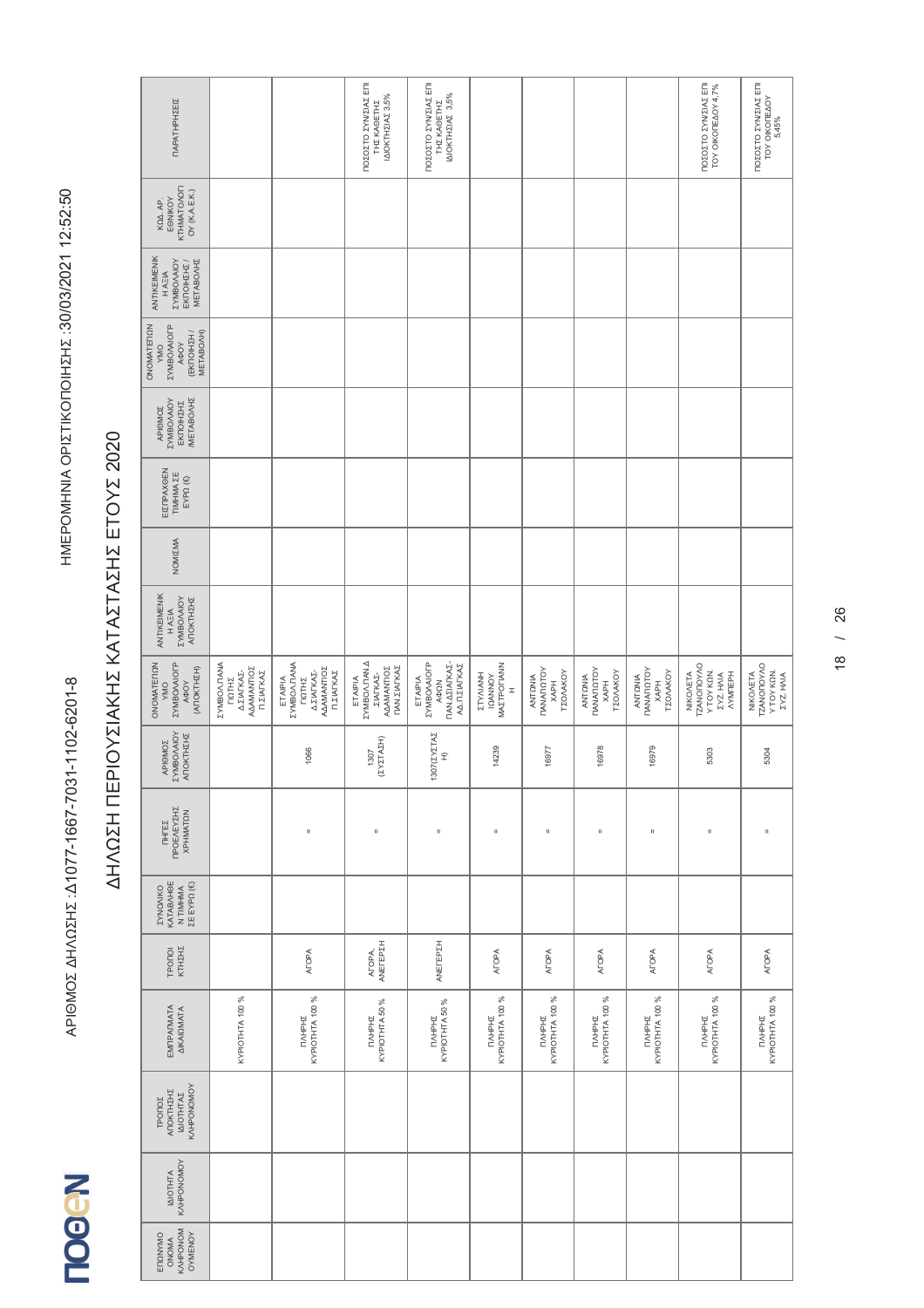| ΠΑΡΑΤΗΡΗΣΕΙΣ                                                                      |          |                                          |                                                                                   |                                                                                         |                                                    |                                                                                                |                          | ΠΟΣΟΣΤΟ ΣΥΝ/ΣΙΑΣ ΕΠΙ<br>TOY OIKONEAOY 1,7%                                               | Αδαμάντιος Π. Σιάγκας με<br>καταβολή τιμήματος<br>Για το υπόλοιπο 25% έχει<br>yíve: το με αρ. 14068/2012<br>προσύμφωνο πώλησης<br>της εταιρίας συμβ/φων<br>12250 ευρώ λόγω<br>Παν.Δ.Σιάγκας-<br>αρραβώνα. | KAHPONOMIAZ<br><b>AEN EXEI FINEI</b><br><b>ATOAOXH</b> |
|-----------------------------------------------------------------------------------|----------|------------------------------------------|-----------------------------------------------------------------------------------|-----------------------------------------------------------------------------------------|----------------------------------------------------|------------------------------------------------------------------------------------------------|--------------------------|------------------------------------------------------------------------------------------|-----------------------------------------------------------------------------------------------------------------------------------------------------------------------------------------------------------|--------------------------------------------------------|
| KTHMATOAOFI<br>OY (K.A.E.K.)<br>EONIKOY<br>KQA AP.                                |          |                                          |                                                                                   |                                                                                         |                                                    |                                                                                                |                          |                                                                                          |                                                                                                                                                                                                           |                                                        |
| ANTIKEIMENIK<br><b>ZYMBO/AIOY</b><br><b>METABOAHZ</b><br>ΕΚΠΟΙΗΣΗΣ /<br>H AEIA    |          |                                          |                                                                                   |                                                                                         |                                                    |                                                                                                |                          |                                                                                          |                                                                                                                                                                                                           |                                                        |
| ONOMATEMON<br><b><i>EYMBOAAOFP</i></b><br>(EKTOIHZH /<br>METABO/H)<br>AOOY<br>VMO |          |                                          |                                                                                   |                                                                                         |                                                    |                                                                                                |                          |                                                                                          |                                                                                                                                                                                                           |                                                        |
| <b>METABONHZ</b><br><b>ZYMBO/AIOY</b><br>ΕΚΠΟΙΗΣΗΣ<br>APIOMOZ                     |          |                                          |                                                                                   |                                                                                         |                                                    |                                                                                                |                          |                                                                                          |                                                                                                                                                                                                           |                                                        |
| ΕΙΣΠΡΑΧΘΕΝ<br>TIMHMA ZE<br>EYPΩ (€)                                               |          |                                          |                                                                                   |                                                                                         |                                                    |                                                                                                |                          |                                                                                          |                                                                                                                                                                                                           |                                                        |
| NOMIZMA                                                                           |          |                                          |                                                                                   |                                                                                         |                                                    |                                                                                                |                          |                                                                                          |                                                                                                                                                                                                           |                                                        |
| ANTIKEIMENIK<br><b>AOIVVOGINAS</b><br>ANOKTHEHE<br>HAEIA                          |          |                                          |                                                                                   |                                                                                         |                                                    |                                                                                                |                          |                                                                                          |                                                                                                                                                                                                           |                                                        |
| <b><i>EYMBOAAIOFP</i></b><br>ONOMATEDON<br>(ANOKTHIN)<br>AФOY<br><b>OWA</b>       | NYMITEPH | <b>BEAIZZAPAKOY</b><br>- MITEKA<br>ΣΟΦΙΑ | ETAIPIA<br>EYMBOA.ITANA<br>AAAMANTIOZ<br>Δ.ΣΙΑΓΚΑΣ-<br>Π.ΣΙΑΓΚΑΣ<br><b>TIQTHE</b> | <b>TETPONOYAAK</b><br><b>MXKAPH, TO</b><br>MAPIA-NIKH<br>ΓENOΣ1.<br>ΣΥΖ. Ι.<br>$\delta$ | <b>ΠΕΤΡΟΥΛΑΚΟΥ</b><br>MAPIA-NIKH<br><b>MXIKAPH</b> | <b><i>ΠΕΤΡΟΠΟΥΛΑΚ</i></b><br><b>MXKAPH, TO</b><br>MAPIA-NIKH<br>ΓEΝΟΣ1.<br>ΣΥΖ. Ι.<br>$\delta$ | MAPIA NIKH<br>ΛΑΣΚΑΡΗ    | <b>TETPONOVAK</b><br>MAZKAPH, TO<br>MAPIA-NIKH<br><b>ΓΕΝΟΣ</b> Ι.<br>ΣΥΖ. Ι.<br>$\delta$ | <b><i>EYMBOA. TANA</i></b><br>AAAMANTIOZ<br>ΔΣΙΑΓΚΑΣ-<br>Π.ΣΙΑΓΚΑΣ<br>ETAIPIA<br><b>TIQTHE</b>                                                                                                            | <b>AEN YITAPXEI</b>                                    |
| APIOMOZ<br>EYMBO/AIOY<br>ATOKTH∑H∑                                                |          | 8435                                     | 997                                                                               | 12864                                                                                   | 12864                                              | 12864                                                                                          | 12864                    | 12946                                                                                    | 14067                                                                                                                                                                                                     | $\circ$                                                |
| ΠΡΟΕΛΕΥΣΗΣ<br><b>XPHMATON</b><br><b>THIES</b>                                     |          | Ш                                        | II.                                                                               | $\sf II$                                                                                | Ш                                                  | $\rm _{H}$                                                                                     | $\sf II$                 | $\mathsf{II}$                                                                            | $\mathbf{I}$                                                                                                                                                                                              | $\mathbf{I}$                                           |
| KATABAHOE<br>ΣΕ ΕΥΡΩ (€)<br><b><i>EYNOVIKO</i></b><br>N TIMHMA                    |          |                                          |                                                                                   |                                                                                         |                                                    |                                                                                                |                          |                                                                                          |                                                                                                                                                                                                           |                                                        |
| KTHIHI<br>TPONOI                                                                  |          | <b>AFOPA</b>                             | <b>AFOPA</b>                                                                      | <b>ATOPA</b>                                                                            | ΧΡΗΣΙΚΤΗΣ<br>ATOPA,<br>$\leq$                      | <b>ATOPA</b>                                                                                   | <b>AFOPA</b>             | AFOPA                                                                                    | <b>AFOPA</b>                                                                                                                                                                                              | <b>KVHPONOM</b><br>$\leq$                              |
| EMITPATMATA<br><b>AIKAIQMATA</b>                                                  |          | KYPIOTHTA 100 %<br><b>TIVHPHS</b>        | KYPIOTHTA 100 %<br><b>NAHPHS</b>                                                  | KYPIOTHTA 50 %<br>TIVHPHE                                                               | TIAHPHE<br>KYPIOTHTA 50 %                          | KYPIOTHTA 50 %<br>TIVHPHZ                                                                      | KYPIOTHTA 50 %<br>TAHPHZ | KYPIOTHTA 100 %<br>TIVHPHE                                                               | KYPIOTHTA 75 %<br>TAHPHE                                                                                                                                                                                  | KYPIOTHTA 100 %<br>TIVHPHE                             |
| KVHbONOWOY<br>ANOKTHEHE<br>ΙΔΙΟΤΗΤΑΣ<br>TPONOZ                                    |          |                                          |                                                                                   |                                                                                         |                                                    |                                                                                                |                          |                                                                                          |                                                                                                                                                                                                           |                                                        |
| KVHbONOWOY<br><b>IAIOTHTA</b>                                                     |          |                                          |                                                                                   |                                                                                         |                                                    |                                                                                                |                          |                                                                                          |                                                                                                                                                                                                           |                                                        |
| KAHPONOM<br>OYMENOY<br>ENQNYMO<br>ONOMA                                           |          |                                          |                                                                                   |                                                                                         |                                                    |                                                                                                |                          |                                                                                          |                                                                                                                                                                                                           |                                                        |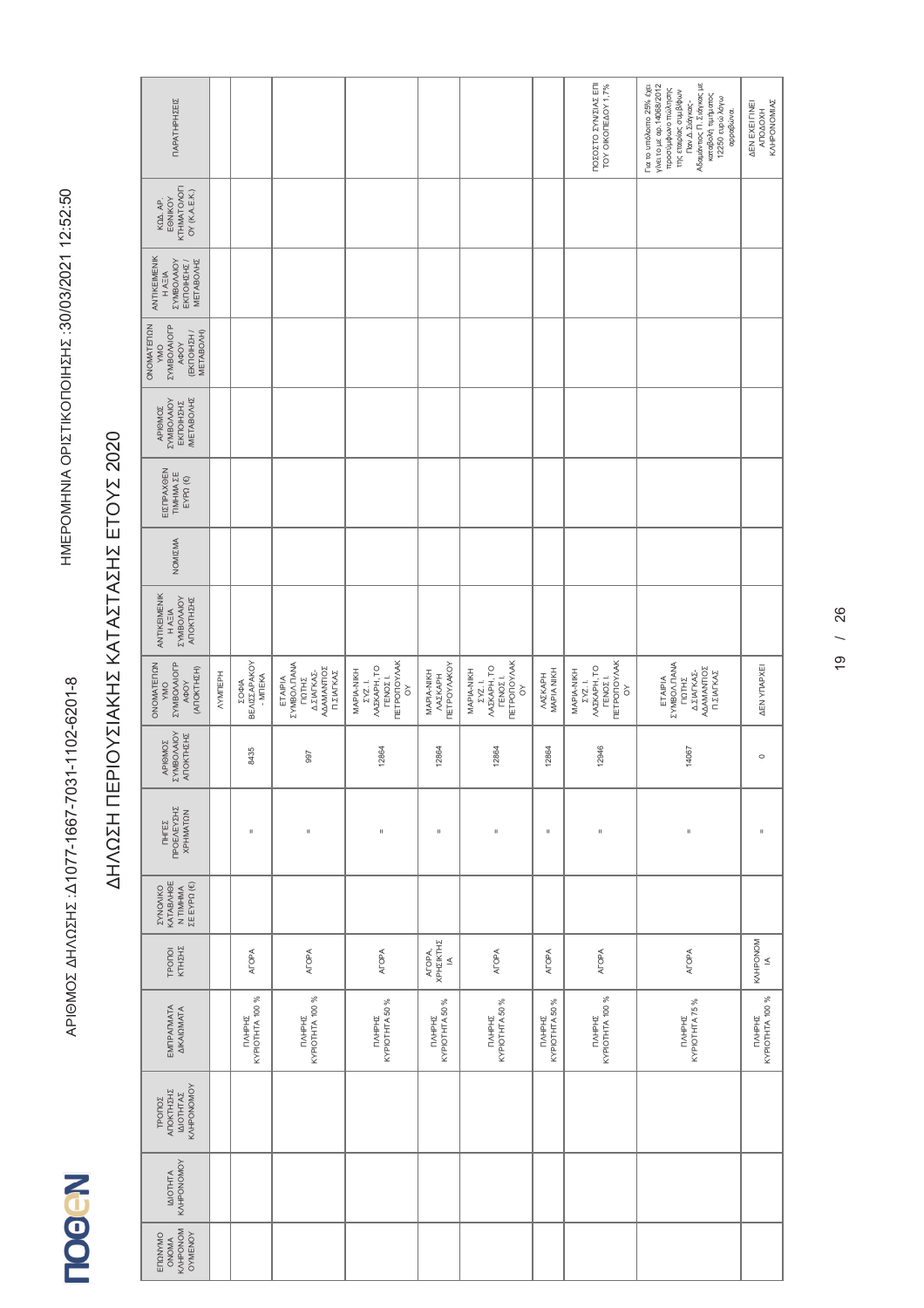| ΙΑΡΑΤΗΡΗΣΕΙΣ                                                                             | <b>WINONOWIA</b><br>AEN EXEI FINEI<br><b>ATOAOXH</b> |                                                          |                             |
|------------------------------------------------------------------------------------------|------------------------------------------------------|----------------------------------------------------------|-----------------------------|
| KOA AP.<br>EONIKOY<br>KTHMATOAOFI<br>OY (K.A.E.K.)                                       |                                                      |                                                          |                             |
| ANTIKEIMENIK<br>H AΞIA<br>ΣΥΜΒΟΛΑΙΟΥ<br>EKΠΟΙΗΣΗΣ /<br><b>METABOAHZ</b>                  |                                                      |                                                          |                             |
| YMO<br>EYMBO/AIOFP<br>A <del>O</del> OY<br>(EKNOIHZH /<br>ONOMATERON<br><b>METABO/H)</b> |                                                      |                                                          |                             |
| ΑΡΙΘΜΟΣ<br>ΣΥΜΒΟΛΑΙΟΥ<br>ΕΚΠΟΙΗΣΗΣ<br>ΜΕΤΑΒΟΛΗΣ                                          |                                                      |                                                          |                             |
| ΕΙΣΠΡΑΧΘΕΝ<br>TIMHMA ΣΕ<br>ΕΥΡΩ (€)                                                      |                                                      |                                                          |                             |
| <b>JOMIZMA</b>                                                                           |                                                      |                                                          |                             |
| ANTIKEIMENIK<br>H A EIA<br>EYMBO/AIOY<br>ΑΠΟΚΤΗΣΗΣ                                       |                                                      |                                                          |                             |
| ONOMATERON<br><b><i>EYMBOAAIOFP</i></b><br>AOY<br>(ANOKTHIZH)<br>YMO                     | <b>AEN YTAPXEI</b>                                   | <b>IETPOYAAKOY</b><br>MAPIA-NIKH<br>MAZKAPH              | <b>APIA-NIKH</b><br>MAZKAPH |
| <b>AOIVVOBMAZ</b><br>ΑΠΟΚΤΗΣΗΣ<br><b>APIOMOZ</b>                                         |                                                      | 13328                                                    | 13328                       |
| ΠΗΓΈΣ<br>ΠΡΟΕΛΕΎΣΗΣ<br>ΧΡΗΜΑΤΩΝ                                                          | H                                                    | H                                                        | П                           |
| ΚΑΤΑΒΛΗΘΕ<br>Ν ΤΙΜΗΜΑ<br>ΣΕ ΕΥΡΩ (€)<br><b>CAINONIKO</b>                                 |                                                      |                                                          |                             |
| TPONOI<br>KTHZHZ                                                                         | KVHPONOM<br>$\leq$                                   | <b>ALOPA</b>                                             | <b>AFOPA</b>                |
| <b>EMITPAFMATA</b><br><b>AIKAIQMATA</b>                                                  | <b>CYPIOTHTA 100%</b><br>TAHPHE                      | <b><ypiothta %<="" 50="" b=""><br/>TAHPHE</ypiothta></b> | KYPIOTHTA 50 %<br>ПЛНРНІ    |
| TPONOZ<br>ANOKTHZHZ<br>IAIOTHTAZ<br>KAHPONOMOY                                           |                                                      |                                                          |                             |
| <b>VONONOHNS</b><br><b>IAIOTHTA</b>                                                      |                                                      |                                                          |                             |
| ONOMA<br>KAHPONOM<br>OYMENOY<br>ENQVYMO                                                  |                                                      |                                                          |                             |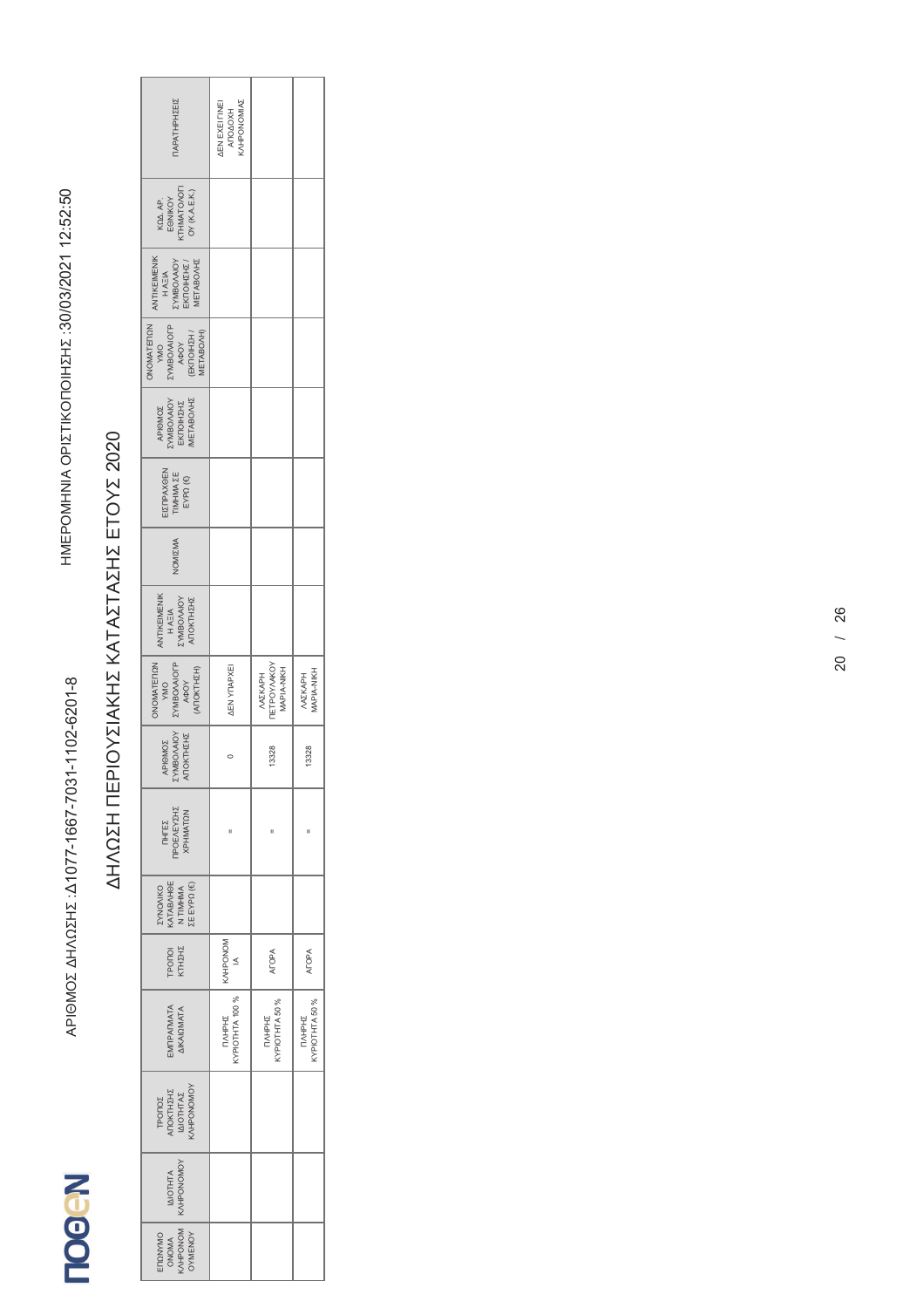#### Κάθε χρήσης οχήματα, πλωτά και εναέρια μέσα Κάθε χρήσης οχήματα, πλωτά και εναέρια μέσα

| ΠΑΡΑΤΗΡΗΣΕΙΣ                                                                                                                 |                                     |                                                    |
|------------------------------------------------------------------------------------------------------------------------------|-------------------------------------|----------------------------------------------------|
| <b>TPOEAEYZH</b><br>XPHMATQN                                                                                                 |                                     | II                                                 |
| ΤΡΟΠΟΣ ΚΤΗΣΗΣ                                                                                                                | ALOPA                               | <b>ATOPA</b>                                       |
| NOMIZMA                                                                                                                      | EYPQ                                | EYPQ                                               |
| ΕΙΣΠΡΑΧΘΕΝ<br>ΤΙΜΗΜΑ (€)                                                                                                     |                                     |                                                    |
| KATABAHOEN<br>TIMHMA (€)                                                                                                     |                                     |                                                    |
| ETOE<br>METABIBAEH<br>E                                                                                                      |                                     |                                                    |
| ETOZ<br>KTHZHZ                                                                                                               | 2007                                | 2013                                               |
| ΕΤΟΣ<br>ΠΡΩΤΗΣ<br>ΚΥΚΛΟΦΟΡΙ<br>ΑΣ                                                                                            | 2007                                | 2006                                               |
| $\begin{array}{c}\n\text{I}\Delta\text{IOK} \text{T} \text{H} \Sigma\text{I} \\ \text{A } \% \\ \text{A } \% \\ \end{array}$ | $\approx$                           | $\frac{1}{2}$                                      |
| VIMENAZ<br>NHOVOLHEHE                                                                                                        |                                     |                                                    |
| KYBIZMOZ /                                                                                                                   | 2.987,00                            | .975,00                                            |
| APIOMOZ<br>KYKAOOPIAZH                                                                                                       | <b>XAX6075</b>                      | <b>IEH8137</b>                                     |
| ΕΙΔΟΣ ΟΧΗΜΑΤΟΣ                                                                                                               | ETIBATIKO I.X.                      | ETIBATIKO I.X.                                     |
| KATAZTAZH/<br>METABO/H                                                                                                       | ΑΠΟΚΤΗΣΗ ΣΕ<br>ΠΡΟΗΓΟΥΜΕΝΗ<br>ΧΡΗΣΗ | <b>TPOHFOYMENH</b><br><b>ATIOKTHZH ΣΕ</b><br>KPHIH |
| KATOXOZ                                                                                                                      | <b>TIOXPEOZ</b>                     | <b>ZASALOZ</b>                                     |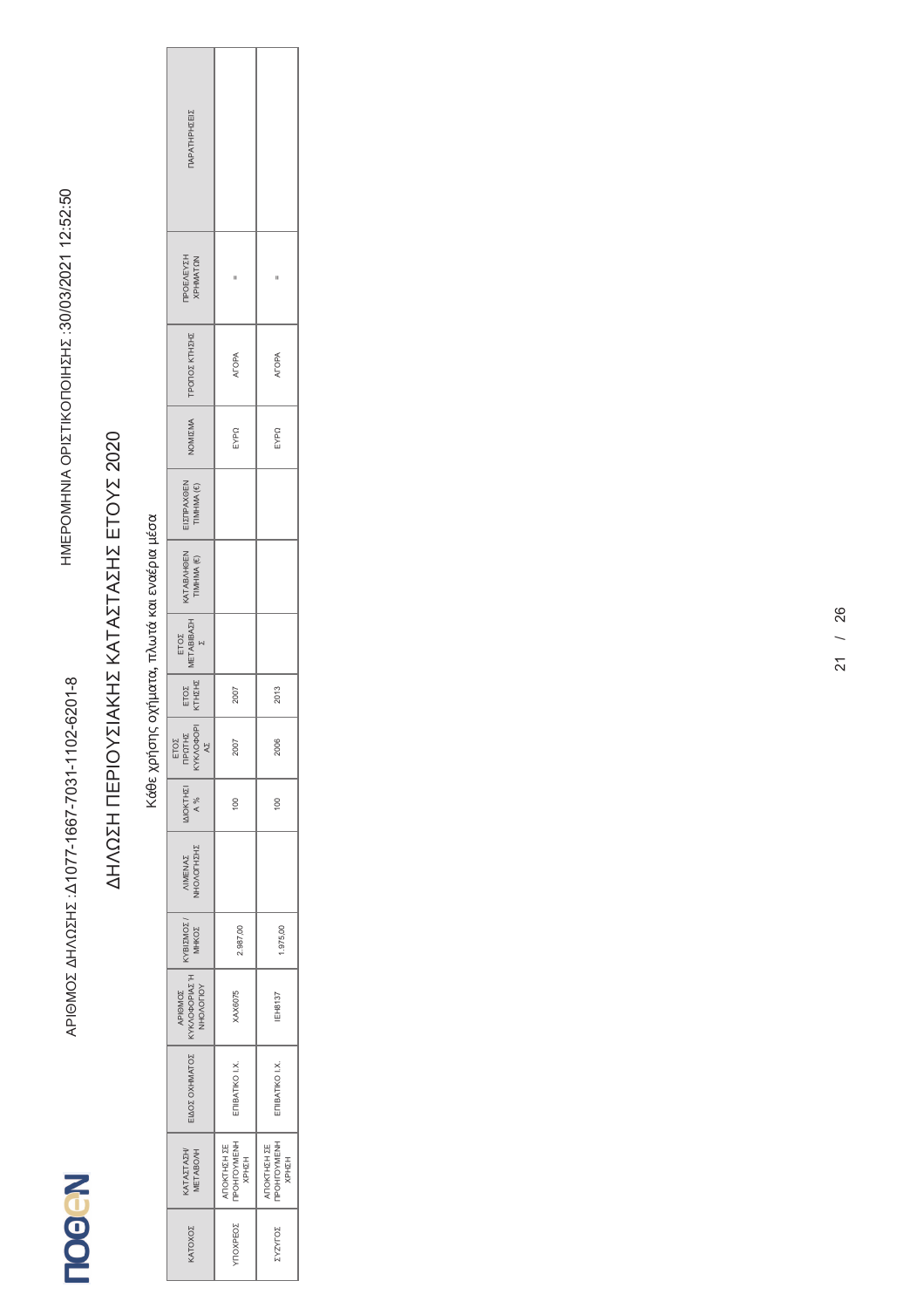#### Συμμετοχές σε κάθε είδους επιχείρηση Συμμετοχές σε κάθε είδους επιχείρηση

| ΠΑΡΑΤΗΡΗΣΕΙΣ<br><b>TPOHFOYMEN</b><br><b>TPOHFOYMEN</b><br><b>TPOEAEYZHZ</b><br><b>TPOHFOYMEN</b><br><b>TPOHFOYMEN</b><br><b>TPOHLOANEN</b><br>ΕΙΣΟΔΗΜΑΤΑ<br>ΕΙΣΟΔΗΜΑΤΑ<br>ΕΙΣΟΔΗΜΑΤΑ<br>ΕΙΣΟΔΗΜΑΤΑ<br>ΕΙΣΟΔΗΜΑΤΑ<br>ΩΝ ΕΤΩΝ<br>ΩΝ ΕΤΩΝ<br>ΩΝ ΕΤΩΝ<br>ΩΝ ΕΤΩΝ<br>ΩΝ ΕΤΩΝ<br>TIHITEZ<br>NOMIZMA<br>EYPQ<br>EYPQ<br>EYPQ<br>EYPQ<br>EYPQ<br>EYPQ<br>EYPQ<br><b>AEIA AFOPAZ</b><br>ΑΞΙΑ ΠΩΛΗΣΗΣ<br>10.000,00<br>10.000,00<br>2.000,00<br>9.900,00<br>8.000,00<br>0,00<br>0,00<br>ΚΕΦΑΛΑΙΟ<br>ΕΙΣΦΟΡΑΣ<br>31/12<br>10.000,00<br>10.000,00<br>2.000,00<br>9.900,00<br>8.000,00<br>ΕΙΣΦΟΡΑΣ<br>ΚΕΦΑΛΑΙΟ<br>APXIKO<br>ΣΥΜΜΕΤΟΧΗΣ<br><b>ANOKTHEHE</b><br>ENAPEH <sub>2</sub><br>ETOZ<br>1993<br>2008<br>1998<br>2008<br>2007<br>2011<br>2011<br>% KATATO<br>ΔΗΛΩΣΗΣ<br>ETOZ<br>100<br>100<br>20<br>80<br>50<br>8<br>50<br>ΠΕΡΥΣΙΝΗΣ<br><b><i>EYMMETOX</i></b><br>보<br>100<br>100<br>8<br>50<br>20<br>8<br>%<br>50<br>099190732<br>998041654<br>045779684<br>998041039<br>998041654<br>054064406<br>998041039<br><b>A¢M</b><br>EMAAA<br>ENVADA<br>ENVADA<br>EMAAA<br>EMAAA<br>EMAAA<br>EMAAA<br><b>XQPA</b><br>MAKPH KONAY/NA<br>MAKPH KONAYAJA<br><b>MAKPH KONAY/NA</b><br>ΕΛΕΥΘΕΡΙΟΣ ΚΑΙ<br><b><i>ΣΥΝΕΡΓΑΤΕΣΕΕ</i></b><br>PABIONOZ EE<br>PABIOVOZEE<br>ΕΠΙΧΕΙΡΗΣΗΣ<br>EVEYGEPIOZ<br>EVEYGEPIOZ<br>EVEYGEPIOZ<br><b>TEXNIKHE</b><br>TEXNIKH E<br>ENQNYMIA<br>PABIONOZ<br>PABIONOZ<br>PABIONOZ<br><b>PABIONOZ</b><br>ΚΑΤΑΣΚΕΥΑΣΤΙΚΗ<br><b>ΚΑΤΑΣΚΕΥΑΣΤΙΚΗ</b><br>ΚΑΤΑΣΚΕΥΑΣΤΙΚΗ<br><b>KATAZKEYAZTIKH</b><br>ΕΠΙΧΕΙΡΗΣΗΣ<br>ΥΠΗΡΕΣΙΩΝ<br><b>YTHPEZION</b><br>TAPOXHI<br>TAPOXHE<br>ATOMIKH<br>EIAOZ<br>OMOPPYOMOZ<br>OMOPPYOMOZ<br>ΣΥΜΜΕΤΟΧΗΣ<br>ETEPOPPYOM<br>ΟΣ ΕΤΑΙΡΟΣ<br>ΕΠΙΧΕΙΡΗΣΗ<br>ETIIXEIPHZH<br>ΠΕΡΙΠΤΩΣΗ<br>ΠΕΡΙΠΤΩΣΗ<br>ETAIPOZ<br>ETAIPOZ<br>ATOMIKH<br>ATOMIKH<br>EIAOZ<br>HVVY<br>HVVY<br>ANOKTHIN ZE<br><b>TPOHTOYMEN</b><br>ATOKTHIN ZE<br>ATOKTHZH ZE<br>ANOKTHIN ZE<br>ANOKTHIN ZE<br><b><i>TPOHTOYMEN</i></b><br>ATOKTHIN ZE<br>ATOKTHZH ZE<br><b><i>TIPOHTOYMEN</i></b><br><b>TPOHTOYMEN</b><br><b>TPOHFOYMEN</b><br><b>TPOHTOYMEN</b><br><b>TPOHTOYMEN</b><br>KATAZTAZH/<br>METABO/H<br>H XPHZH<br>H XPHZH<br>H XPHZH<br>HZHZH<br>HZH<br>HXPHZH<br>HZHZH<br>KPHZH<br>HZHZH<br>HZH<br>ΔΙΚΑΙΟΥΧΟΣ<br><b>YITO XPEOZ</b><br><b>YTIOXPEO2</b><br><b>YITO XPEOZ</b><br>YIOXPEOZ<br>ΣΥΖΥΓΟΣ<br><b>ZASALOZ</b><br><b>ZASALOZ</b> |  |  |  |  |  |
|------------------------------------------------------------------------------------------------------------------------------------------------------------------------------------------------------------------------------------------------------------------------------------------------------------------------------------------------------------------------------------------------------------------------------------------------------------------------------------------------------------------------------------------------------------------------------------------------------------------------------------------------------------------------------------------------------------------------------------------------------------------------------------------------------------------------------------------------------------------------------------------------------------------------------------------------------------------------------------------------------------------------------------------------------------------------------------------------------------------------------------------------------------------------------------------------------------------------------------------------------------------------------------------------------------------------------------------------------------------------------------------------------------------------------------------------------------------------------------------------------------------------------------------------------------------------------------------------------------------------------------------------------------------------------------------------------------------------------------------------------------------------------------------------------------------------------------------------------------------------------------------------------------------------------------------------------------------------------------------------------------------------------------------------------------------------------------------------------------------------------------------------------------------------------------------------------------------------------------------------------------------------------------------------------------------------------------|--|--|--|--|--|
|                                                                                                                                                                                                                                                                                                                                                                                                                                                                                                                                                                                                                                                                                                                                                                                                                                                                                                                                                                                                                                                                                                                                                                                                                                                                                                                                                                                                                                                                                                                                                                                                                                                                                                                                                                                                                                                                                                                                                                                                                                                                                                                                                                                                                                                                                                                                    |  |  |  |  |  |
|                                                                                                                                                                                                                                                                                                                                                                                                                                                                                                                                                                                                                                                                                                                                                                                                                                                                                                                                                                                                                                                                                                                                                                                                                                                                                                                                                                                                                                                                                                                                                                                                                                                                                                                                                                                                                                                                                                                                                                                                                                                                                                                                                                                                                                                                                                                                    |  |  |  |  |  |
|                                                                                                                                                                                                                                                                                                                                                                                                                                                                                                                                                                                                                                                                                                                                                                                                                                                                                                                                                                                                                                                                                                                                                                                                                                                                                                                                                                                                                                                                                                                                                                                                                                                                                                                                                                                                                                                                                                                                                                                                                                                                                                                                                                                                                                                                                                                                    |  |  |  |  |  |
|                                                                                                                                                                                                                                                                                                                                                                                                                                                                                                                                                                                                                                                                                                                                                                                                                                                                                                                                                                                                                                                                                                                                                                                                                                                                                                                                                                                                                                                                                                                                                                                                                                                                                                                                                                                                                                                                                                                                                                                                                                                                                                                                                                                                                                                                                                                                    |  |  |  |  |  |
|                                                                                                                                                                                                                                                                                                                                                                                                                                                                                                                                                                                                                                                                                                                                                                                                                                                                                                                                                                                                                                                                                                                                                                                                                                                                                                                                                                                                                                                                                                                                                                                                                                                                                                                                                                                                                                                                                                                                                                                                                                                                                                                                                                                                                                                                                                                                    |  |  |  |  |  |
|                                                                                                                                                                                                                                                                                                                                                                                                                                                                                                                                                                                                                                                                                                                                                                                                                                                                                                                                                                                                                                                                                                                                                                                                                                                                                                                                                                                                                                                                                                                                                                                                                                                                                                                                                                                                                                                                                                                                                                                                                                                                                                                                                                                                                                                                                                                                    |  |  |  |  |  |
|                                                                                                                                                                                                                                                                                                                                                                                                                                                                                                                                                                                                                                                                                                                                                                                                                                                                                                                                                                                                                                                                                                                                                                                                                                                                                                                                                                                                                                                                                                                                                                                                                                                                                                                                                                                                                                                                                                                                                                                                                                                                                                                                                                                                                                                                                                                                    |  |  |  |  |  |
|                                                                                                                                                                                                                                                                                                                                                                                                                                                                                                                                                                                                                                                                                                                                                                                                                                                                                                                                                                                                                                                                                                                                                                                                                                                                                                                                                                                                                                                                                                                                                                                                                                                                                                                                                                                                                                                                                                                                                                                                                                                                                                                                                                                                                                                                                                                                    |  |  |  |  |  |
|                                                                                                                                                                                                                                                                                                                                                                                                                                                                                                                                                                                                                                                                                                                                                                                                                                                                                                                                                                                                                                                                                                                                                                                                                                                                                                                                                                                                                                                                                                                                                                                                                                                                                                                                                                                                                                                                                                                                                                                                                                                                                                                                                                                                                                                                                                                                    |  |  |  |  |  |
|                                                                                                                                                                                                                                                                                                                                                                                                                                                                                                                                                                                                                                                                                                                                                                                                                                                                                                                                                                                                                                                                                                                                                                                                                                                                                                                                                                                                                                                                                                                                                                                                                                                                                                                                                                                                                                                                                                                                                                                                                                                                                                                                                                                                                                                                                                                                    |  |  |  |  |  |
|                                                                                                                                                                                                                                                                                                                                                                                                                                                                                                                                                                                                                                                                                                                                                                                                                                                                                                                                                                                                                                                                                                                                                                                                                                                                                                                                                                                                                                                                                                                                                                                                                                                                                                                                                                                                                                                                                                                                                                                                                                                                                                                                                                                                                                                                                                                                    |  |  |  |  |  |
|                                                                                                                                                                                                                                                                                                                                                                                                                                                                                                                                                                                                                                                                                                                                                                                                                                                                                                                                                                                                                                                                                                                                                                                                                                                                                                                                                                                                                                                                                                                                                                                                                                                                                                                                                                                                                                                                                                                                                                                                                                                                                                                                                                                                                                                                                                                                    |  |  |  |  |  |
|                                                                                                                                                                                                                                                                                                                                                                                                                                                                                                                                                                                                                                                                                                                                                                                                                                                                                                                                                                                                                                                                                                                                                                                                                                                                                                                                                                                                                                                                                                                                                                                                                                                                                                                                                                                                                                                                                                                                                                                                                                                                                                                                                                                                                                                                                                                                    |  |  |  |  |  |
|                                                                                                                                                                                                                                                                                                                                                                                                                                                                                                                                                                                                                                                                                                                                                                                                                                                                                                                                                                                                                                                                                                                                                                                                                                                                                                                                                                                                                                                                                                                                                                                                                                                                                                                                                                                                                                                                                                                                                                                                                                                                                                                                                                                                                                                                                                                                    |  |  |  |  |  |
|                                                                                                                                                                                                                                                                                                                                                                                                                                                                                                                                                                                                                                                                                                                                                                                                                                                                                                                                                                                                                                                                                                                                                                                                                                                                                                                                                                                                                                                                                                                                                                                                                                                                                                                                                                                                                                                                                                                                                                                                                                                                                                                                                                                                                                                                                                                                    |  |  |  |  |  |
|                                                                                                                                                                                                                                                                                                                                                                                                                                                                                                                                                                                                                                                                                                                                                                                                                                                                                                                                                                                                                                                                                                                                                                                                                                                                                                                                                                                                                                                                                                                                                                                                                                                                                                                                                                                                                                                                                                                                                                                                                                                                                                                                                                                                                                                                                                                                    |  |  |  |  |  |
|                                                                                                                                                                                                                                                                                                                                                                                                                                                                                                                                                                                                                                                                                                                                                                                                                                                                                                                                                                                                                                                                                                                                                                                                                                                                                                                                                                                                                                                                                                                                                                                                                                                                                                                                                                                                                                                                                                                                                                                                                                                                                                                                                                                                                                                                                                                                    |  |  |  |  |  |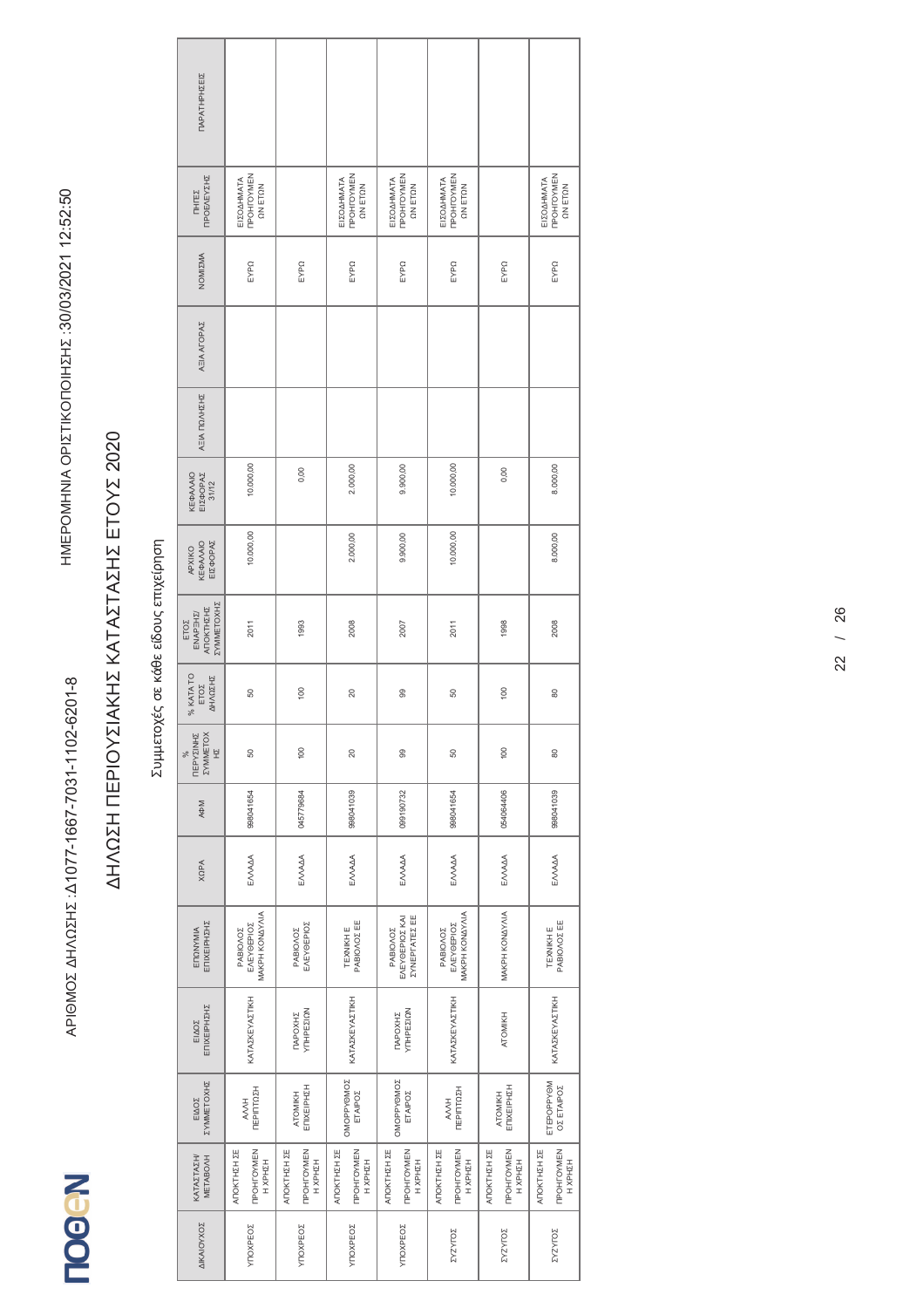| ΠΑΡΑΤΗΡΗΣΕΙΣ                    | <b>IIZTOTIKH KAPTA GOLD MASTERCARD</b><br>5278 ********* 125         | TIZTOTIKH KAPTA VISA 4917********7381                                | <b>ΠΙΣΤΩΤΙΚΗ ΚΑΡΤΑ VISA 4917********7383</b>                         | <b>IIZTOTIKH KAPTA GOLD MASTERCARD</b><br>5278*******6254            |
|---------------------------------|----------------------------------------------------------------------|----------------------------------------------------------------------|----------------------------------------------------------------------|----------------------------------------------------------------------|
| HM/NIA AHEHE YNOXPEQEHE         |                                                                      |                                                                      |                                                                      |                                                                      |
| HMNIA AHMIOYPITAZ<br>ΥΠΟΧΡΕΩΣΗΣ | 01/01/2019                                                           | 01/01/2019                                                           | 01/01/2019                                                           | 01/01/2019                                                           |
| YNOVOILO OФEIVOMENO             | 0.00                                                                 | 16.50                                                                | 0.00                                                                 | 3.878,41                                                             |
| NOMIZMA                         | EYPQ                                                                 | EYPQ                                                                 | EYPQ                                                                 | EYPQ                                                                 |
| APXIKO NOZO                     | 0.00                                                                 | 0.00                                                                 | 0,00                                                                 | 0,00                                                                 |
| ΠΙΣΤΩΤΗΣ                        | Ë                                                                    | Ë                                                                    | Ë                                                                    | Ë                                                                    |
| ΕΙΔΟΣ ΥΠΟΧΡΕΩΣΗΣ                | ΔΑΝΕΙΑ ΠΡΟΣ ΗΜΕΔΑΠΑ ΚΑΙ ΑΛΛΟΔΑΠΑ<br>ΠΙΣΤΩΤΙΚΑ ΚΑΙ ΤΡΑΠΕΖΙΚΑ ΙΔΡΥΜΑΤΑ | ΔΑΝΕΙΑ ΠΡΟΣ ΗΜΕΔΑΠΑ ΚΑΙ ΑΛΛΟΔΑΠΑ<br>ΠΙΣΤΩΤΙΚΑ ΚΑΙ ΤΡΑΠΕΖΙΚΑ ΙΔΡΥΜΑΤΑ | ΔΑΝΕΙΑ ΠΡΟΣ ΗΜΕΔΑΠΑ ΚΑΙ ΑΛΛΟΔΑΠΑ<br>ΠΙΣΤΩΤΙΚΑ ΚΑΙ ΤΡΑΠΕΖΙΚΑ ΙΔΡΥΜΑΤΑ | AANEIA ΠΡΟΣ ΗΜΕΔΑΠΑ ΚΑΙ ΑΛΛΟΔΑΠΑ<br>ΠΙΣΤΩΤΙΚΑ ΚΑΙ ΤΡΑΠΕΖΙΚΑ ΙΔΡΥΜΑΤΑ |
| ΟΦΕΙΛΕΤΗΣ                       | <b><i>EXZYFOE</i></b>                                                | ΣΥΖΥΓΟΣ                                                              | <b>YTIOXPEOZ</b>                                                     | <b>YTIOXPEO2</b>                                                     |

Δανειακές υποχρεώσεις και οφειλές Δανειακές υποχρεώσεις και οφειλές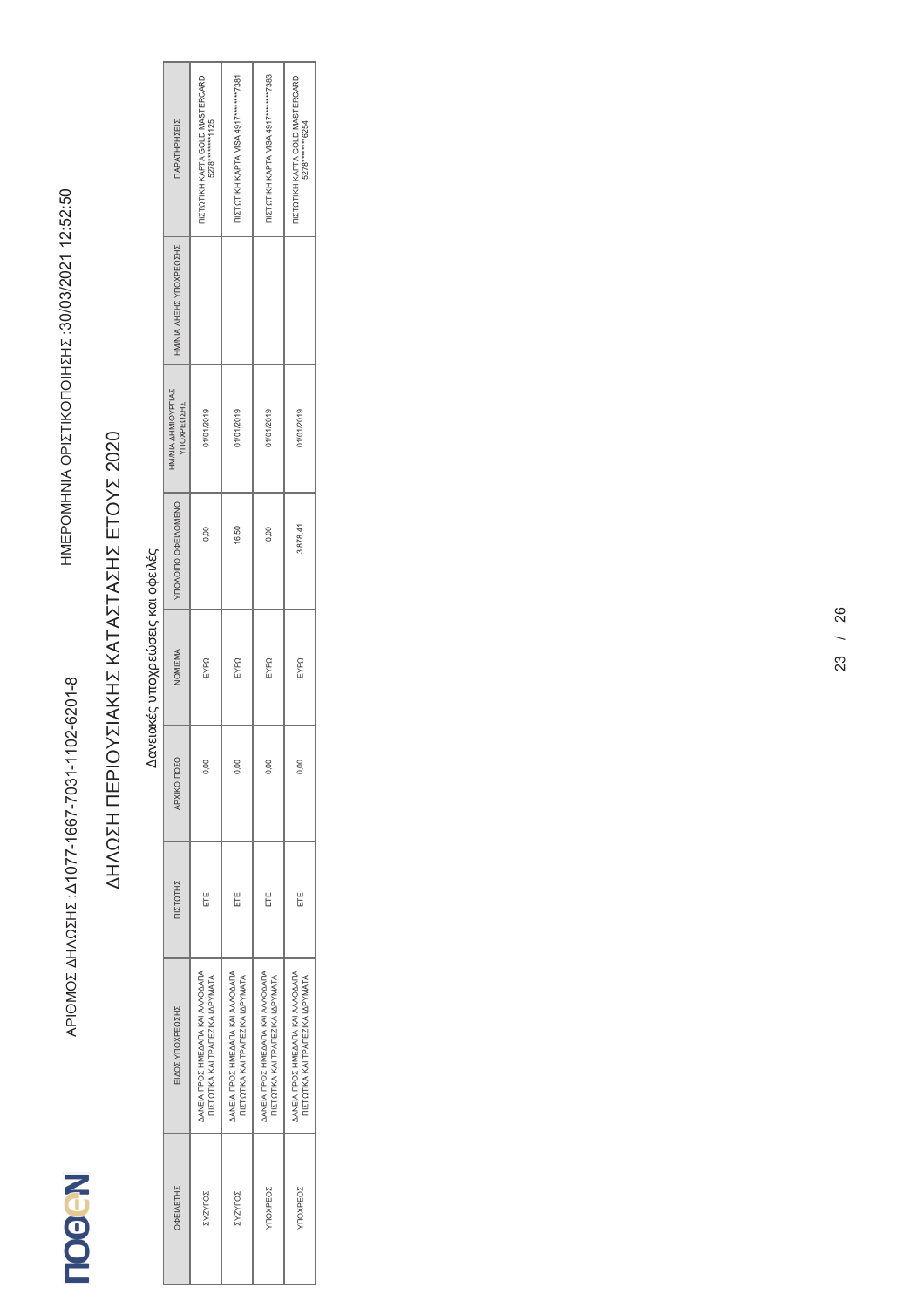Δήλωση Οικονομικών Συμφερόντων

| ПЕРІГРАФН            | <b>AHMAPXOZ</b>                        | ΕΠΑΓΓΕΛΜΑΤΙΑΣ                          | APASTHPIOTHTES MHXANIKCN KAI SYNAQEIS APASTHPIOTHTES NAPOXHS TEXNIKCN SYNBOYACN<br>-PABIOAOZ EAEYOEPIOZ MAKPH KONAYA41654- KATAZKEYH OIKIZTIKON KTIPION<br>TEXNIKH E PABIOΛOΣ EE -998041039 - ΚΑΤΑΣΚΕΥΑΣΤΙΚΕΣ<br>-PABIO/OZ E/VEYOEPIOZ KAI ZYNEPI ATEZ EE-099190732-<br>ΕΡΓΑΣΙΕΣ | PABIOAOZ EAEYOEPIOZ MAKPH KONAYAA-998041654- KATAXKEYH OIKIZTIKON KTIPION<br>-TEXNIKH E PABIONOZ EE-998041039-KATAZKEYAZTIKEZ EPITAZIEZ                                                               |                                                                                                                                                                       |                                                                                                                                                                      |                                                                                                                                                                                                                                                                                                                         |                                                                                                                                                                                                                                                                                                                       |                                                                                                                                                                                                                                                                                              |                                                                                                                                                                                                                                                                                            |                                                                                       |
|----------------------|----------------------------------------|----------------------------------------|----------------------------------------------------------------------------------------------------------------------------------------------------------------------------------------------------------------------------------------------------------------------------------|-------------------------------------------------------------------------------------------------------------------------------------------------------------------------------------------------------|-----------------------------------------------------------------------------------------------------------------------------------------------------------------------|----------------------------------------------------------------------------------------------------------------------------------------------------------------------|-------------------------------------------------------------------------------------------------------------------------------------------------------------------------------------------------------------------------------------------------------------------------------------------------------------------------|-----------------------------------------------------------------------------------------------------------------------------------------------------------------------------------------------------------------------------------------------------------------------------------------------------------------------|----------------------------------------------------------------------------------------------------------------------------------------------------------------------------------------------------------------------------------------------------------------------------------------------|--------------------------------------------------------------------------------------------------------------------------------------------------------------------------------------------------------------------------------------------------------------------------------------------|---------------------------------------------------------------------------------------|
| ΕΙΔΟΣ ΔΡΑΣΤΗΡΙΟΤΗΤΑΣ | Επαγγελματικές δραστηριότητες υπόχρεου | Επαγγελματικές δραστηριότητες συζύγου. | Συμμετοχή στη διοίκηση πάσης φύσεως νομικών προσώπων και εταιριών,ενώσεων προσώπων και<br>μη κυβερνητικών οργανώσεων(δώστε επωνυμία,ΑΦΜ,και δραστηριότητες των εταιρειών).Αφορά<br>Υπόχρεο.                                                                                      | Συμμετοχή στη διοίκηση πάσης φύσεως νομικών προσώπων κτλ συζύγου και εταιριών,ενώσεων<br>προσώπων και μη κυβερνητικών οργανώσεων(δώστε επωνυμία,ΑΦΜ,και δραστηριότητες των<br>εταιρειών).Αφορά Σύζυγο | Οποιαδήποτε αμειβόμενη τακτική δραστηριότητα που αναλάβατε παράλληλα, με την άσκηση των<br>καθηκόντων σας είτε ως υπάλληλοι είτε ως αυτοαπασχολούμενοι.Αφορά Υπόχρεο. | Οποιαδήποτε αμειβόμενη τακτική δραστηριότητα που αναλάβατε παράλληλα, με την άσκηση των<br>καθηκόντων σας είτε ως υπάλληλοι είτε ως αυτοαπασχολούμενοι.Αφορά Σύζυγο. | δραστηριότητας,του διδακτικού έργου ή της παροχής συμβουλών) που αναλάβατε παράλληλα με την<br>άσκηση των καθηκόντων σας,εάν η συνολική αμοιβή υπερβαίνει τις πέντε χιλιάδες(5.000) ευρώ ανά<br>Οποιαδήποτε αμειβόμενη περιστασιακή δραστηριότητα(περιλαμβανομένων της συγγραφικής<br>ημερολογιακό έτος. Αφορά Υπόχρεο. | δραστηριότητας,του διδακτικού έργου ή της παροχής συμβουλών) που αναλάβατε παράλληλα με την<br>άσκηση των καθηκόντων σας,εάν η συνολική αμοιβή υπερβαίνει τις πέντε χιλιάδες(5.000) ευρώ ανά<br>Οποιαδήποτε αμειβόμενη περιστασιακή δραστηριότητα(περιλαμβανομένων της συγγραφικής<br>ημερολογιακό έτος.Αφορά Σύζυγο. | εταιρείας ή σύμπραξης,(δώστε επωνυμία,ΑΦΜ,και δραστηριότητες των εταιρειών).Αφορά Υπόχρεο.<br>δημόσια πολιτική ή όταν σας δίνει τη δυνατότητα σημαντικής επιρροής επί υποθέσεων της εν λόγω<br>Τη συμμετοχή σε εταιρεία ή κοινοπραξία,όταν αυτή η συμμετοχή ενδέχεται να έχει επιπτώσεις στη | δημόσια πολιτική ή όταν σας δίνει τη δυνατότητα σημαντικής επιρροής επί υποθέσεων της εν λόγω<br>Τη συμμετοχή σε εταιρεία ή κοινοπραξία,όταν αυτή η συμμετοχή ενδέχεται να έχει επιπτώσεις στι<br>εταιρείας ή σύμπραξης,(δώστε επωνυμία,ΑΦΜ,και δραστηριότητες των εταιρειών).Αφορά Σύζυγο | Για τη περίπτωση προσώπων που υπηρετούν σε αφετή δημόσια θέση, οποιαδήποτε οικονομική |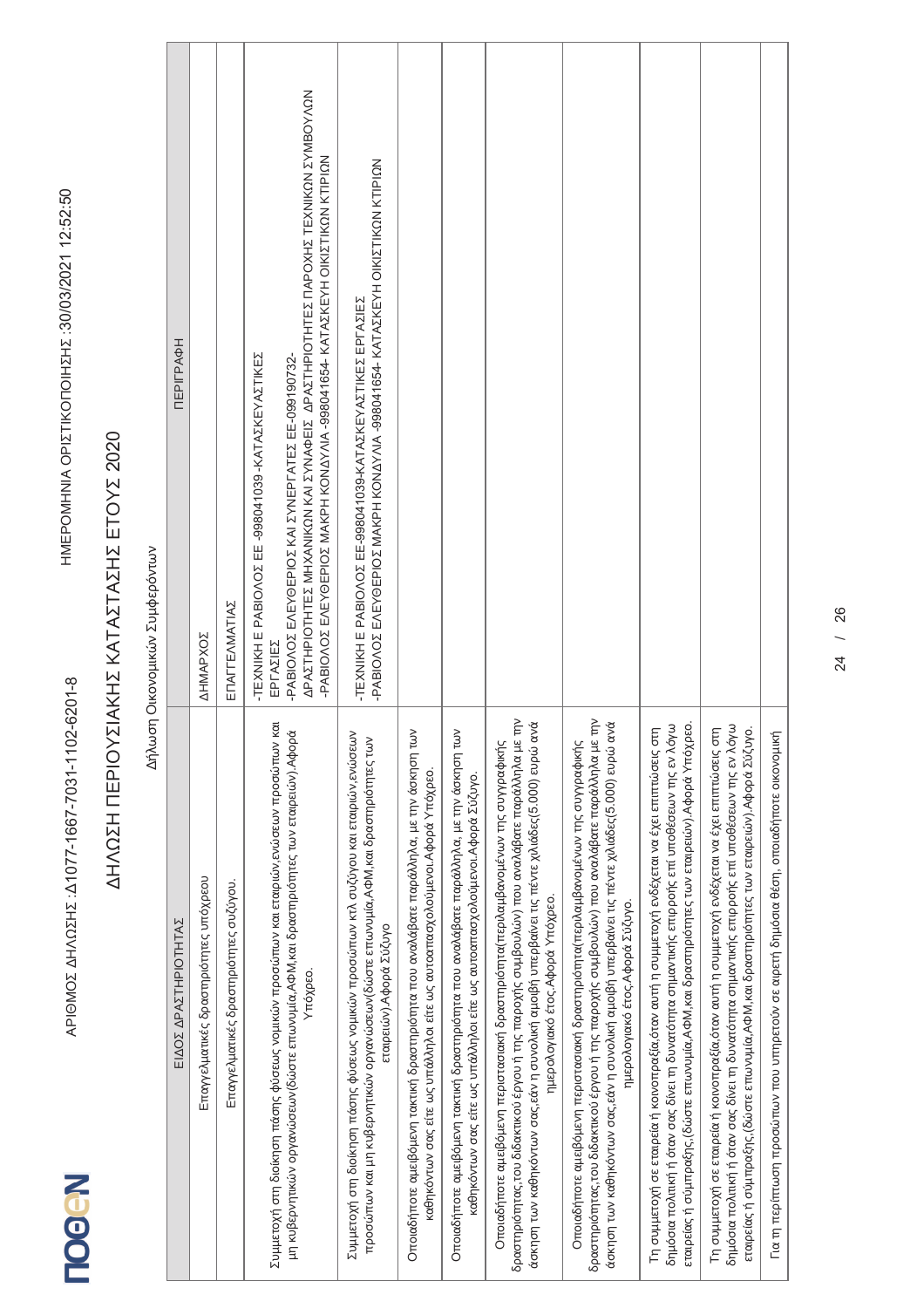| ПЕРІГРАФН            |                                                                                                                                                                                                                                                   |                                                                                                                                                                                                                                                                                                                                           |                                                                                                                                                                                                                                                                                                                                                                                                                                                                                         |                                                                                                                                                                                                                                                                                                                                                                                                                                                                                      |
|----------------------|---------------------------------------------------------------------------------------------------------------------------------------------------------------------------------------------------------------------------------------------------|-------------------------------------------------------------------------------------------------------------------------------------------------------------------------------------------------------------------------------------------------------------------------------------------------------------------------------------------|-----------------------------------------------------------------------------------------------------------------------------------------------------------------------------------------------------------------------------------------------------------------------------------------------------------------------------------------------------------------------------------------------------------------------------------------------------------------------------------------|--------------------------------------------------------------------------------------------------------------------------------------------------------------------------------------------------------------------------------------------------------------------------------------------------------------------------------------------------------------------------------------------------------------------------------------------------------------------------------------|
| ΕΙΔΟΣ ΔΡΑΣΤΗΡΙΟΤΗΤΑΣ | υποστήριξη από τρίτους,σε προσωπικό ή σε υλικούς πόρους,που χορηγείται σε συνάρτηση με τη<br>δημόσια δραστηριότητα τους,με ένδειξη της ταυτότητας των τρίτων αυτών,εάν η συνολική αξία<br>υπερβαίνει τις τρεις χιλιάδες(3000) ευρώ.Αφορά Υπόχρεο. | Για τη περίπτωση προσώπων που υπηρετούν σε αφετή δημόσια θέση, οποιαδήποτε οικονομική<br>υποστήριξη από τρίτους,σε προσωπικό ή σε υλικούς πόρους,που χορηγείται σε συνάρτηση με τη<br>δημόσια δραστηριότητα τους,με ένδειξη της ταυτότητας των τρίτων αυτών,εάν η συνολική αξία<br>υπερβαίνει τις τρεις χιλιάδες(3000) ευρώ Αφορά Σύζυγο. | εκτέλεση των καθηκόντων του.Σύγκρουση συμφερόντων δεν υπάρχει στη περίπτωση που ο υπόχρεος<br>συμφερόντων σε σχέση με τα καθήκοντα τους.Ως σύγκρουση συμφερόντων νοείται η περίπτωση κατά<br>Οποιαδήποτε συγκεκριμένα οικονομικά συμφέροντα που προκάλεσαν άμεση ή δυνητική σύγκρουση<br>αντλεί κάποιο όφελος μόνο ως μέλος του γενικότερου κοινού ή μιάς ευρύτερης κατηγορίας.Αφορά<br>την οποία υπόχρεος έχει προσωπικό συμφέρον που θα μπορούσε να επηρεάσει αθέμιτα την<br>Υπόχρεο. | εκτέλεση των καθηκόντων του.Σύγκρουση συμφερόντων δεν υπάρχει στη περίπτωση που ο υπόχρεος<br>συμφερόντων σε σχέση με τα καθήκοντα τους, αύγκρουση συμφερόντων νοείται η περίπτωση κατά<br>Οποιαδήποτε συγκεκριμένα οικονομικά συμφέροντα που προκάλεσαν άμεση ή δυνητική σύγκρουση<br>αντλεί κάποιο όφελος μόνο ως μέλος του γενικότερου κοινού ή μιάς ευρύτερης κατηγορίας.Αφορά<br>την οποία υπόχρεος έχει προσωπικό συμφέρον που θα μπορούσε να επηρεάσει αθέμιτα την<br>Σύζυγο. |